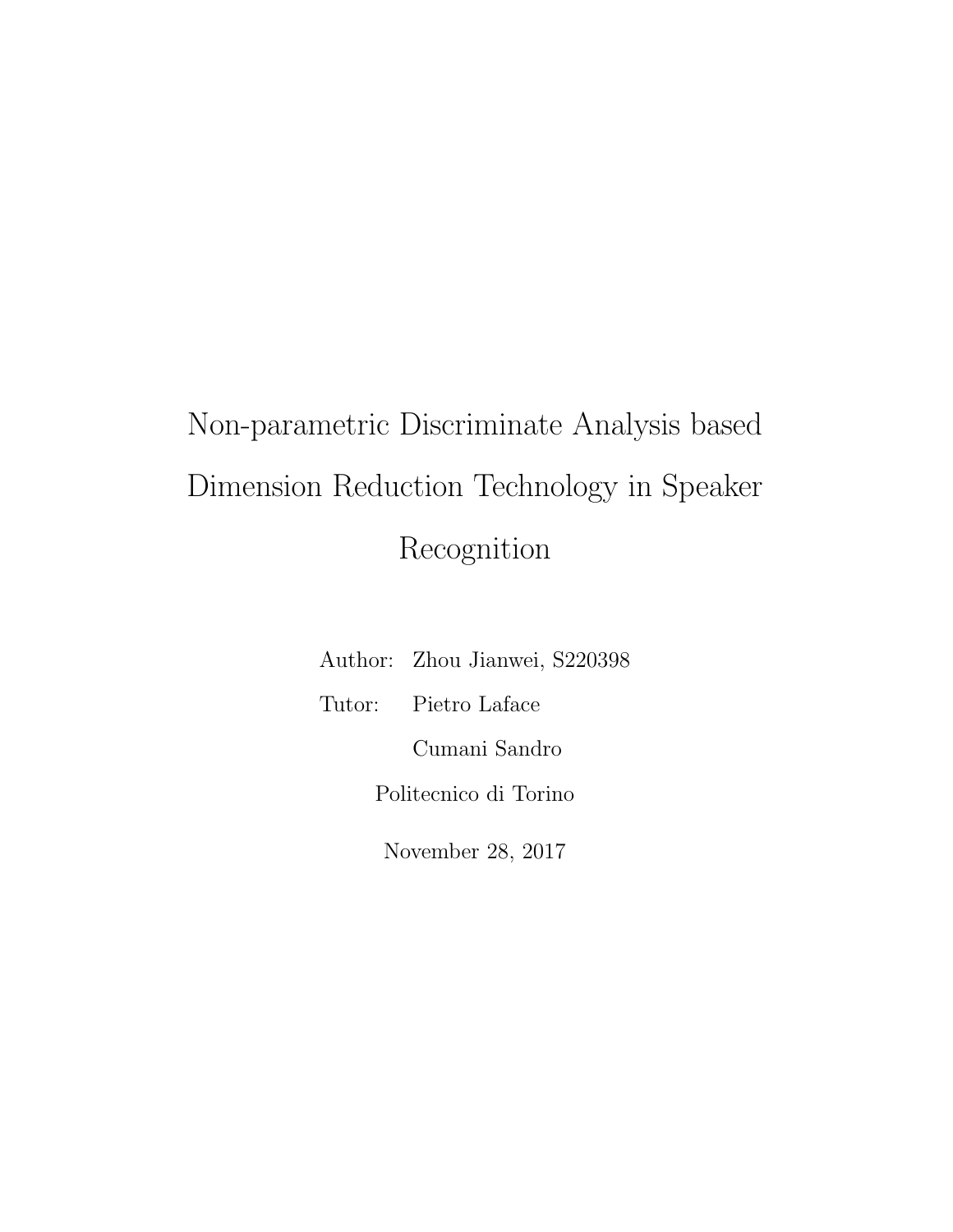#### Abstract

This thesis report represents firstly an overview of speaker recognition technologies, classical and new methods of automatic text-independent speaker verification namely ASV which includes a few representative techniques from 1990s until today. Additionally, recent techniques are given emphasis to have presented a paradigm shift from the traditional vector-based speaker models to so-called i-vector models.

Conventional speaker recognition system pipeline starts from feature extraction, which deals with raw speech data by extracting acoustic feature. Feature Engineering is widely concerned as the most important part of pattern recognition, speech signal includes many features of which not all are important for speaker discrimination.

Significant advancements in speaker recognition field have been made over the past years. The research trend in this area has gradually evolved from Gaussian mixture model (GMM) to joint factor analysis (JFA) based method, which attempts to model the speaker and channel spaces separately, and towards the identity vector (i-vector) approach that models both speaker and channel variability in a common single low-dimensional (e.g., often a few hundred) subspace termed the total variability subspace. Usually i-vector systems employ universal background models (UBM) to generate frame-level soft alignments required in i-vector estimation process, it extends and model the traditional super-vector. The i-vectors are typically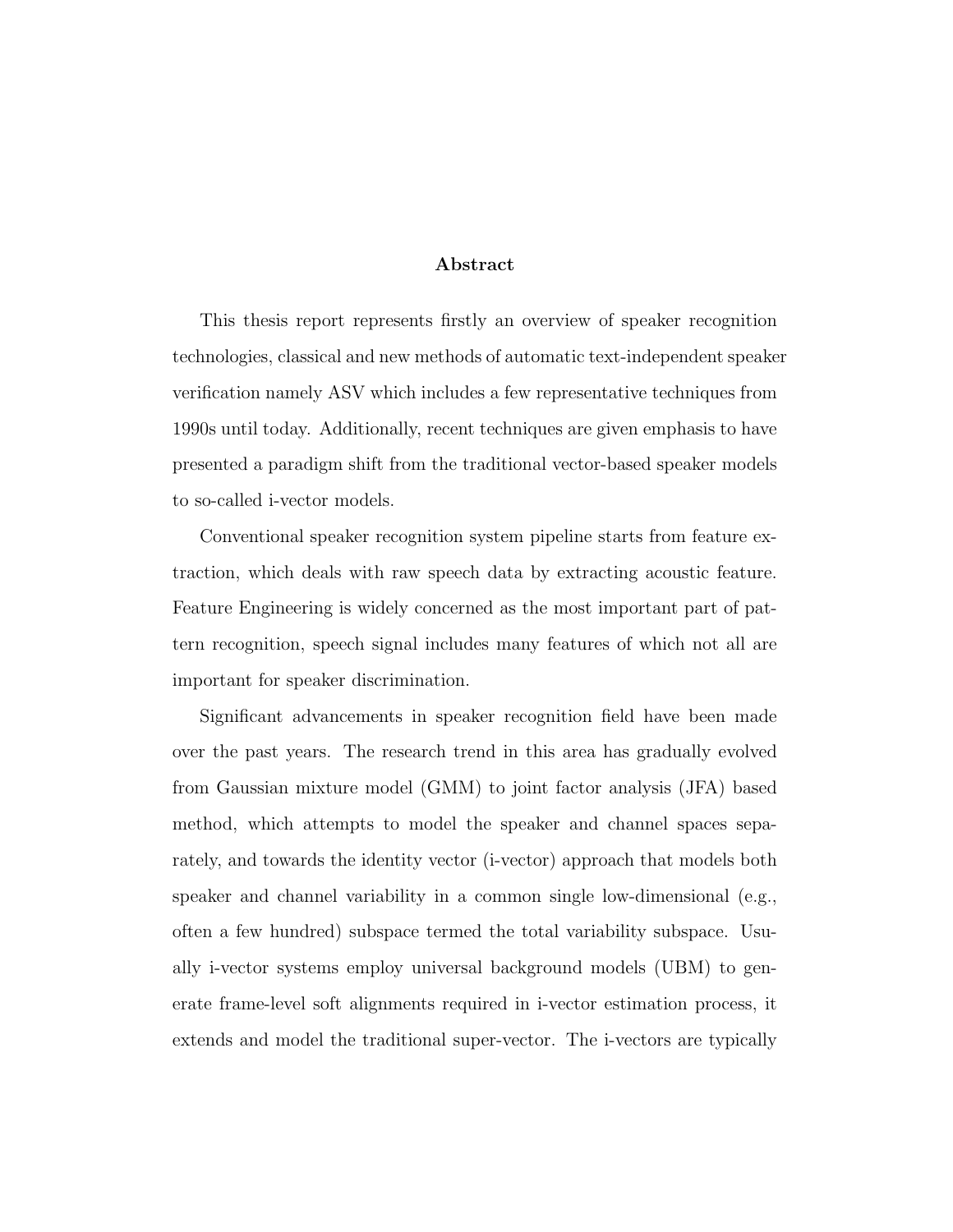post-processed through linear discriminate analysis (LDA) stage to do dimension reduction and generate channel-compensated features which can then be efficiently modelled and scored with various back-end classifier such as a probabilistic LDA (PLDA).

The issue of dimension reduction of i-vector plays an important role in both the efficiency and accuracy in the processing of Probabilistic Linear Discriminant Analysis, which is an classification model in the downward of i-vector extraction. In this thesis, we report on the latest advancement in pre-processing before PLDA modelling and scoring. Particularly, a nearestneighbour based discriminate analysis approach named NDA is introduced. NDA is used for channel compensation in i-vector space, which, different from the traditional Fisher LDA, is a non-parametric algorithm and typically of full-rank. The NDA is much more effective (up to 35% improvement in terms of EER) than the parametric LDA for speaker recognition according to the experiment.

Section 1 provides fundamentals of speaker recognition. Sections 2 and 3 then elaborate feature extraction and speaker modelling principles, as well as the current i-vector and probabilistic LDA classifiers. Section 4 and 5 describe session compensation normalization issues and dimension reduction, especially fisher LDA and NDA algorithm. Finally, experiment results between NDA and conventional LDA are outlined in Section 6, followed by conclusions in Section 7.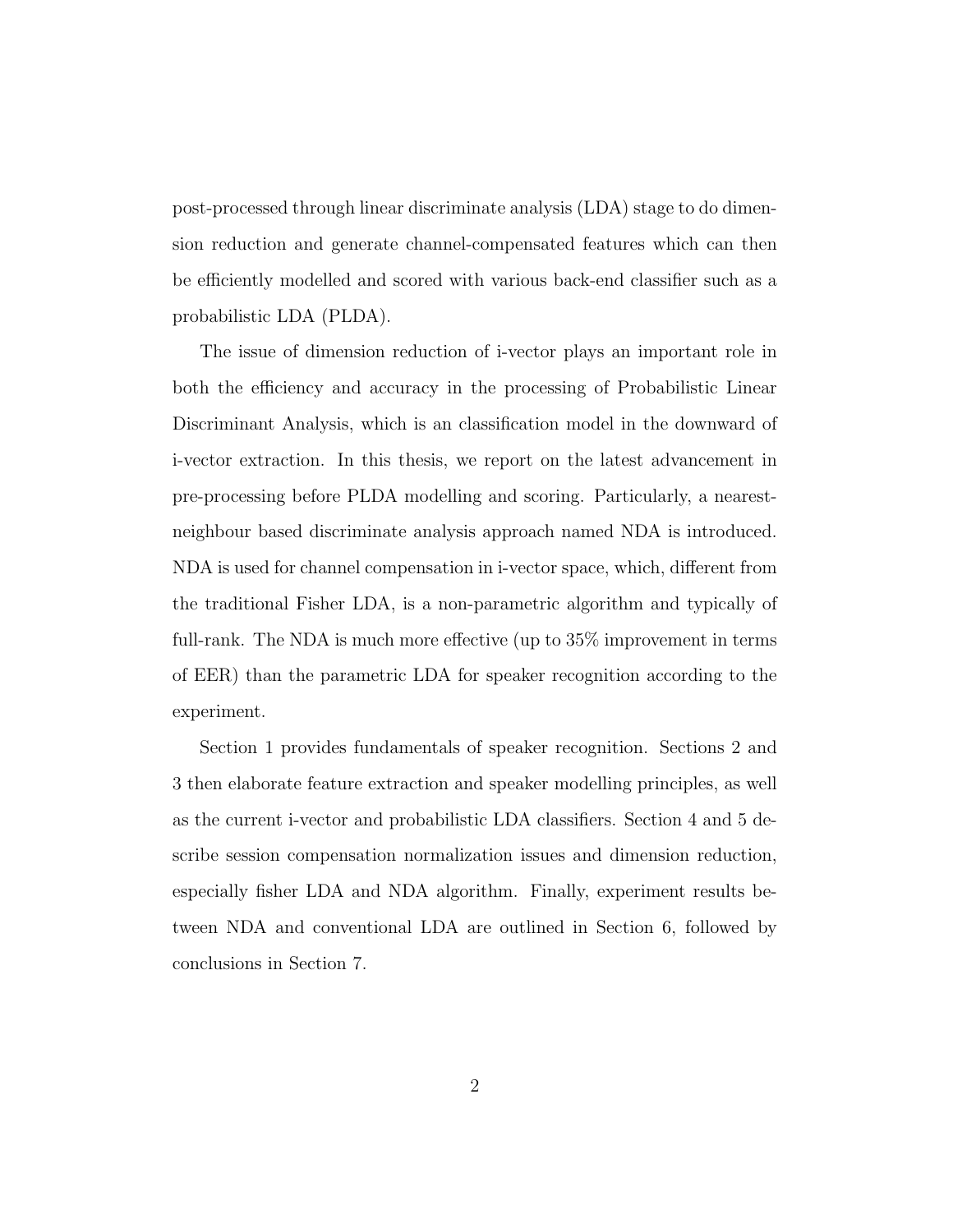# **Contents**

| $\mathbf{1}$ |     | Introduction                                                                        | $\overline{2}$ |  |  |  |  |  |
|--------------|-----|-------------------------------------------------------------------------------------|----------------|--|--|--|--|--|
|              | 1.1 |                                                                                     |                |  |  |  |  |  |
|              | 1.2 | Selection of Features $\ldots \ldots \ldots \ldots \ldots \ldots \ldots$            |                |  |  |  |  |  |
|              | 1.3 |                                                                                     | 11             |  |  |  |  |  |
| $\bf{2}$     |     | <b>Feature Extraction</b><br>14                                                     |                |  |  |  |  |  |
|              | 2.1 | Filterbank-based cepstral parameters                                                | 15             |  |  |  |  |  |
| 3            |     | Speaker model and classifier<br>20                                                  |                |  |  |  |  |  |
|              | 3.1 | GMM-UBM system $\ldots \ldots \ldots \ldots \ldots \ldots \ldots \ldots 21$         |                |  |  |  |  |  |
|              |     | Gaussian Mixture Models 22<br>3.1.1                                                 |                |  |  |  |  |  |
|              |     | 3.1.2                                                                               |                |  |  |  |  |  |
|              |     | Adaptation of Speaker Model 27<br>3.1.3                                             |                |  |  |  |  |  |
|              | 3.2 | Support vector machine using GMM super-vector $\dots \dots$ 30                      |                |  |  |  |  |  |
|              | 3.3 | I-vector system $\ldots \ldots \ldots \ldots \ldots \ldots \ldots \ldots \ldots 32$ |                |  |  |  |  |  |
|              |     | Total Variability $\ldots \ldots \ldots \ldots \ldots \ldots \ldots 32$<br>3.3.1    |                |  |  |  |  |  |
|              | 3.4 |                                                                                     |                |  |  |  |  |  |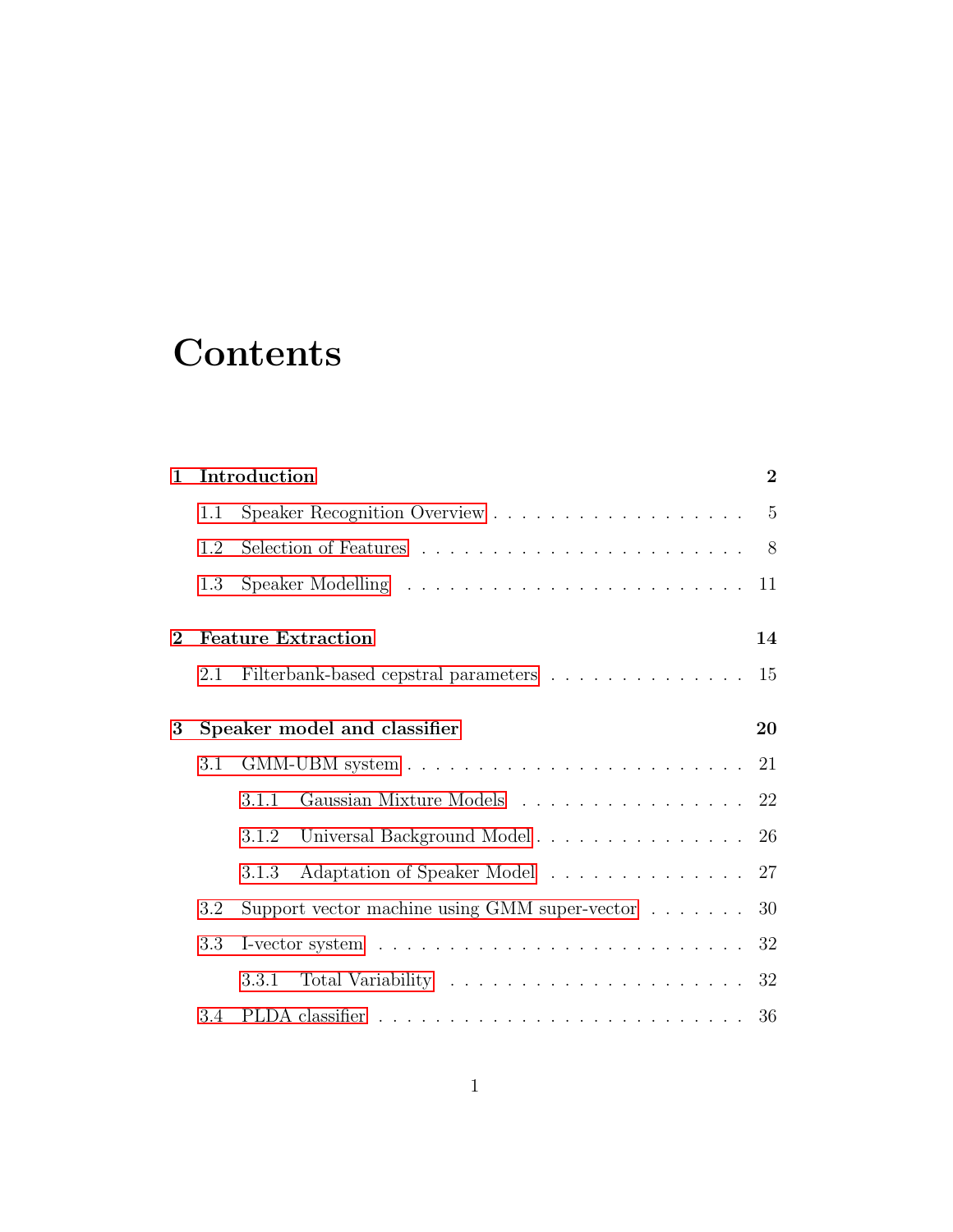|                |                   | 3.4.1 | Gaussian PLDA (G-PLDA) 38                                 |    |  |
|----------------|-------------------|-------|-----------------------------------------------------------|----|--|
|                |                   | 3.4.2 |                                                           | 39 |  |
|                | 3.5               |       | Deep neural networks for extracting baum welch statistics | 40 |  |
|                |                   | 3.5.1 |                                                           | 41 |  |
|                |                   | 3.5.2 | A DNN/i-vector framework                                  | 42 |  |
| $\overline{4}$ |                   |       | Normalization technique                                   | 45 |  |
|                | 4.1               |       |                                                           |    |  |
|                | 4.2               |       |                                                           | 47 |  |
|                |                   | 4.2.1 |                                                           | 48 |  |
|                |                   | 4.2.2 |                                                           | 49 |  |
| 5              |                   |       | Pre-process and dimension reduction                       | 50 |  |
|                | 5.1               |       |                                                           | 51 |  |
|                | 5.2               |       | Non-parametric discriminant analysis                      | 55 |  |
| 6              |                   |       | Implementation and experiment result                      | 60 |  |
| 7              | Conclusions<br>64 |       |                                                           |    |  |
|                |                   |       |                                                           |    |  |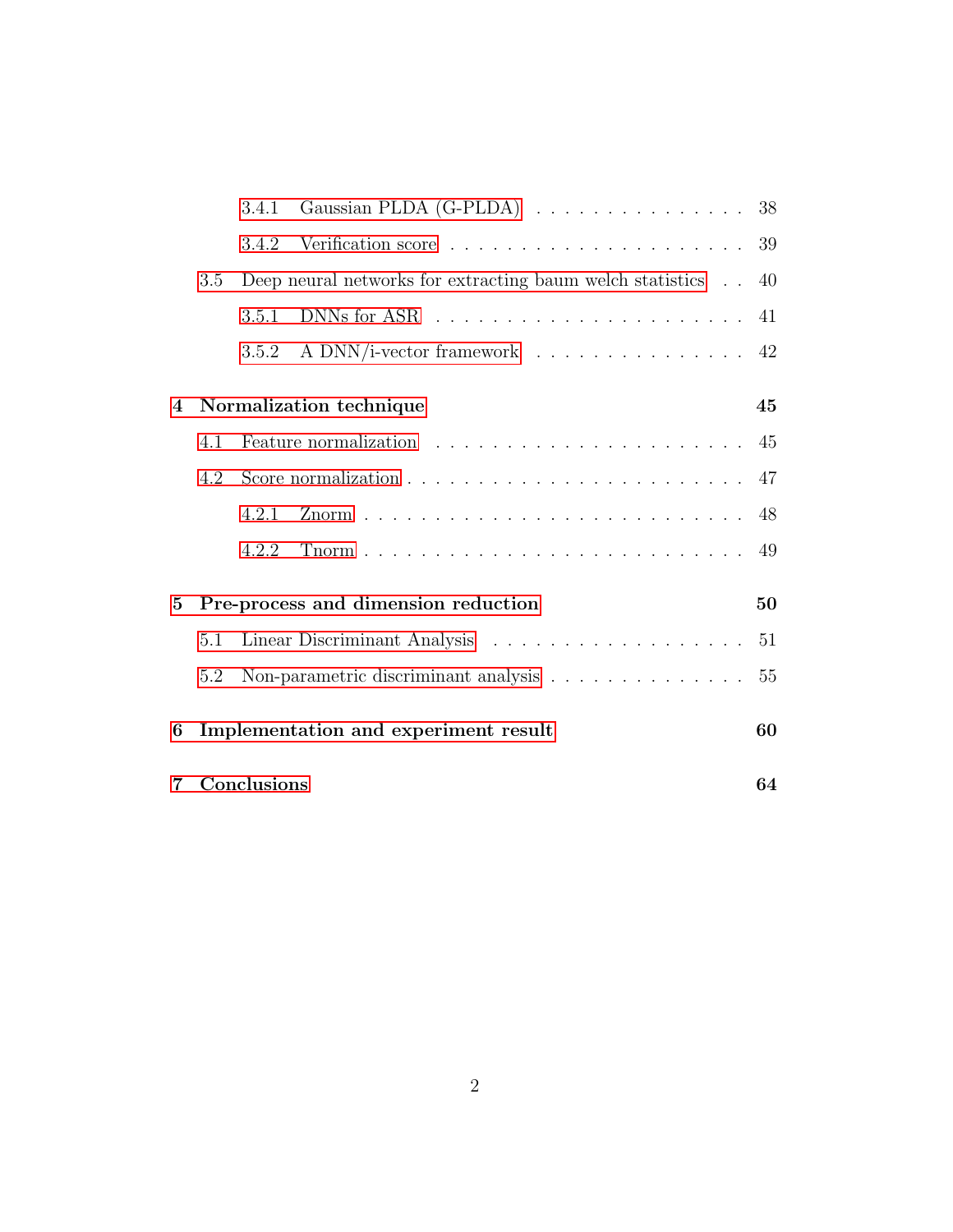## <span id="page-5-0"></span>Chapter 1

# Introduction

Being able to speak to your personal computer or mobile phone and having them recognize and understand what you say, would provide a comfortable and natural form of communication. It would also reduce the amount of typing you have to do, leave your hands free and allow you to move away from the terminal and screen. You would not even have to be in front of the terminal. Speech recognition would also help in some cases if the computer could tell who was speaking.

As discussed in [\[1\]](#page-68-0) and [\[2\]](#page-68-1), the voice signal conveys information related to the physiological characteristics of the loudspeaker as it reflects the unique characteristics such as channel, mouth, nose, size and shape. It also contains information about the behaviour aspects of a speaker such as accent, acoustical parameters like involuntary transformation. Thus, voice samples are often used as biometrics In the real world. Speaker recognition is the process of automatically recognizing the speakers from his / her sound sam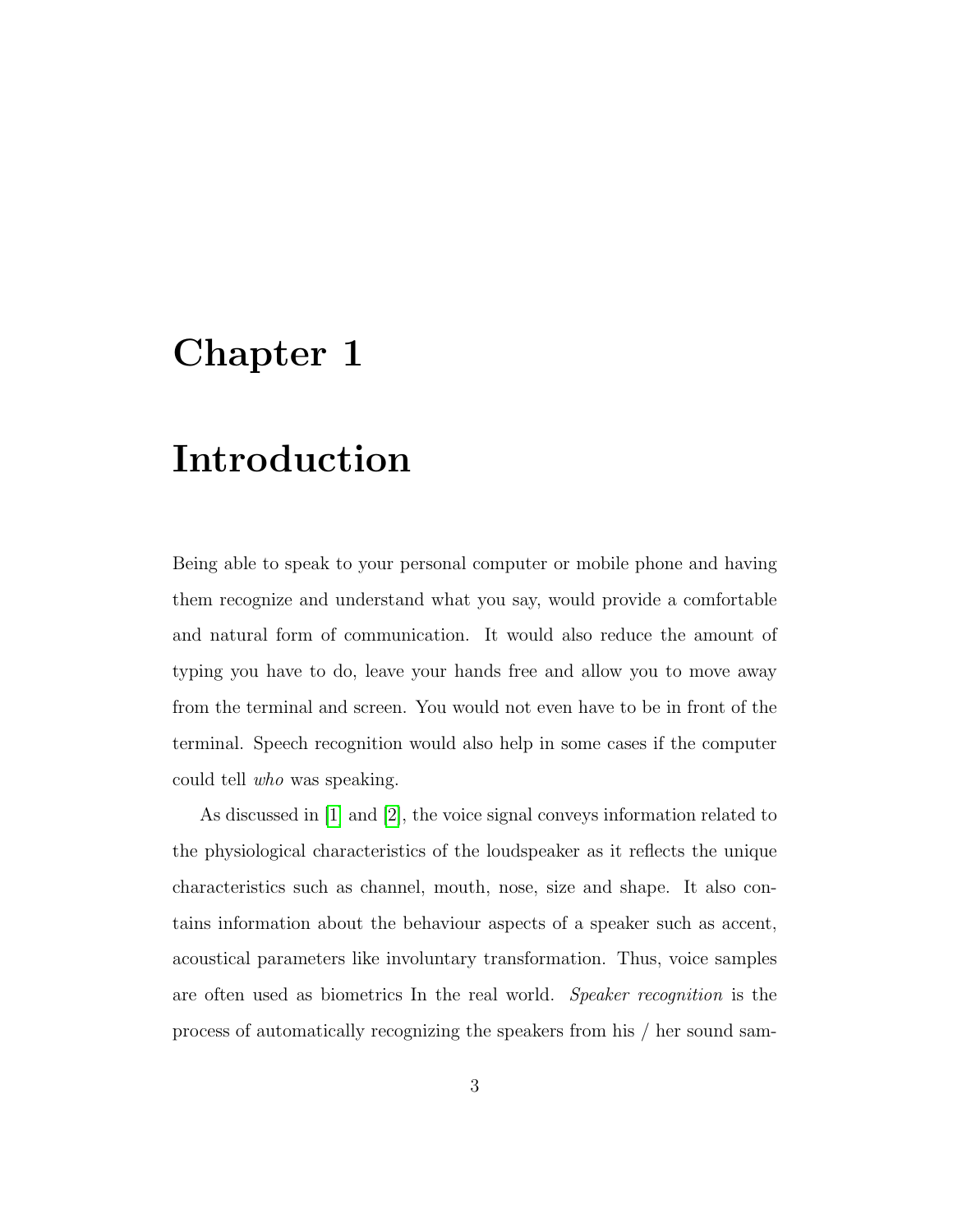ples. The speaker recognition activity can be divided into two main tasks, speaker recognition (SI) and speaker verification (SV). The speaker recognition is a pattern recognise a given set of speakers from the input speech signal. Automatic Speaker Verification (ASV) solves the identity problem of identity identity claimed in his / her voice samples. Voice-based vocabulary content, ASV systems can be widely classified as text-dependent (TD) and text-independent (TI) types. TD-ASV requires the same vocabulary content as enrolment and testing. In the case of TI-ASV, there is no restriction on the text/voice content of the voice.

Speakers identification has been most commonly used as a safety device to control access to buildings or information. One of the most famous examples is Texas Instruments' computer center security system. Secure Pacific has used the speaker to verify the security mechanism as a large amount of money transfer initiated by telephone. In addition to increasing security, validation is beneficial because it reduces the turnaround time for these bank transactions. The Bell core uses speaker verification to restrict remote access to training information to authorized field personnel. The speaker recognition also provides a mechanism to restrict the remote access of a personal workstation to its owner or a group of registered users.

Forensic analysts as well as ordinary persons benefits from speaker recognition technology. The trend goes in the direction that telephone-based services integrated speech/ speaker / language recognition will supplement or even further replace human operated telephone services in the future. Telephone conference, voice print security check, post-sale customer feedback are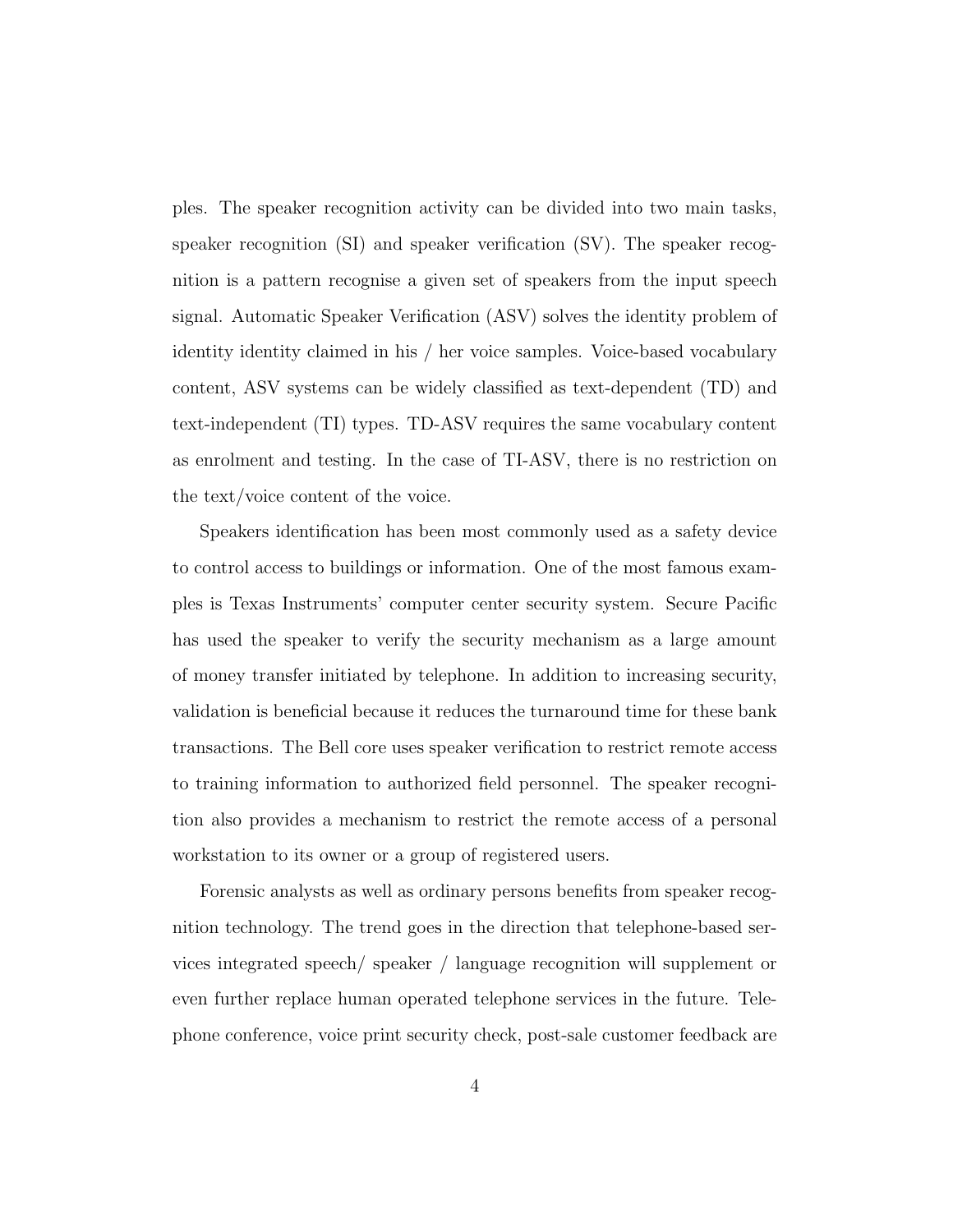some of the examples. The advantages of such automatic services are clear: much higher capacity compared to human operated services with hundreds or thousands of phone calls being processed simultaneously. In fact, the focus of speaker recognition research over the years has been tending towards such telephony-based applications.

In addition to telephone voice data, the supply of other spoken language files is increasing, such as television broadcasting, teleconferencing and video clips from holidays. Extracting meta-data from these documents, such as discussion topics or participant names and gender, will automatically perform information search and indexing. Speaker diarisation is also known as "who spoke when", trying to extract the accent of different participants from a spoken document, and is an extension of the classic speaker recognition technology applied to recording with multiple speakers.

In forensic and spokesperson litigation, speakers can be considered noncooperatives because they do not particularly want to be recognized. On the other hand, in telephone-based service and access control, the user is considered to be cooperative. On the other hand, the speaker recognition system can be divided into *text-dependent* and *text-independent*. In a textdependent system suitable for a collaborative user, the recognition phrase is fixed, or is known in advance. For example, the user may be prompted to read a randomly selected sequence of numbers, for example, in a separate system in the text, the words that allow the use of the speaker are not constrained. Thus, the reference (the content of the training) and the test (described in actual use) discourse may have completely different content,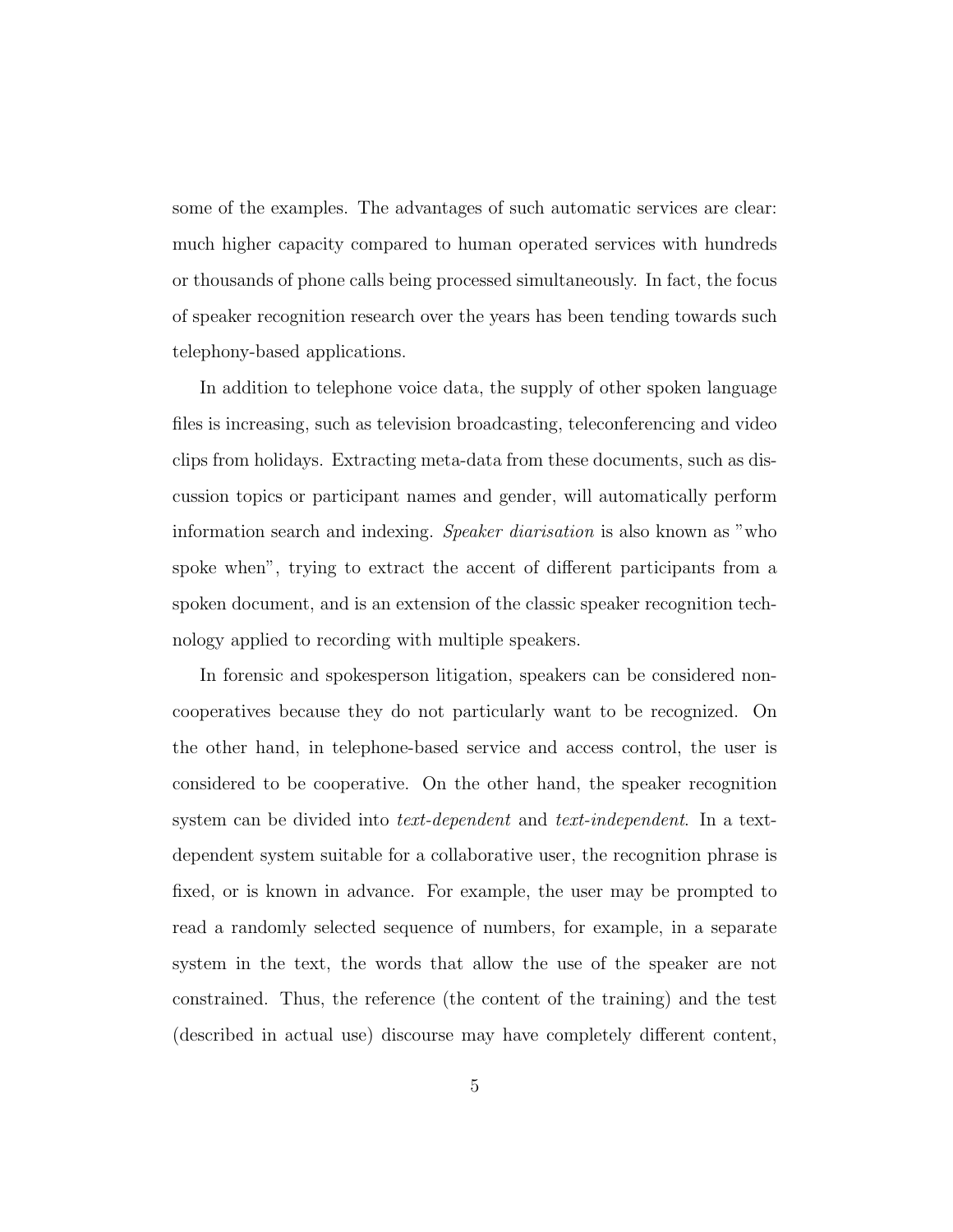and the recognition system must take into account this voice mismatch. Text independent recognition is more challenging for both tasks.

In general, speech variability represents an unfavourable factor in the accuracy of text-independent speaker recognition. Changes in sound environment and technical factors (sensors, channels) and "speaker" changes in his / her own (health, mood, ageing) represent other adverse factors. Often, any change between two recordings of the same speaker is called session variability. Conversational variability is often described as mismatched training and test conditions, and it is still the most challenging problem in speaker recognition.

### <span id="page-8-0"></span>1.1 Speaker Recognition Overview

Each speaker recognition system has two phases: registration and verification. During registration, the sound of the speaker is recorded, and a plurality of features are typically extracted to form a voice print, a template, or a model. During the verification phase, the voice sample or "utterance" is compared with the previously created voice print. For the recognition system, the utterance is compared with multiple voice prints in order to determine the best match, and the verification system compares the utterance to a single voice print.

Figure [1.1](#page-9-0) is referred from [\[3\]](#page-68-2) , which displays the components of the automatic speaker recognition system. The upper layer is the enrolment process, the lower layer shows the identification process. In the registration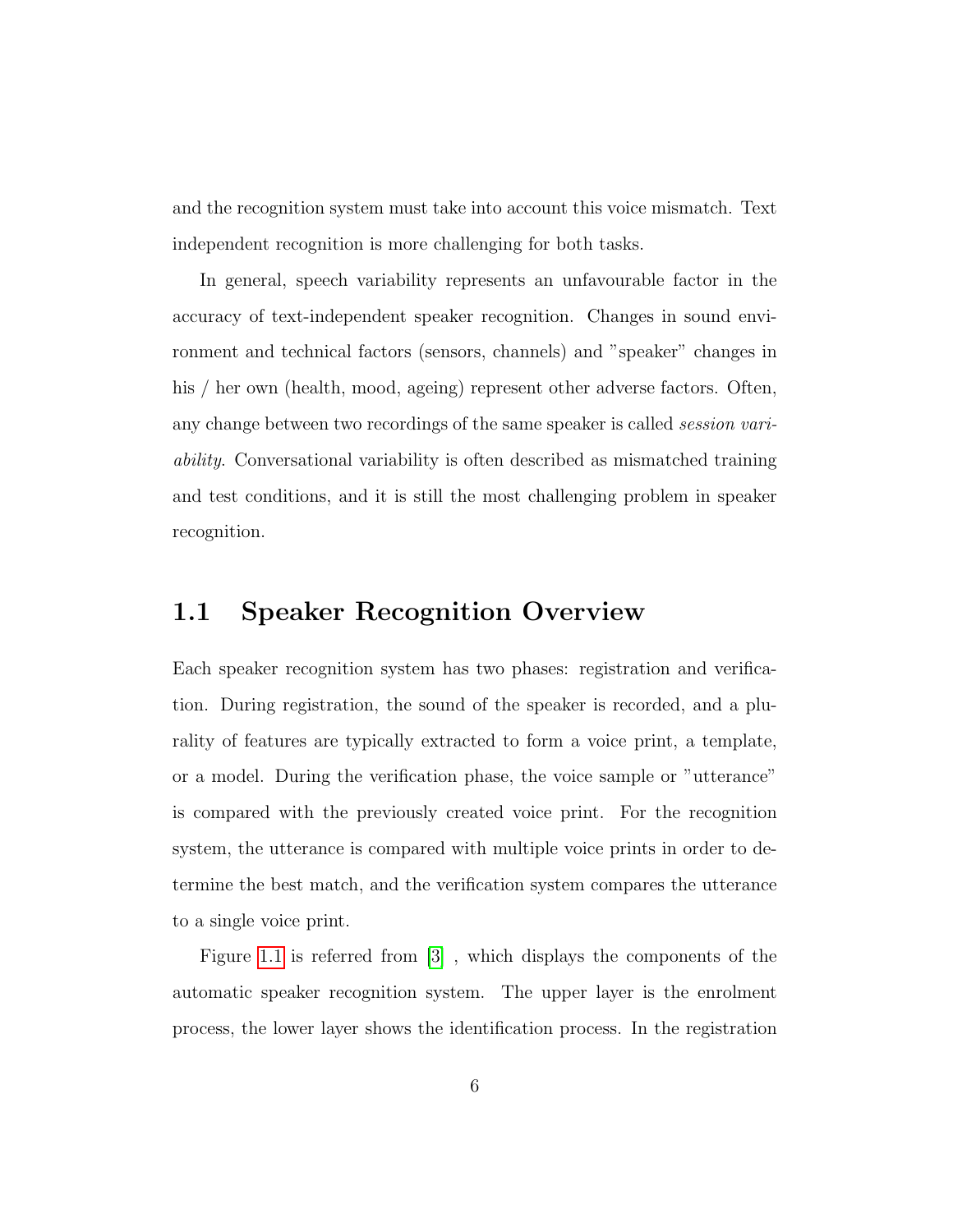<span id="page-9-0"></span>

Figure 1.1: Components of a typical automatic speaker verification system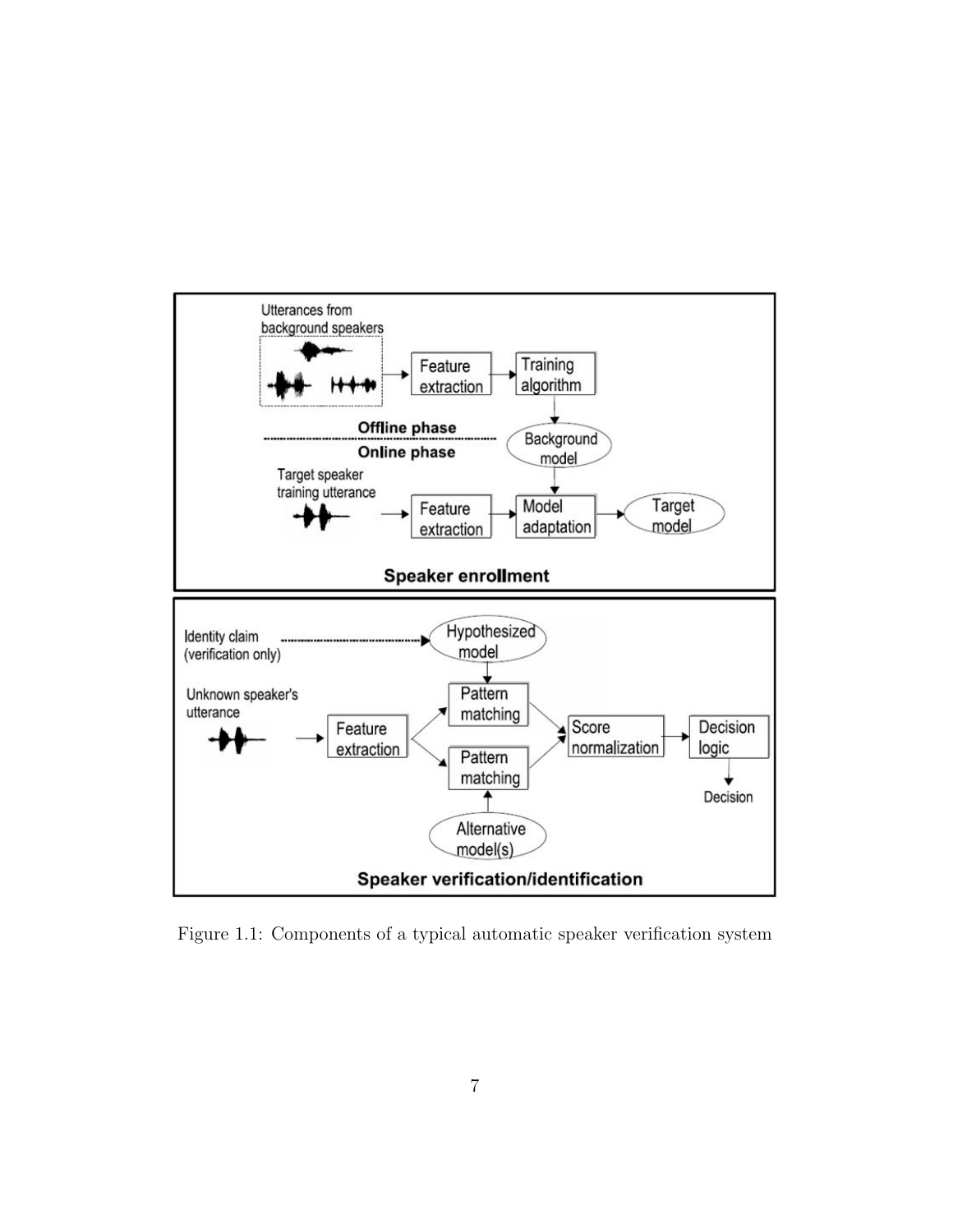mode, a speaker model is created with the previously created background model and trained using the feature vector of the target speaker. In the recognition mode, the feature vector extracted from the utterance of the unknown person is compared with the model in the system database to obtain the similarity fraction. The decision module uses this similarity score to make the final decision.

The feature extraction module first transforms the original signal into a feature vector, which emphasizes the speaker's specific properties and suppresses the statistical redundancy. Almost all of the most advanced speaker recognition systems use a set of *background speakers* or *cohort speaker* in one or the other to enhance the robustness and computational efficiency of the recognizer. In the enrolment stage, the background speaker is used as a negative example of training discriminatory patterns, or for training the general background model of the target speaker model. In the identification phase, the background speaker is used to normalize the speaker's score.

The general method consists of five steps: digital voice data acquisition, feature extraction, pattern match, make an acceptance / rejection decision, and register to generate a speaker reference model. Feature extraction maps each speech interval to a multidimensional feature space. (The voice interval usually spans 10-30 ms of the speech waveform, called the speech frame). The feature vector sequence is then compared with the speaker model by pattern matching. This results in a matching score for each vector or vector sequence. The matching score measures the similarity of the calculated input feature vector to the model of the speaker or feature vector model that is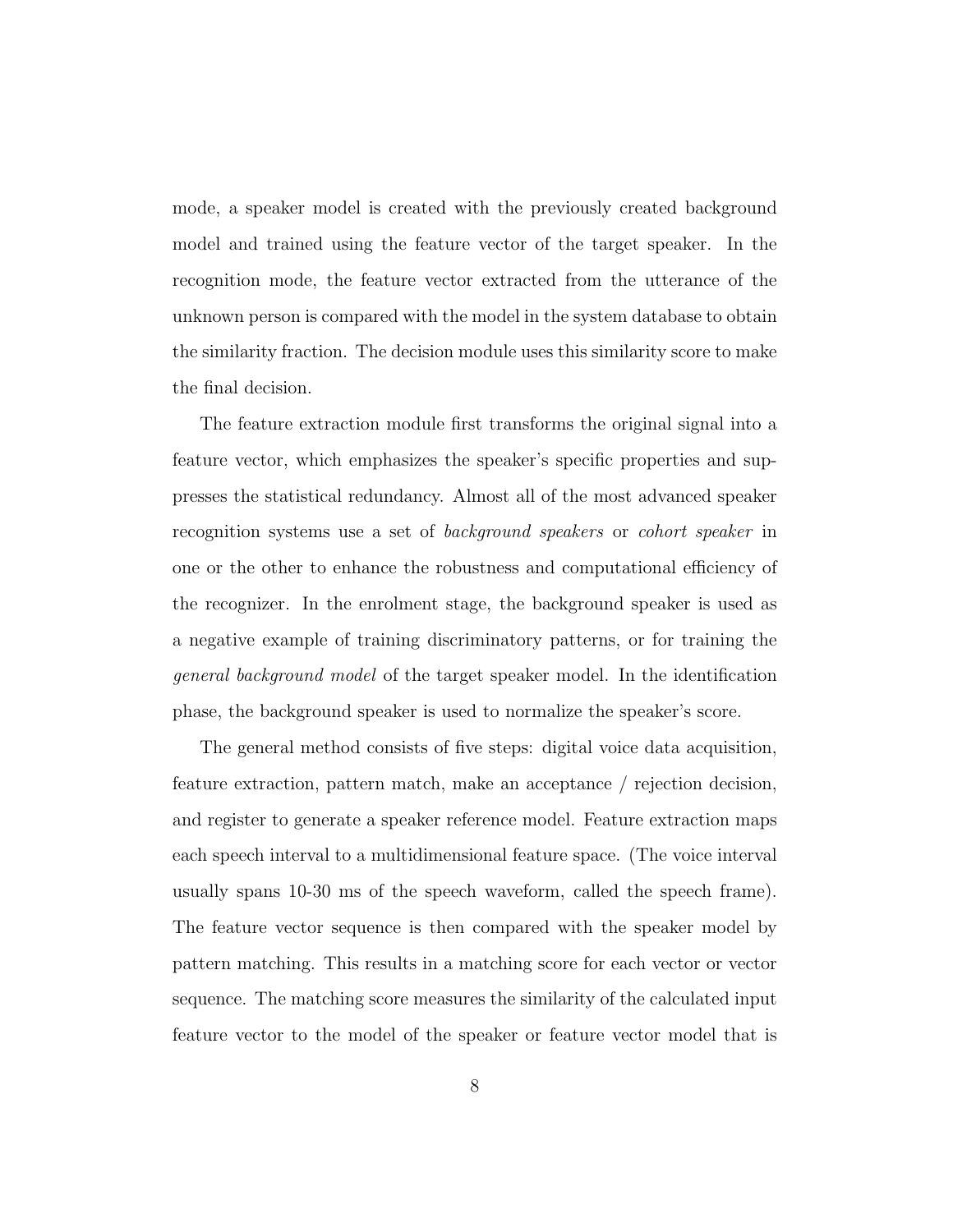claimed to be protected by the speaker. Finally, the decision is to accept or reject the claimant in the order of the matching score or the matching score, which is a hypothetical test question.

### <span id="page-11-0"></span>1.2 Selection of Features

Feature extraction is the estimation of variables, called a feature vector, from another set of variables The efficient feature extraction technique extracts the feature which is able to discriminate one pattern from another accurately.

Initially, the sound sonic is transformed into a digital signal suitable for speech processing. A microphone or telephone handset can be used to convert acoustic waves into analogue signals. The analogue signal is adjusted by anti-aliasing filtering (which may require additional filtering to compensate for any channel damage). The anti-aliasing filter limits the bandwidth of the signal to approximately Nyquist rate (half of the sample rate) before sampling. The adjusted analogue signal is then sampled to form a digital signal through an analogue-to-digital (A / D) converter.

In the local speaker verification application, the analogue channel is only a microphone, its cable and analogue signal conditioning. Thus, the resulting digital signal can be of very high quality, lacking distortion caused by the transmission of analogue signals over long distance telephone lines.

Feature selection is to convert these observation vectors into feature vectors. The goal of feature selection is to find transformations of relatively low-dimensional feature spaces, to retain information about the application,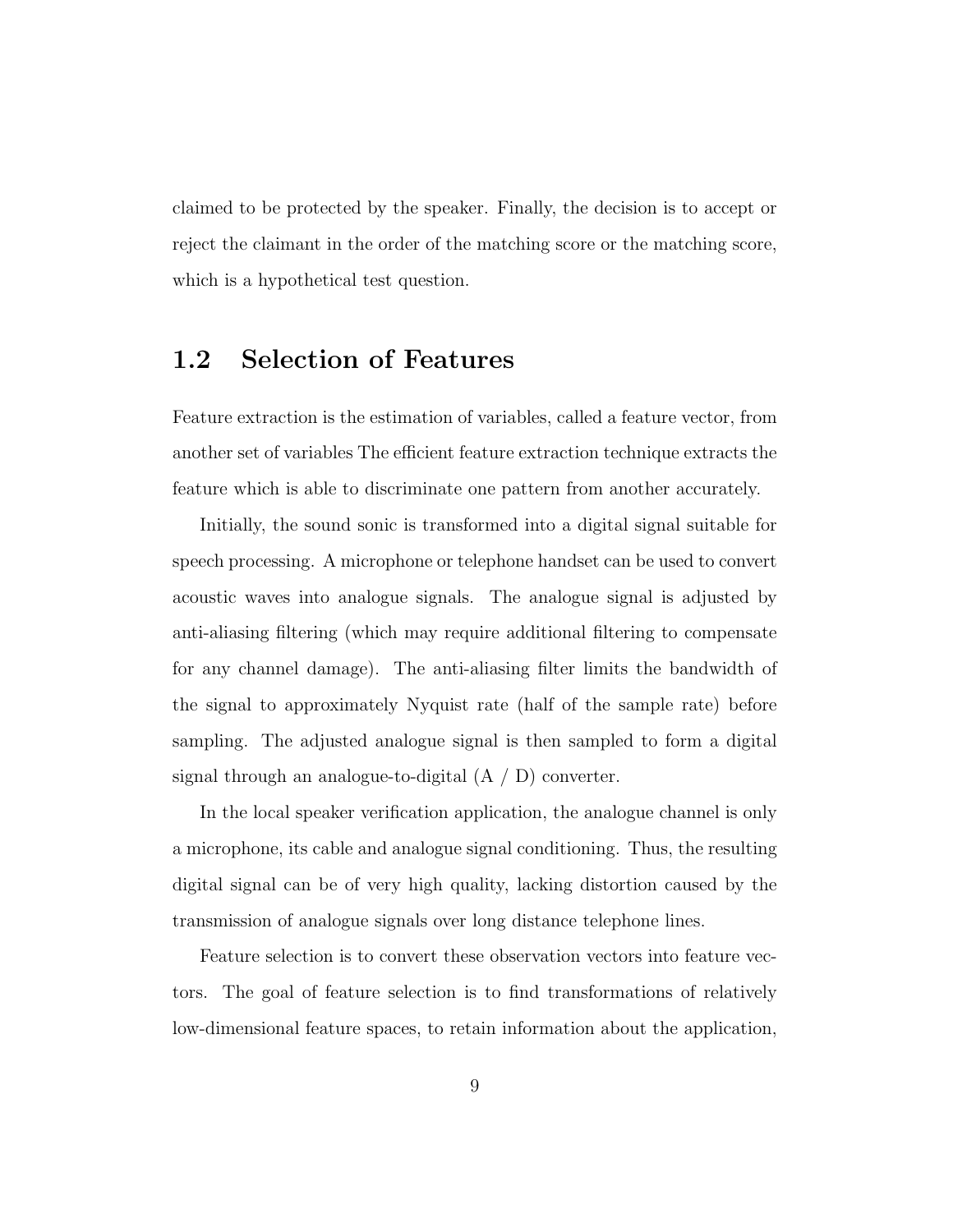and to make meaningful comparisons using simple similarity measurements.



Figure 1.2: A summary of features from viewpoint of their physical interpretation.

The most advanced ASV system uses three main types of feature extraction techniques: segmentation, segmentation, and overrun analysis. The use of frame size analysis of voice signals and 3-5 ms of the mobile range is called sub-segment analysis. Studies have shown that speaker-specific excitation source information captured using sub-segment analysis contains quite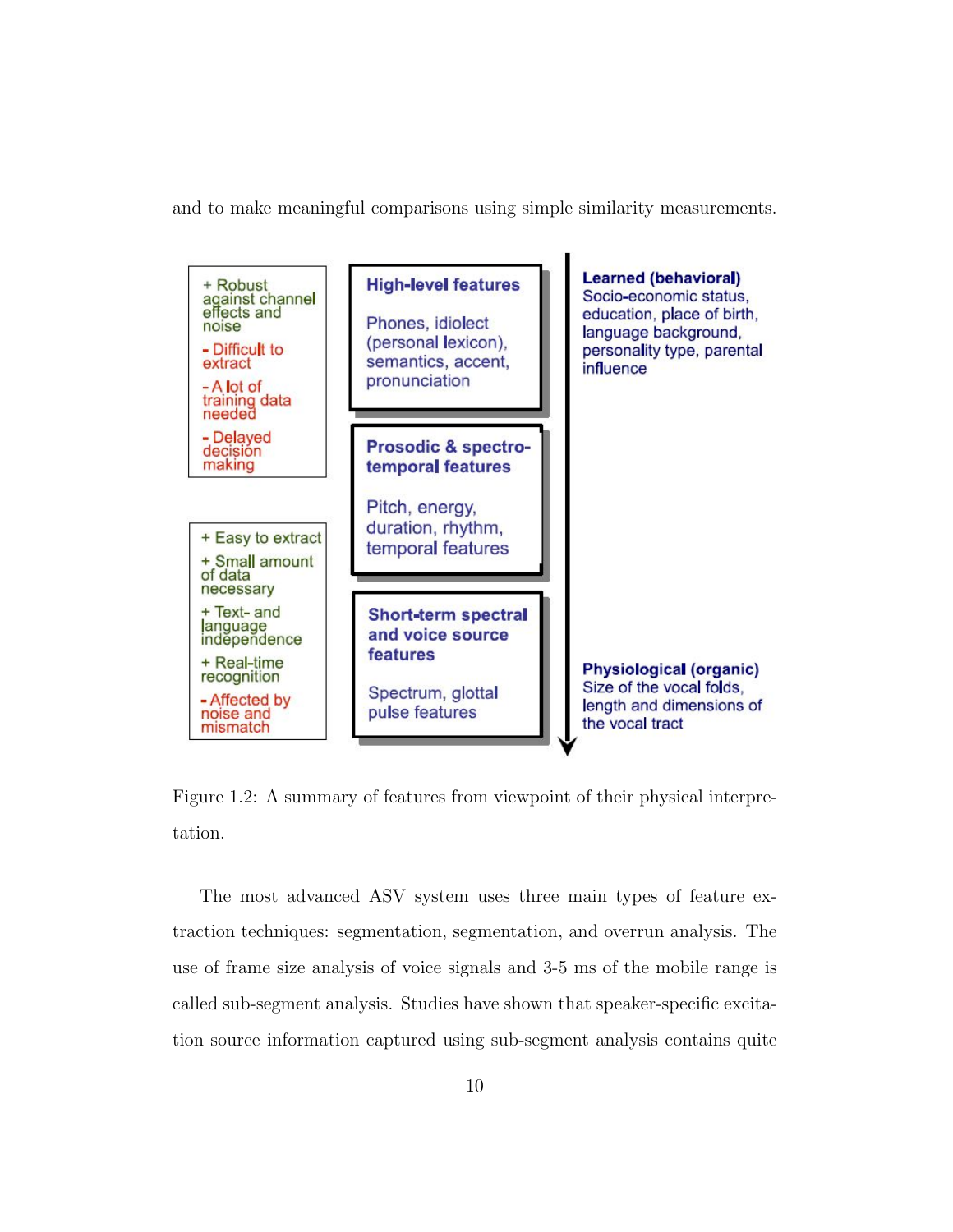a number of speaker-specific information.

In the case of segment analysis, the speech extraction frame size indicates the channel information of the channel and the offset of the range of 10-30 ms. When the size and displacement frames are maintained in the range of 10-30 ms, it can be assumed that the speaker-specific channel information is unstable for the actual analysis and processing. The studies carried out in the segmentation function are used to extract the channel information to verify the loudspeaker.

In the extra-stage feature extraction, the frame size is used to truncate the speech and is shifted in the range of 100-300 ms. First, the technique is used to analyse and extract the characteristics of the speaker's behavioural characteristics. These combinations of information, such as word duration, intonation, spoken speed, accent, and so on. The related work shows that the super-segmentation analysis can be used to capture some behavioural characteristics and prove that it is valid for verifier verification.

The most advanced ASV system mainly uses short-term spectral characteristics. The Dayton frequency cepstrum coefficient (MFCC), perceived linear prediction (PLP) and linear predictive cepstral coefficient (LPCC) are widely used feature extraction techniques because they have considerable performance and low computational complexity.

<span id="page-13-0"></span>In section 2 we would put much attention on the introduction of shortterm spectral features, as they are still most widely used feature selections in modern speaker recognition system.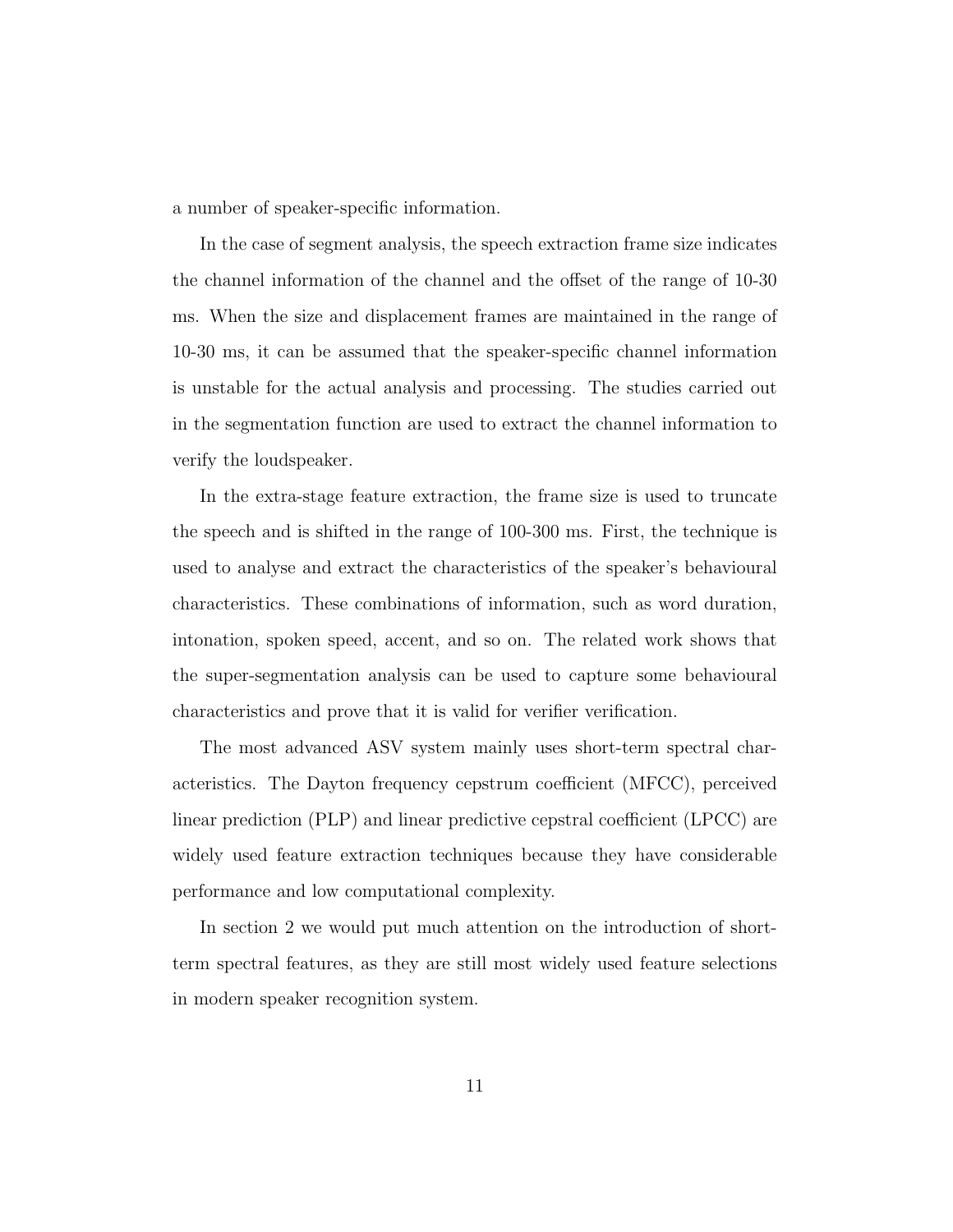### 1.3 Speaker Modelling

By using the feature vector extracted from the training discourse of a given speaker, the speaker model is trained and stored in the system database. In the text-dependent model, the model is discourse-specific, which includes the time dependence between the eigenvectors. We often model feature distribution, the shape of the "characteristic cloud", rather than the time-dependent. In text-dependent recognition, we can align the test and training discs in time as they contain (assuming to include) the same phoneme sequence. However, in text-independent recognition, the alignment of the frame level is not possible because there is little or no correspondence between the frames in the test and reference speech. Thus, dividing the signal into a telephone or a wide range of voice categories can be used as a preprocessing step, or a speaker model can be constructed with speech.

There are two types of models: stochastic models and template models. In a stochastic model, pattern matching is probabilistic and results in a measure of the likelihood or conditional probability of a given model. For template models, pattern matching is deterministic. The training and test feature vectors are directly compared with each other, assuming that any one is another imperfect copy. In a stochastic model, each speaker is modelled as a probability source with an unknown but fixed probability density function. The training phase is a parameter that estimates the probability density function from the training sample. Matching is usually done by assessing the likelihood of a test discourse about the model.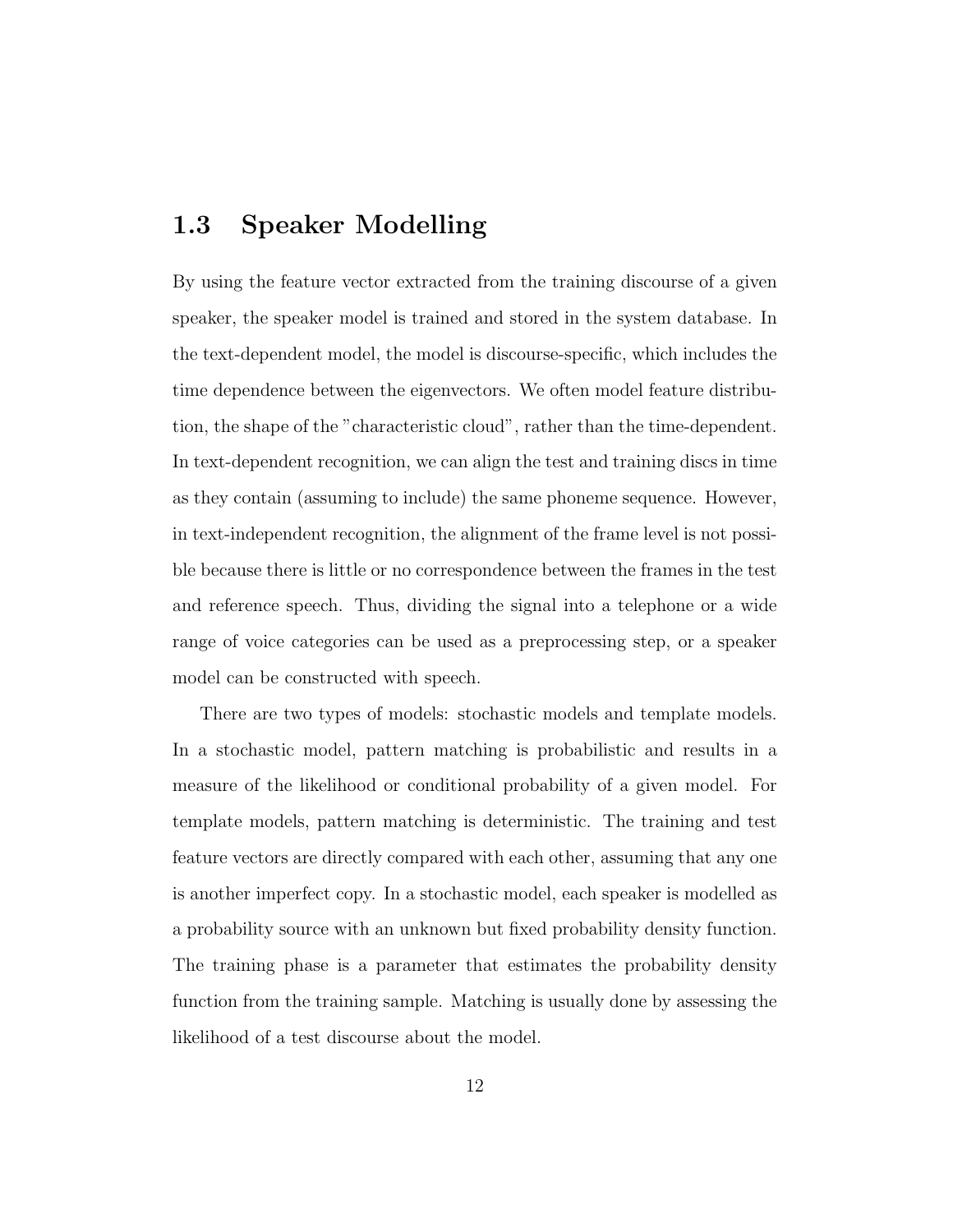The speaker recognition community has found a robust method of using a single vector (the so-called super vector) to present the discourse. One of the questions in speaker recognition is how to express discusser with different numbers of eigenvectors in general. In general, "super vector" refers to combining a vector of a number of smaller dimensions into a higher dimension vector; for example, the d-dimensional mean vector of the GMM adapted to the K component is stacked into a Kd-dimensional Gaussian super vector.

The speaker recognition area has made significant progress over the past few years. The research trends in this field have evolved from a method based on joint factor analysis (JFA), which attempts to model loudspeakers and channel subspaces to simulate i-vector methods that change loudspeakers and channels to unidirectional low-dimensional (for example, Hundreds of) space is called the total variability subspace. The most advanced i-based speaker recognition system uses the generic background model (UBM) to generate the required soft-pitch for the i-vector estimation process. The i-vector is usually post-processed by the linear discriminant analysis (LDA) stage to produce dimension reduction and channel compensation characteristics, which can then be effectively modelled and scored using various back ends, such as probability LDA (PLDA).

In addition, inspired by the success of the deep neural network (DNN) acoustic model in the field of automatic speech recognition (ASR), the use of DNN senone (context dependent triphones) posteriors soft alignments is proposed to significantly reduce the speaker recognition error rate.

In section 3, various speaker models will be discussed in detail, from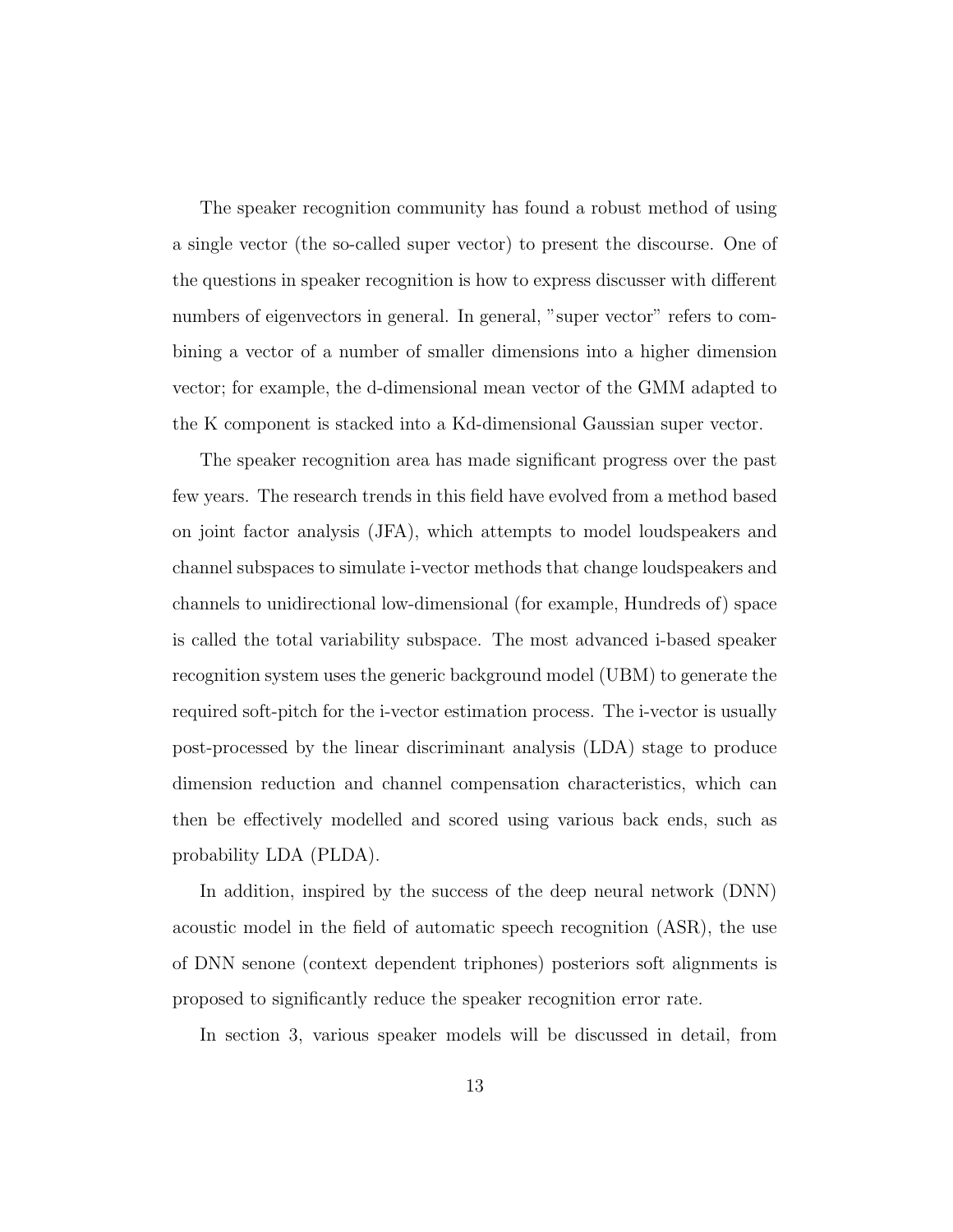$\operatorname{GMM-UBM}$  ,  $\operatorname{UBM-SVM}$  model to i-vector-PLDA pipeline.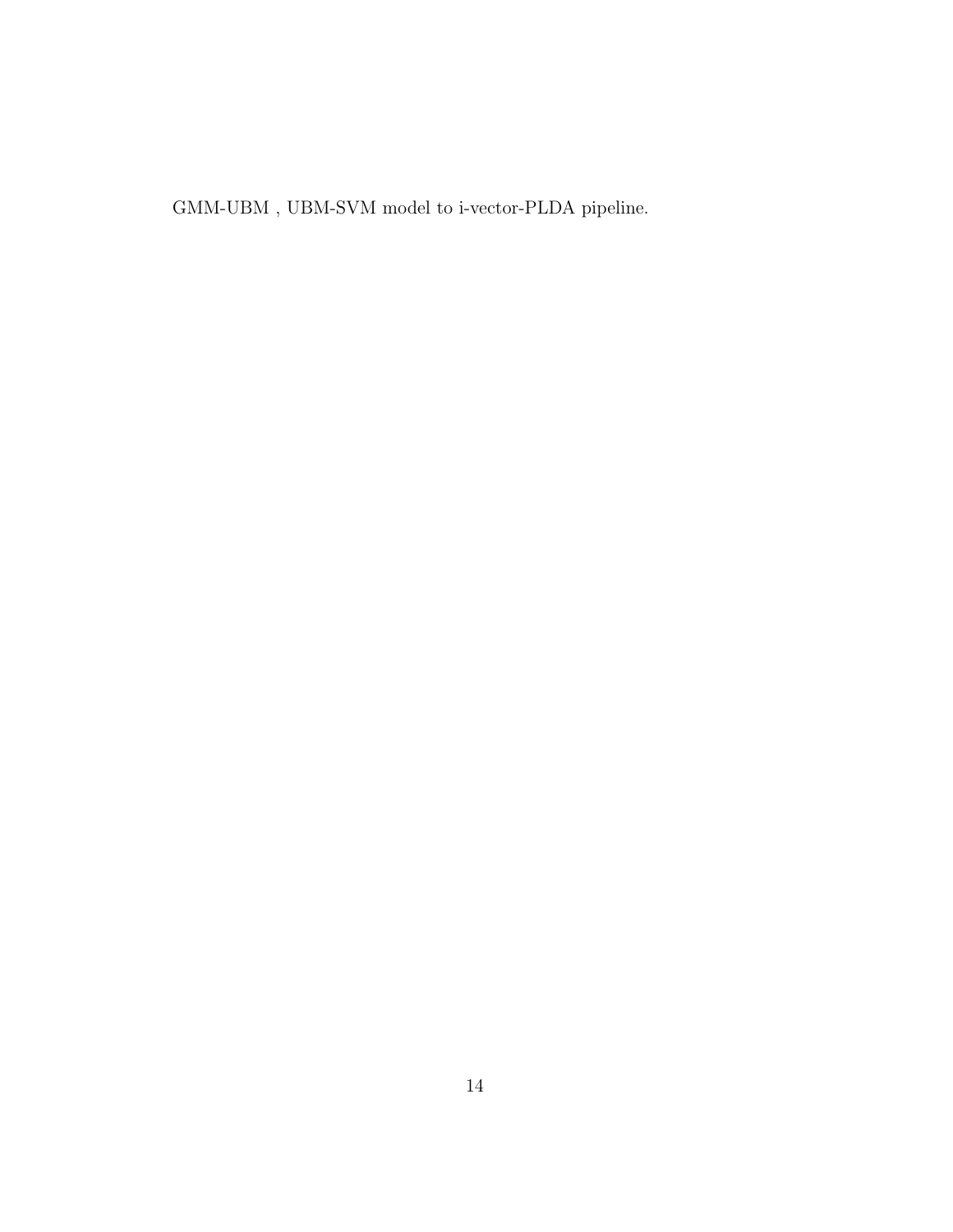### <span id="page-17-0"></span>Chapter 2

## Feature Extraction

Feature extraction is an estimate of a variable from another set of variables (for example, observed speech signal time series), called a feature vector [\[1\]](#page-68-0). Feature selection is to convert these observation vectors into feature vectors. The goal of feature selection is to find transformations of relatively lowdimensional feature spaces, to retain information about the application, and to make meaningful comparisons using simple similarity measurements.

<span id="page-17-1"></span>Speech parametrization is the conversion of speech signals into a set of feature vectors. The purpose of this transformation is to obtain a more compact, less redundant new representation, more suitable representation for statistical modelling and calculation of distance or any other type of score. The majority of the speech parameters used by the speaker verification system depend on the creep representation of the speech rate.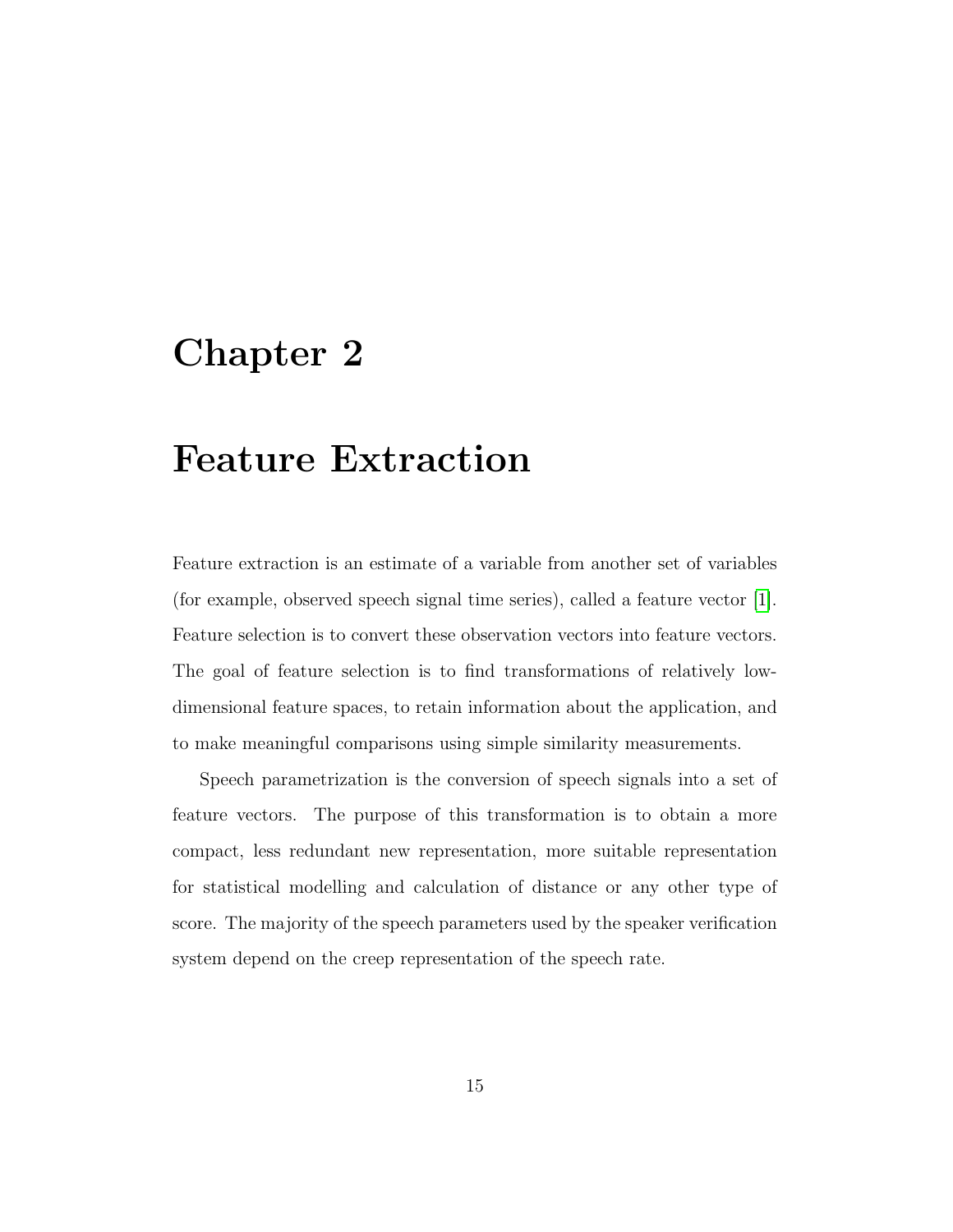### 2.1 Filterbank-based cepstral parameters

<span id="page-18-0"></span>

Figure 2.1: Modular representation of a filterbank-based cepstral parametrization.

Figure [2.1](#page-18-0) shows a modular representation of the cepstrum representation based on the filterbank.

Typically, before a further step, the frame is pre-emphasized and multiplied by a smooth window function. The goal of the filter is to increase the high frequency of the spectrum, which is usually reduced by the speech production process. The pre-emphasis signal is obtained by applying the following filters:

$$
x_p = x(t) - a \cdot x(t-1) \tag{2.1}
$$

The value of a is usually obtained at interval 0.95 [0.98]. This filter is not always applicable, and some people prefer not to pre emphasize signal processing before. On the other hand, the window function (usually Hamming) is necessary due to the finite length of the DFT. The window is first applied to the beginning of the signal, and then further moved, and so on, until the signal arrives. The window provides a spectrum vector for each application of a part of the speech signal (after the application of FFT - see below). You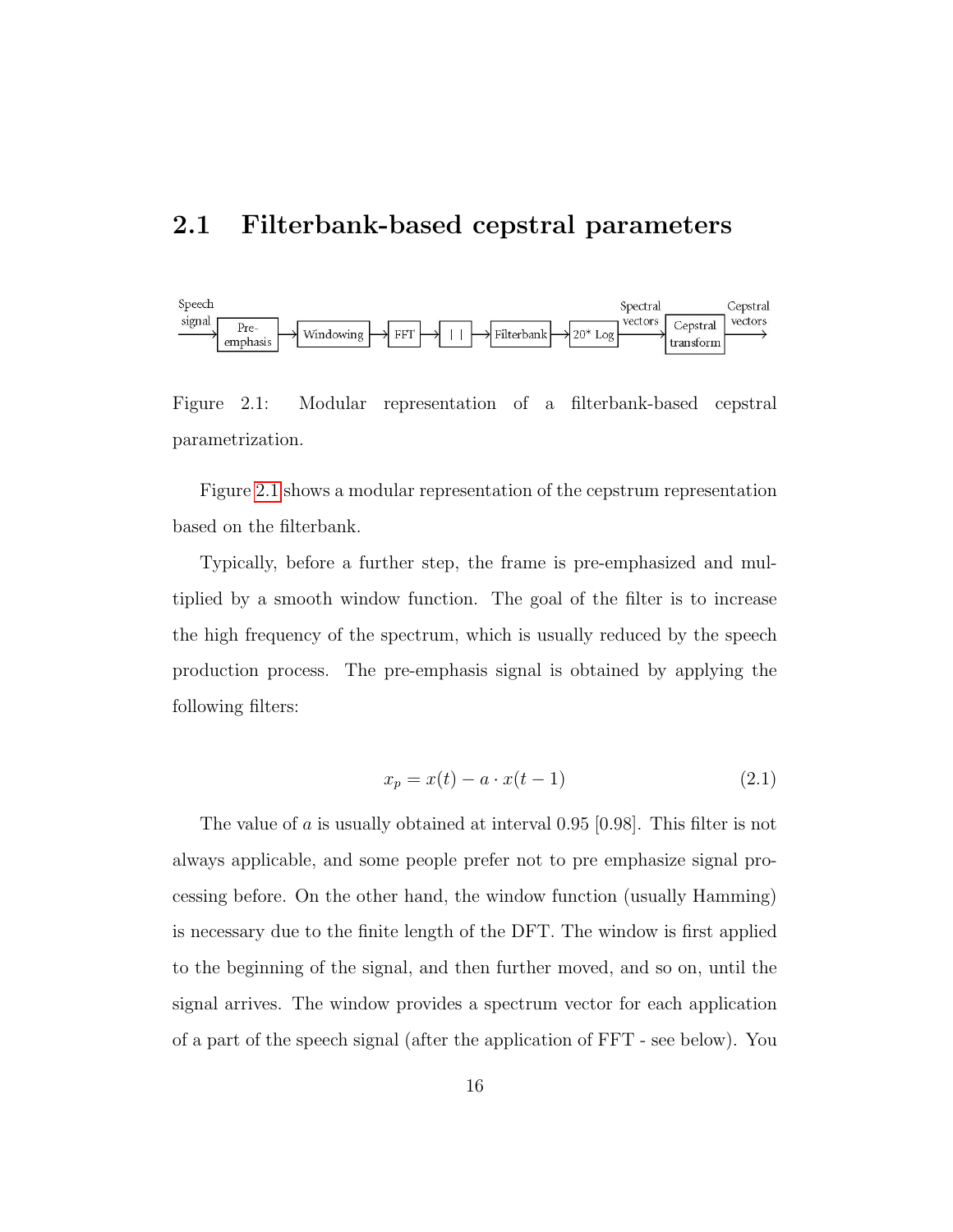must set two quantities: the length of the window and the displacement between two consecutive windows. For window length, two values are the most commonly used: 20 milliseconds and 30 milliseconds. Hanning Hamming and Windows are the most commonly used speakers. Usually, Hamming window or Hanning window is used instead of rectangular window to reduce the original signal, thus reducing the side effect.

Once the speech signal is windowed and pre emphasized, the FFT is calculated. The famous fast Fu Liye transform (FFT) has been widely used in practice because of its simplicity and efficiency, and it can quickly segment the signal into frequency components. Usually only the amplitude spectrum is preserved because there is almost no emotional importance in the belief phase. After selecting the FFT algorithm, the only parameter used in the FFT calculation is the number of points. The number N is usually a power of 2, greater than the number of points in the window, usually 512. It extracts the modulus of FFT and obtains power spectrum and sampling 512 points.

DFT amplitude spectrum, that is, the overall shape of the spectral envelope, contains the information of the resonance characteristics of the channel, and is considered to be the largest part of the information in the ASV spectrum. The simple spectral envelope model uses a set of band-pass filters to integrate the energy of adjacent bands. The reason for spectral smoothing is that the size of the spectral vector decreases. In order to achieve this smoothing and obtain the envelope of the spectrum, we multiply the spectrum of the previously obtained filter banks. A filter bank is a series of bandpass frequency filters obtained by multiplying the spectrum to obtain a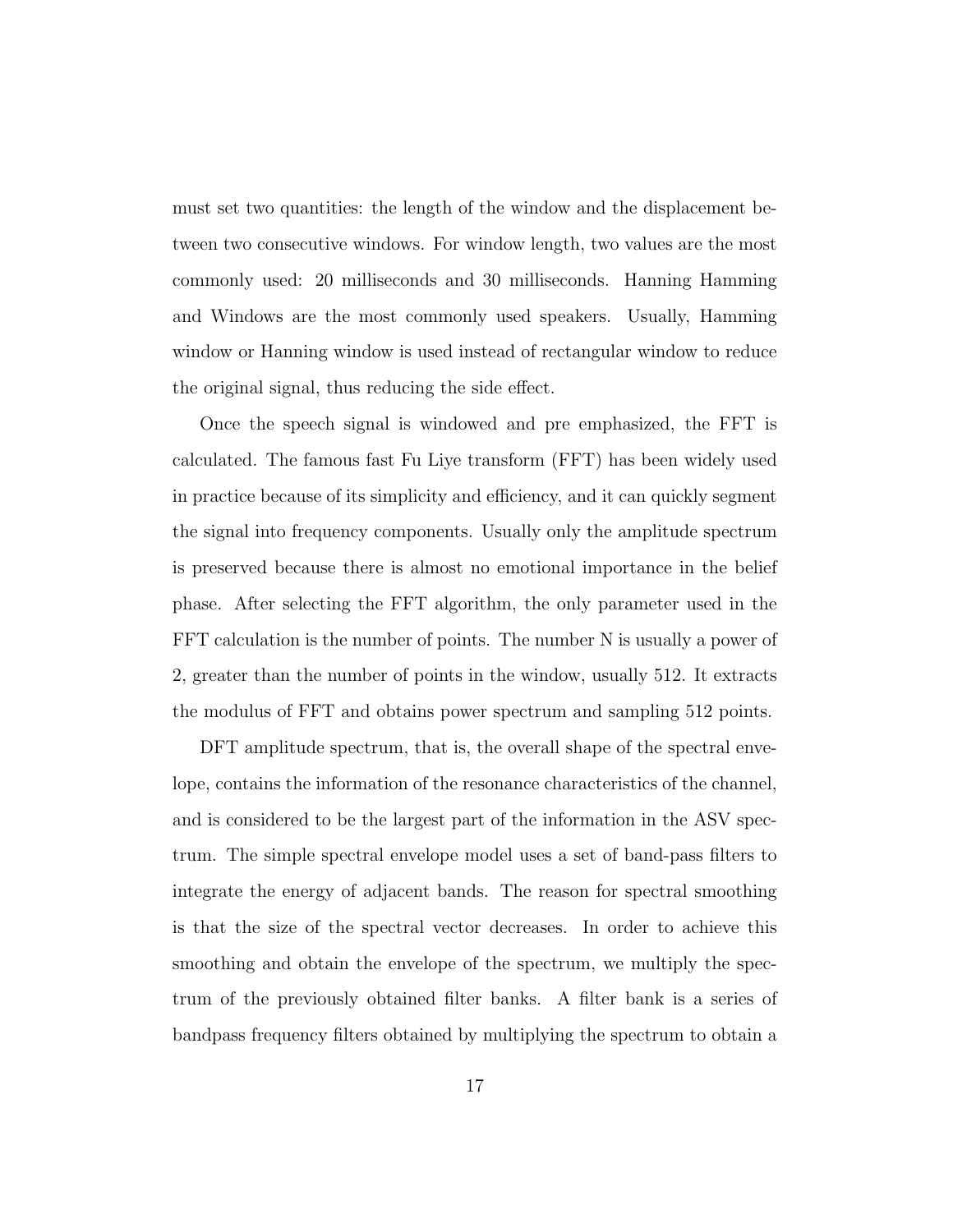specific average frequency band. The filter banks are defined by the shape and frequency of the filter (the left frequency, the center frequency and the right frequency). Filters can be either triangular or other shapes, and their frequency ratios may be different. In particular, some authors use the bark / Mel level to perform the frequency localization of the filter. This ratio is the auditory scale, analogous to the frequency scales of the human ear. The central frequency of the filter is given by the following equation

$$
f_{MEL} = 1000 \cdot \frac{log(1 + f_{LIN}/1000)}{log2}
$$
 (2.2)

We use the logarithm of the spectral envelope and multiply each coefficient by 20 to obtain a spectral envelope in dB. At the processing stage, we obtain the spectral vector.

An additional transform called cosine discrete transform is usually applied to the spectral vector in speech processing and produces a cepstral coefficient

$$
c_n = \sum_{k=1}^{K} S_k \cdot \cos[n(k - \frac{1}{2})\frac{\pi}{K}], n = 1, 2, \cdots, L
$$
 (2.3)

where  $K$  is the number of log-spectral coefficients calculated previously,  $S_k$  are the log-spectral coefficients, and L is the number of cepstral coefficients that we want to calculate  $(L \leq K)$ .

Once the cepstral coefficients are calculated, they can be centered, that is, subtracting the cepstral average vectors from each cepstral vector. This operation is called cepstral mean subtraction (CMS), which is usually used for speaker verification. The motivation of CMS is to remove slowly varying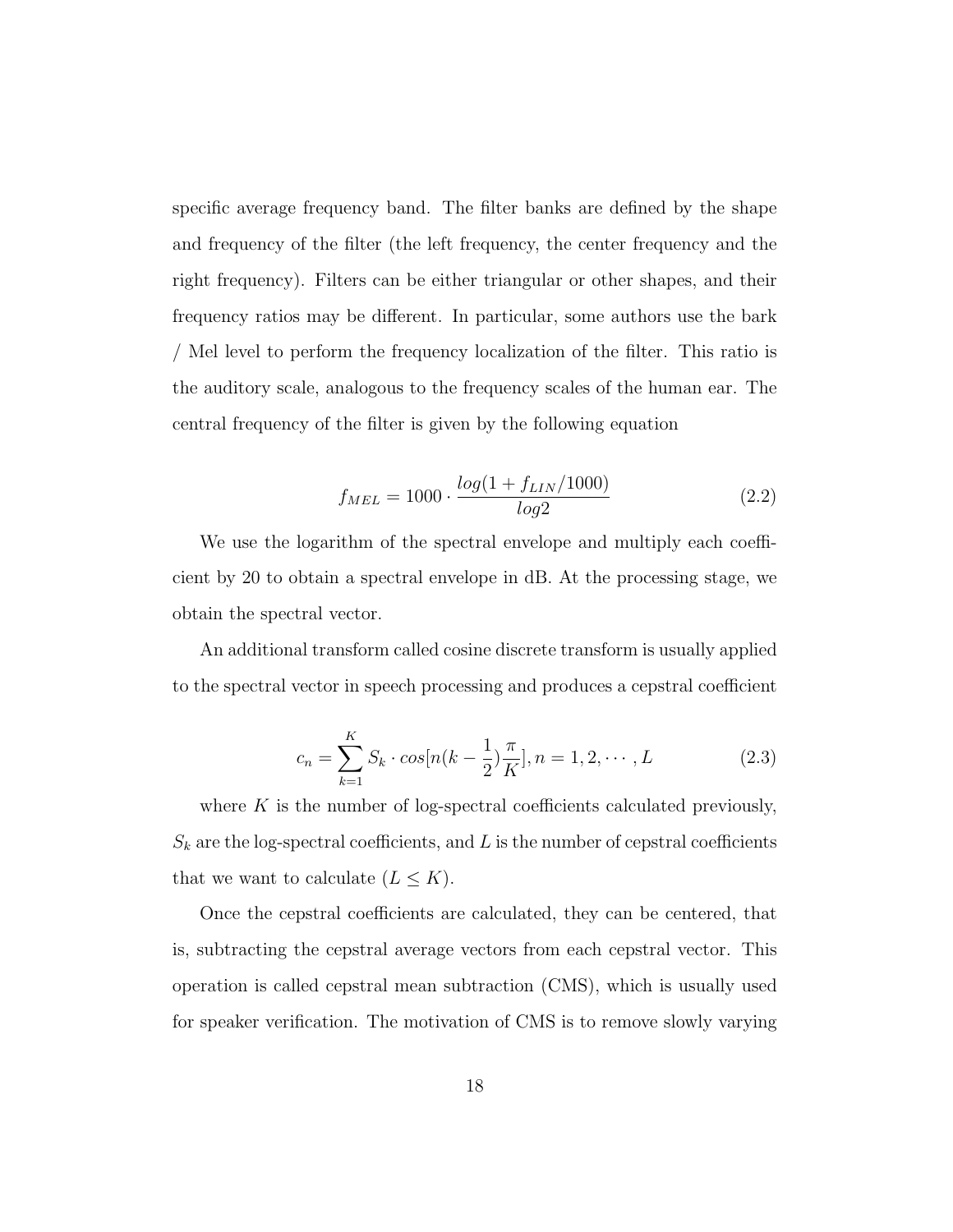convolution noise in cepstrum. The cepstral vector can also be reduced, that is, the variance is normalized to one component.

After the cepstral coefficients have been calculated, and possibly centred and reduced, we also incorporate in the vectors some dynamic information, that is, some information about the way these vectors vary in time. This is classically done by using the  $\Delta$  and  $\Delta\Delta$  parameters, which are polynomial approximations of the first and second derivatives

After calculating the cepstral coefficients, which may be concentrated and reduced, we also include some dynamic information in the vector, that is to say, these vectors change some information in time. This is the classical method, which uses the  $\Delta$  and  $\Delta\Delta$  parameters, which are polynomial approximations of the first and second derivatives.

$$
\Delta C_m = \frac{\sum_{k=-l}^{l} k \cdot C_{m+k}}{\sum_{k=-l}^{l} |k|}, \Delta \Delta C_m = \frac{\sum_{k=-l}^{l} k^2 \cdot C_{m+k}}{\sum_{k=-l}^{l} |k^2|}
$$
(2.4)

In this step, you can choose whether to log energy and delta delta energy into the feature vector. In practice, the former is often discarded, while the latter is retained.

Once you've calculated all the eigenvectors, the last very important step is to determine which vectors are useful. One way to look at the problem is to determine the vector corresponding to the speech part of the signal. Correspond to silence or background noise. A double Gauss model for computing eigenvector distribution. In this case, the lowest average Gauss corresponds to the background noise, while the highest average Gauss corresponds to the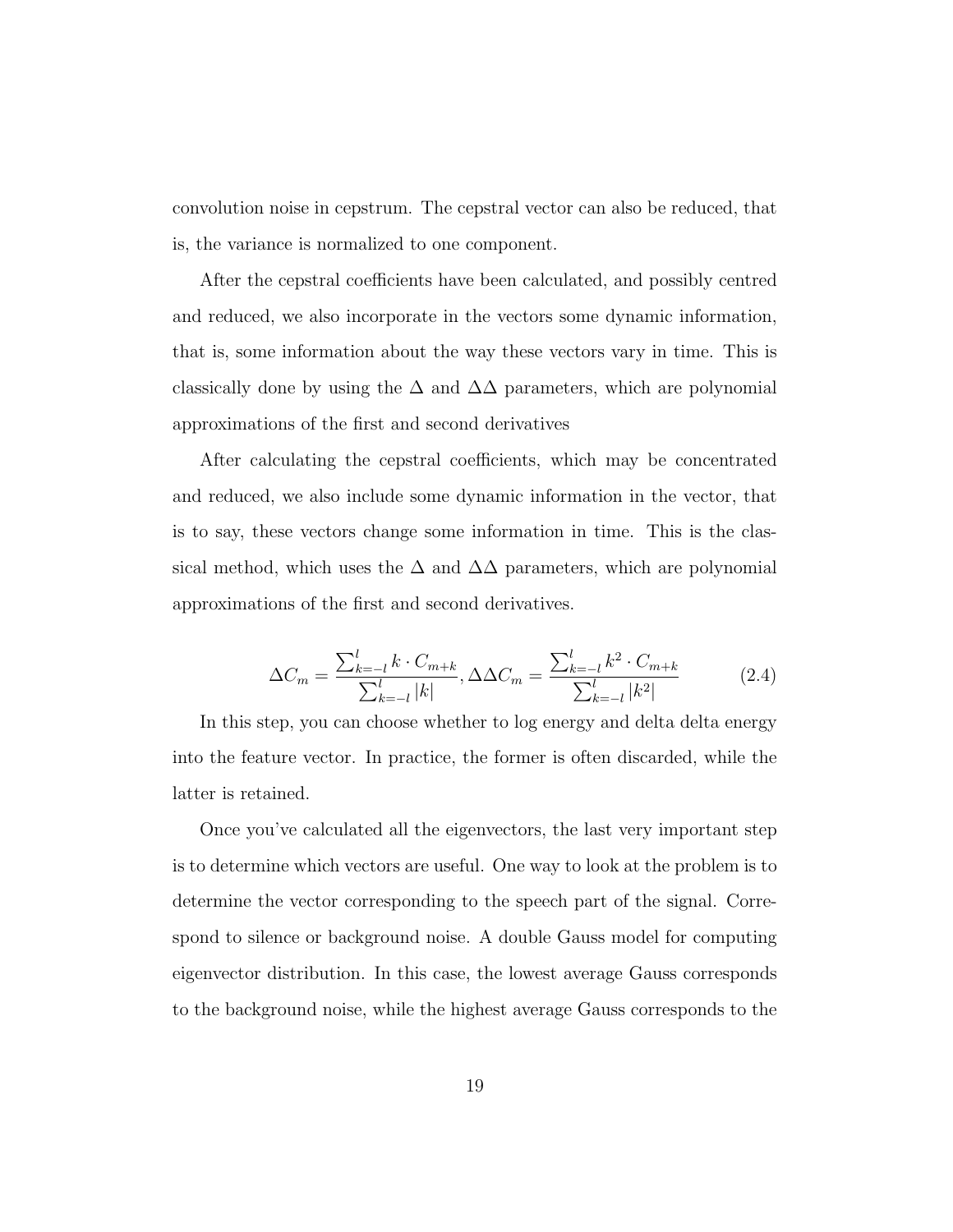speech part. Then Gauss's possibilities and silent background noises were abandoned by Gauss. A similar approach is to use the double Gauss model to calculate the logarithmic energy distribution for each speech segment, and apply the same principle.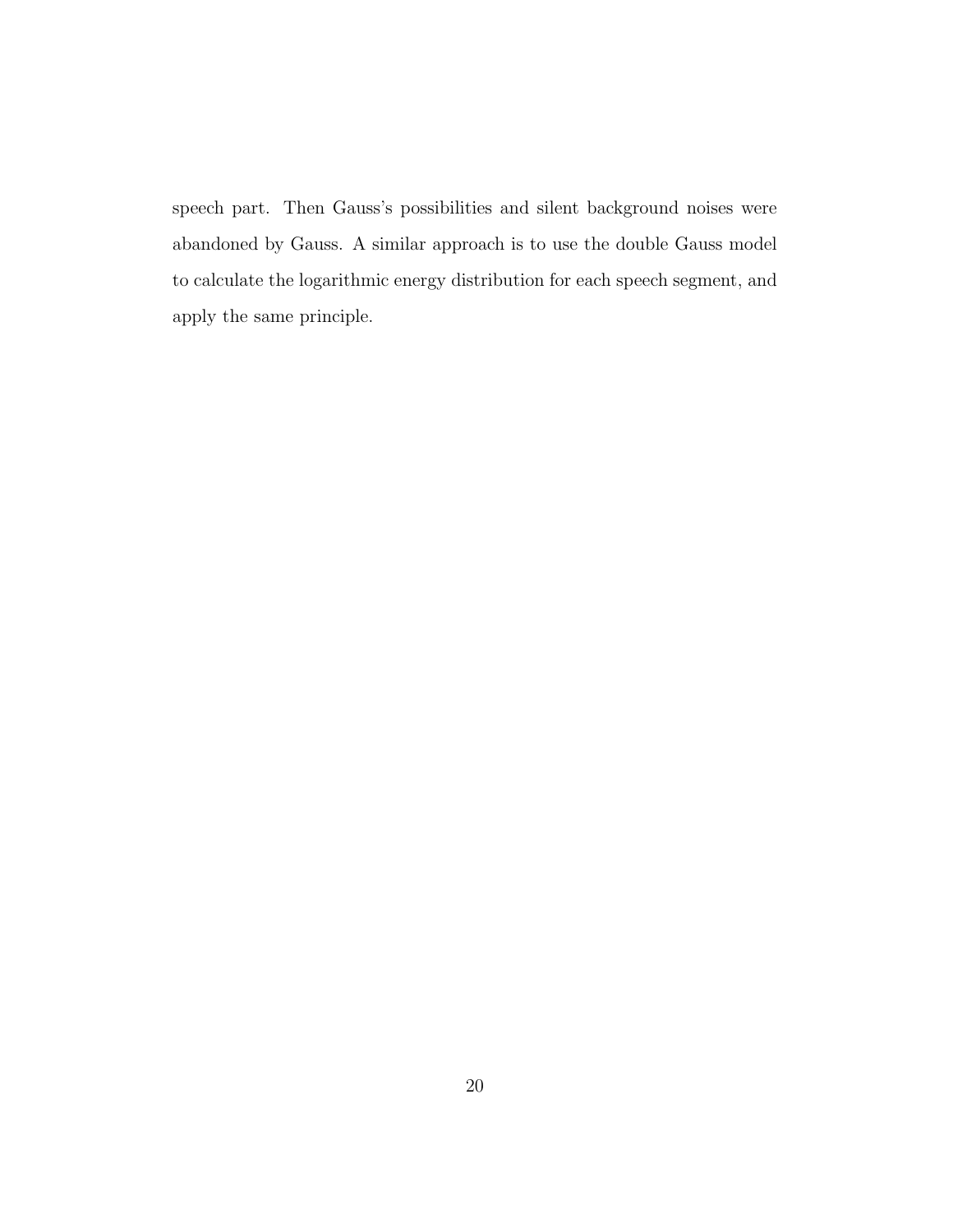### <span id="page-23-0"></span>Chapter 3

# Speaker model and classifier

The main progress of speaker verification research is the improvement of classifier domain. Using vector quantization (VQ) and dynamic time warping (DTW) method, the original speaker verification system is developed. Subsequently, with the introduction of the Gauss mixture model (GMM) [\[4\]](#page-68-3) [\[5\]](#page-68-4), channel compensation and data variability have attracted more and more attention in the past twenty years of ASV research. An independent significantly improved generalized background model (UBM) based on GMM is proposed, and GMM is trained by maximum likelihood method. Another new paradigm of ASV technology is introduced by latent variable method. For example, a simulation method based on factor analysis (FA) for inter media variability of GMM hypermedia is proposed. Due to the combination of FA (JFA) success, i.e., the speaker factor as a direct classification feature, Dehak et al introduced the single integral subspace model of speaker, speaker and channel JFA in different subspaces. The recent speaker verification tech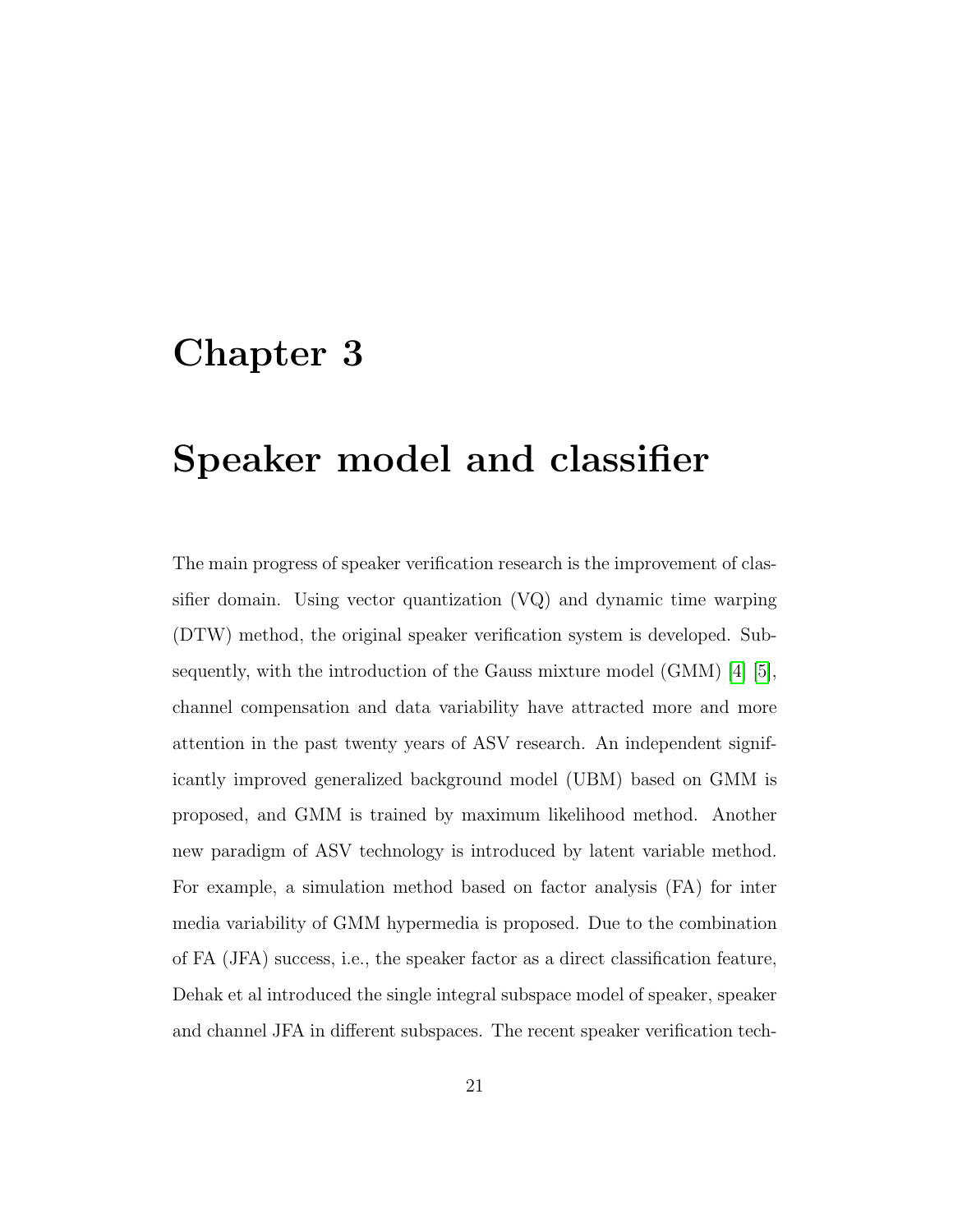niques focus on the total variability modeling, also known as the I vector. My vector space is composed of a single speaker and a Gauss probability LDA correlation subspace channel model (further gplda), and the method effectively solves the coherent variation. The current ASV technique uses this I vector method, which provides an elegant framework for obtaining fixed length variable length speech statements. In recent years, deep learning has attracted wide attention and has aroused wide interest. Speaker verification, this study uses DNN model to train speech recognition, and build UBM, such as acoustic model, so that the rich information of mobile phones can be used to develop more effective background model. DNN has also successfully realized the extraction of speaker information features. [\[11\]](#page-69-0) [\[10\]](#page-69-1)

### <span id="page-24-0"></span>3.1 GMM-UBM system

The GMM-UBM system is a straightforward generative approach for ASV task, which was proposed in [\[5\]](#page-68-4). In this framework, training phase is preceded by estimation of a speaker-independent universal background model (UBM), using a sufficiently large speech data of several hours from multiple sources.Each speaker is represented as a GMM derived by maximuma-posteriori (MAP) adaptation from UBM. For this purpose first, sufficient statistics of the features from speaker's enrolment utterances are computed. Then relevance MAP approach is used to estimate the weights, means and covariances of the target speaker model. During test or verification, average log-likelihood ratio is estimated using feature vectors from  $T$  speech frames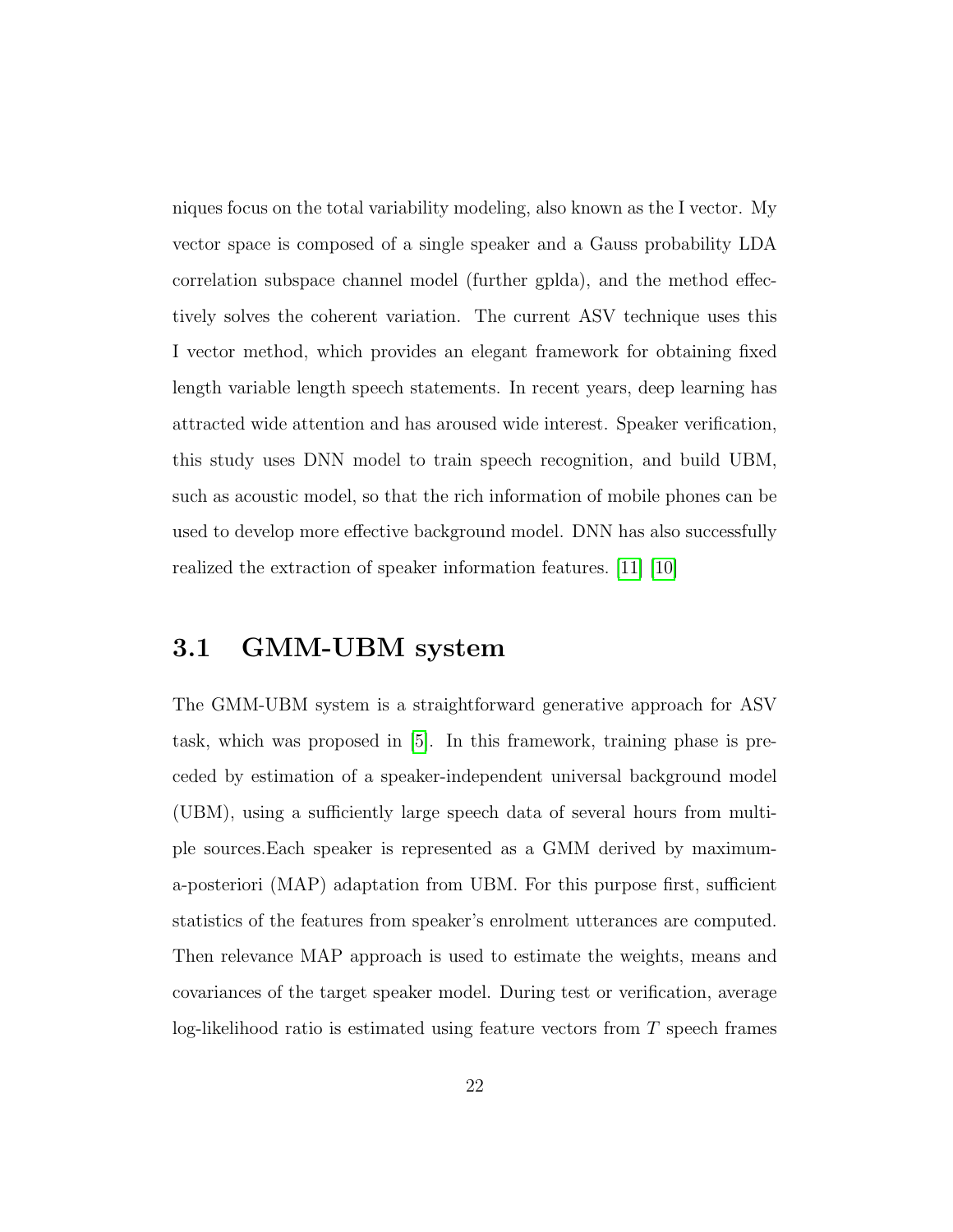<span id="page-25-0"></span>of test utterance against both target speaker model and the UBM.

#### 3.1.1 Gaussian Mixture Models

The Gauss mixture model is usually used for acoustic learning tasks such as speech / speaker recognition, because it describes the different distributions of all feature vectors. GMM assumes that the characteristic vector x belonging to the model has the following probability:

<span id="page-25-1"></span>
$$
p(x|w_i, \mu_i, \Sigma_i) = \sum_{i=1}^{K} w_i \mathcal{N}(x|\mu_i, \Sigma_i)
$$
\n(3.1)

where

$$
\mathcal{N}(x|\mu_i, \Sigma_i) = \frac{1}{(2\pi)^{\frac{d}{2}}\sqrt{|\Sigma_i|}} exp\left(-\frac{1}{2}(x-\mu_i)^T \Sigma_i^{-1} (x-\mu_i)\right) \tag{3.2}
$$

subject to

$$
\sum_{i=1}^{K} w_i = 1
$$
\n(3.3)

Therefore, GMM is only a weighted combination of multivariate Gaussian distributions, assuming that the eigenvectors are independent. (In fact, we use the diagonal covariance matrix eigenvector of the dimension, naturally independent of each other). GMM can use multiple clusters to describe the distribution of feature vectors, as shown in the figure.

GMM training process is  $\mu_i, \Sigma_i, w_i$ , finds the best parameters and makes the model fit the maximum likelihood of all training data. More specifically, the expectation maximization (EM) algorithm is used to maximize the like-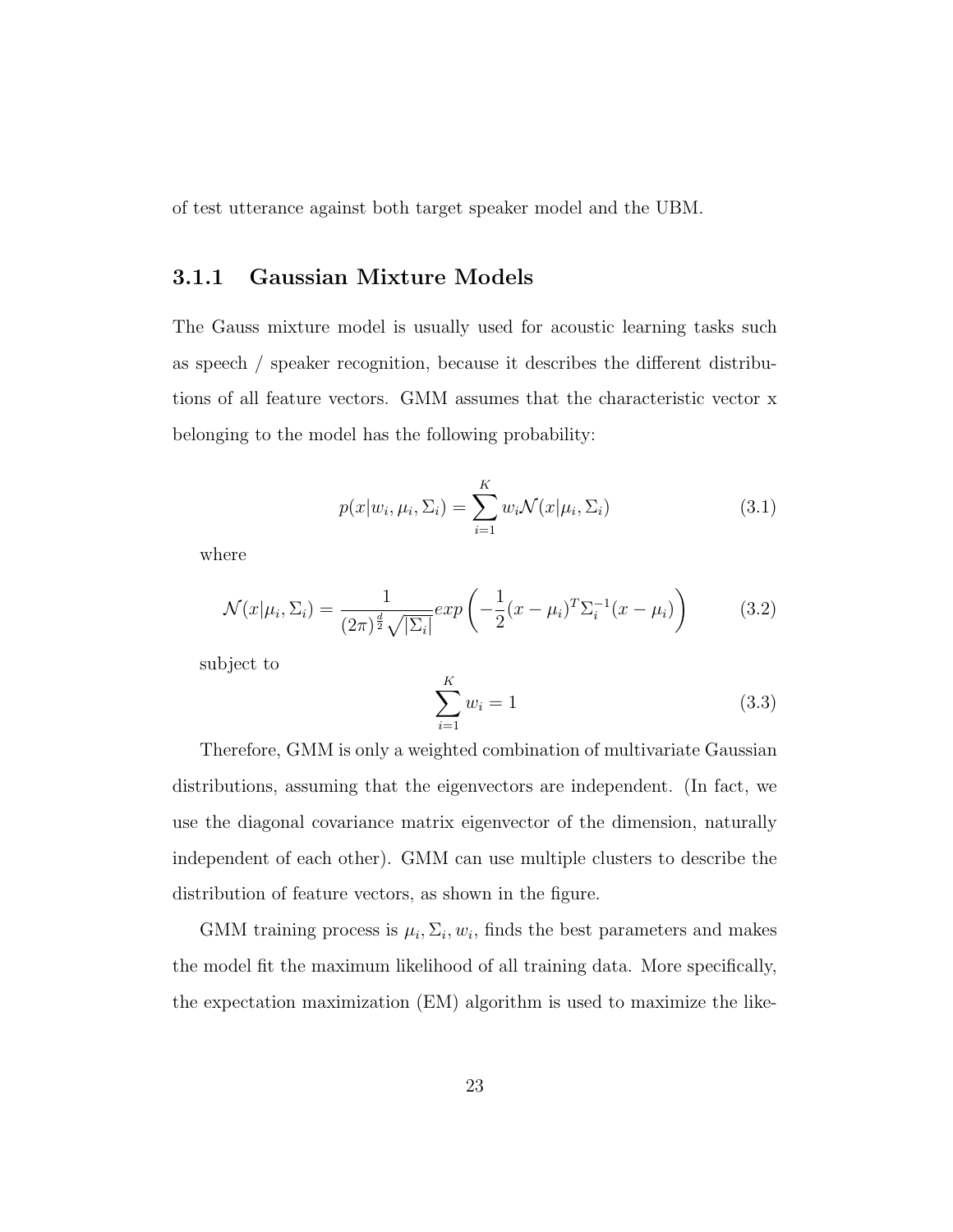

Figure 3.1: A Two-Dimensional GMM with Two Components.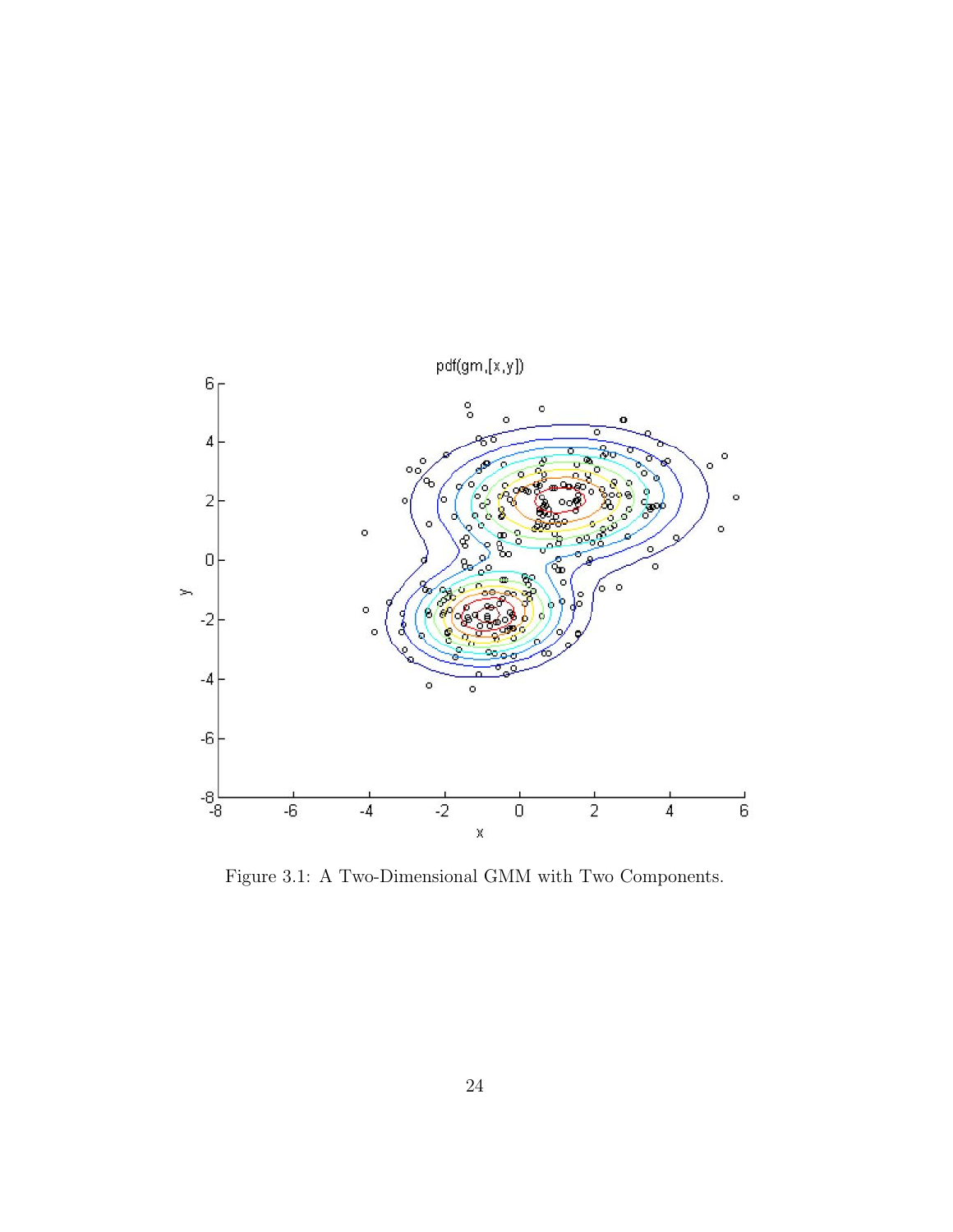lihood. In the case of GMM training, the two steps of an iteration of the algorithm are

- E-Step The probability of each data point (eigenvector) is estimated for each Gaussian to generate it. This is done directly by using the equation [3.1](#page-25-1)
- M-Step Modify the GMM parameters to maximize the likelihood of data. Here, the hidden variable  $z_{ij}$  is introduced to indicate where the i-th data point is generated by Gaussian  $j$ . It can be seen that instead of maximizing the possibility of data, we can maximize the likelihood of data relative to Z log.

let  $\theta = \{w, \theta, \Sigma\}$ , the log likelihood function is

$$
Q(\theta', \theta) = \mathbf{E}_Z [log p(X, Z)|\theta]
$$
\n(3.4)

where  $\theta$  is current parameters, and  $\theta'$  is the parameters we are to estimate. Incorporating the constraint  $\sum_{i=1}^{K} w_i = 1$  using Lagrange multiplier gives

$$
J(\theta', \theta) = Q(\theta', \theta) - \lambda \left(\sum_{i=1}^{K} w_i = 1\right)
$$
 (3.5)

Set derivatives to zero, we can get the update equation

$$
Pr(i|x_j) = \frac{w_i \mathcal{N}(x_j | \mu'_j, \Sigma'_j)}{\sum_{k=1}^K w_k \mathcal{N}(x_k | \mu'_k, \Sigma'_k)}
$$
(3.6)

$$
n_i = \sum_{j=1}^{N} Pr(i|x_j)
$$
 (3.7)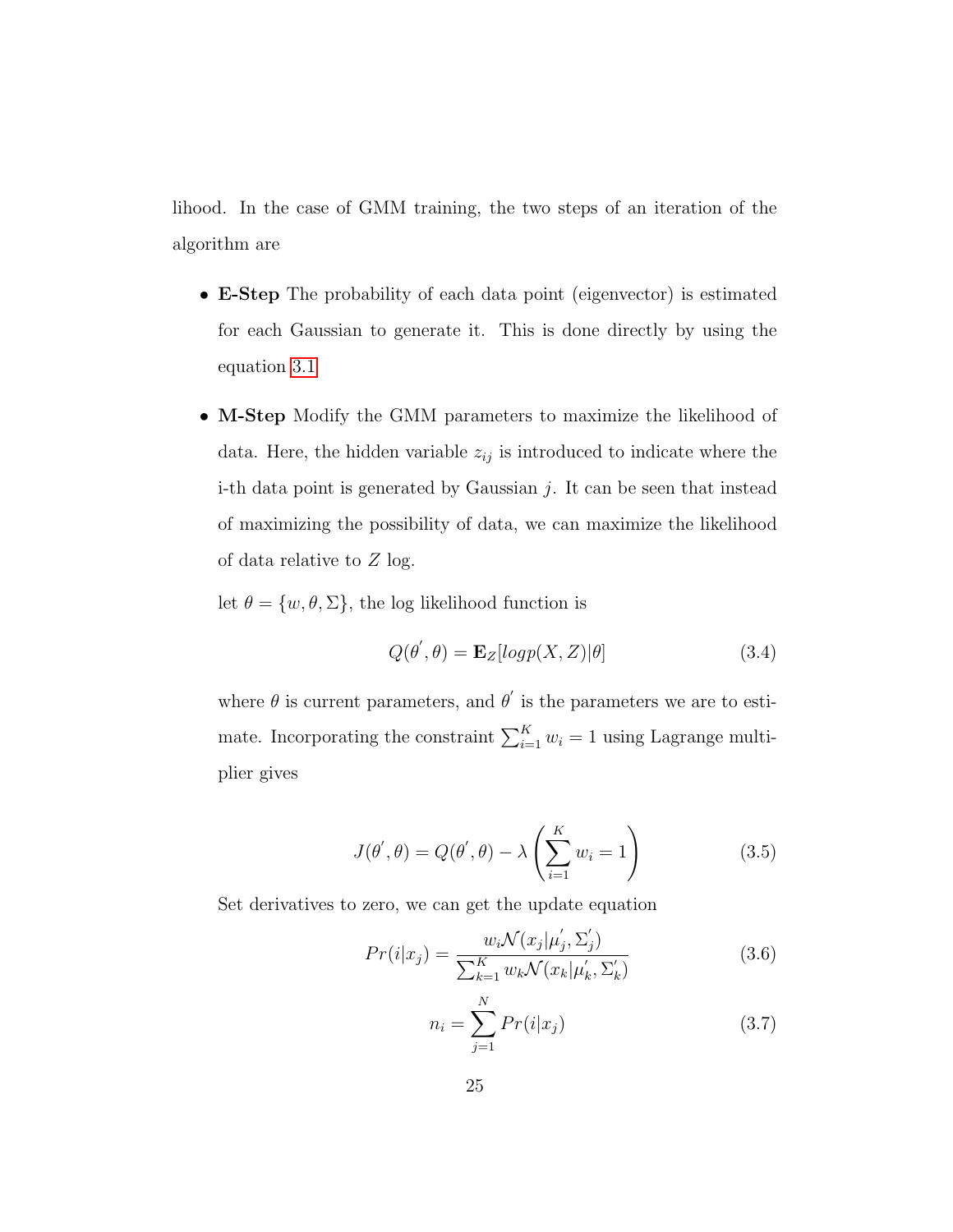$$
\mu_i = \frac{1}{n_i} \sum_{t=1}^{T} Pr(i|x_j) x_j \tag{3.8}
$$

$$
\Sigma_i = \left(\frac{1}{n_i} \sum_{t=1}^T Pr(i|x_j) \operatorname{diag}(x_j x_j^T)\right) - \operatorname{diag}(\mu_i' \mu_i' T) \tag{3.9}
$$

$$
w_i = \frac{n_i}{N} \tag{3.10}
$$

Although the general model supports the covariance matrix, i.e., it has all the elements of the covariance matrix, but only the diagonal covariance matrix is used in this paper. This is for three reasons. First, the large order diagonal covariance GMM can be used to model the density of m order covariance GMM. Second, the diagonal matrix GMM is more efficient than the full covariance GMM used in the training, because there is no need to repeatedly reverse the dollar  $D * D$  matrix. Again, from our observations, the diagonal matrix GMMs is superior to the full matrix GMM experience.

GMM can be considered as a mixture of parametric and non-parametric density models. Like the parametric model, it has the structure and parameters that control the density behaviour in a known manner, but without constraints, and the data must be of a specific distribution type, such as Gauss or Laplace operators. Like non parametric models, GMM has many degrees of freedom and can be modelled in any density without the need for excessive computation and storage. It can also be considered as the ergodic Gauss observation HMM with a single state HMM with Gauss mixed observation density, or with fixed equal transition probabilities. Here, the Gauss component can be viewed as a potentially wide range of speech feature models, a person's voice.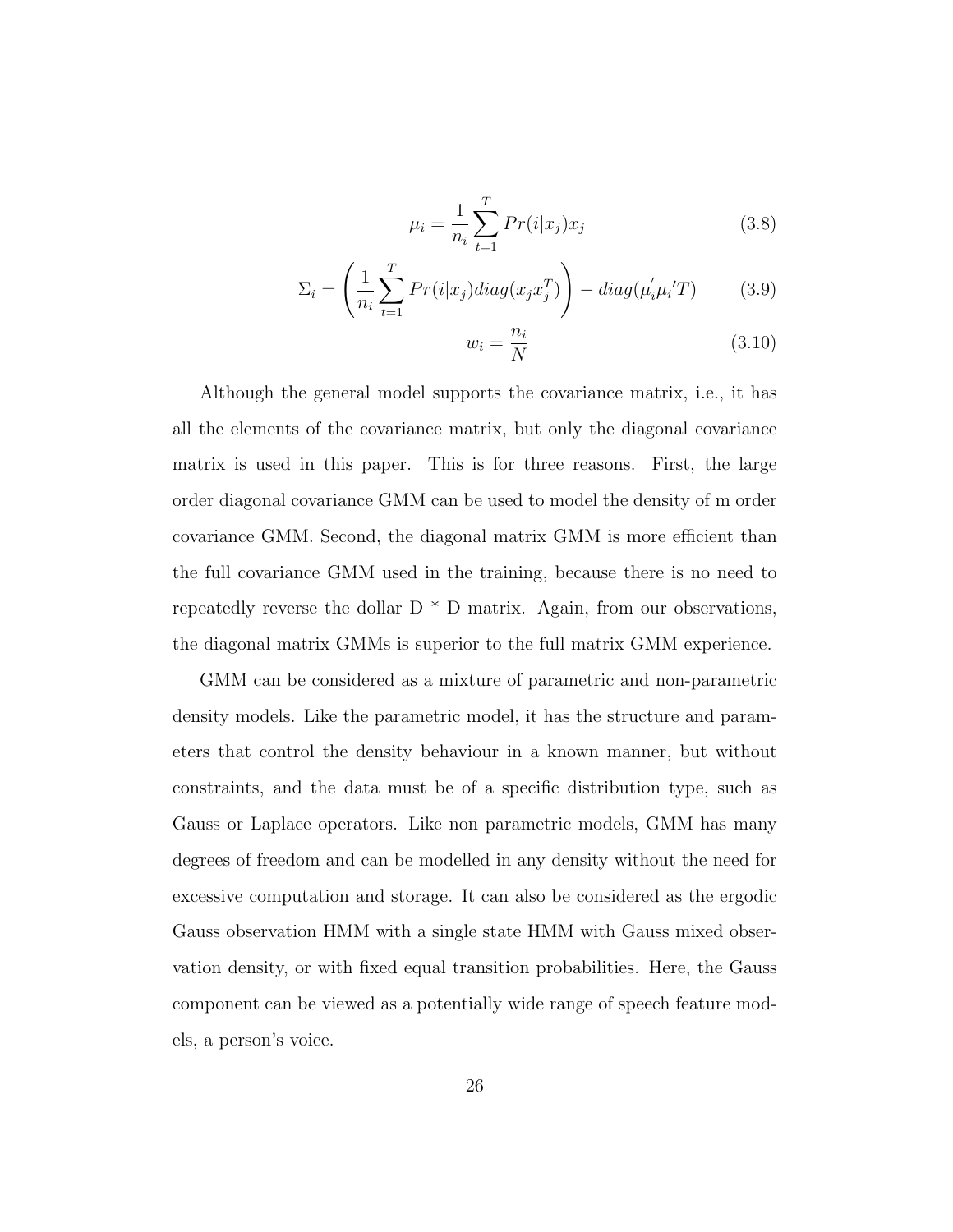Using the GMM likelihood function is computationally simple, based on a well-known statistical model, sensitive to text independent tasks, not speaking time, and only the acoustic observations of the underlying distribution model. The latter has not yet utilized the higher level information of loudspeakers transmitted in time voice signals.

#### <span id="page-29-0"></span>3.1.2 Universal Background Model

The general background model is a GMM model for training large numbers of speakers. Therefore, it describes the common acoustic features of human sound.

<span id="page-29-1"></span>In the GMM-UBM system, we use a single, independent speaker repre-senting the background model [\[5\]](#page-68-4).  $p(X|\lambda_{\overline{hyp}})$ . UBM is a trained and representative speaker independent speaker distribution model. Specifically, we need to select speech that can replace speech in the process of recognition. This applies not only to the type and quality of speeches, but also to the composition of speakers. For example, in the NIST-SRE single speaker detection test, it is known as a priori speech of local and long-distance calls, and male virtual speakers can only test male utterances. In this case, we used male telephone voice training to test UBM for men. In the absence of prior knowledge of the gender composition of alternative speakers, we will adopt gender independent language training.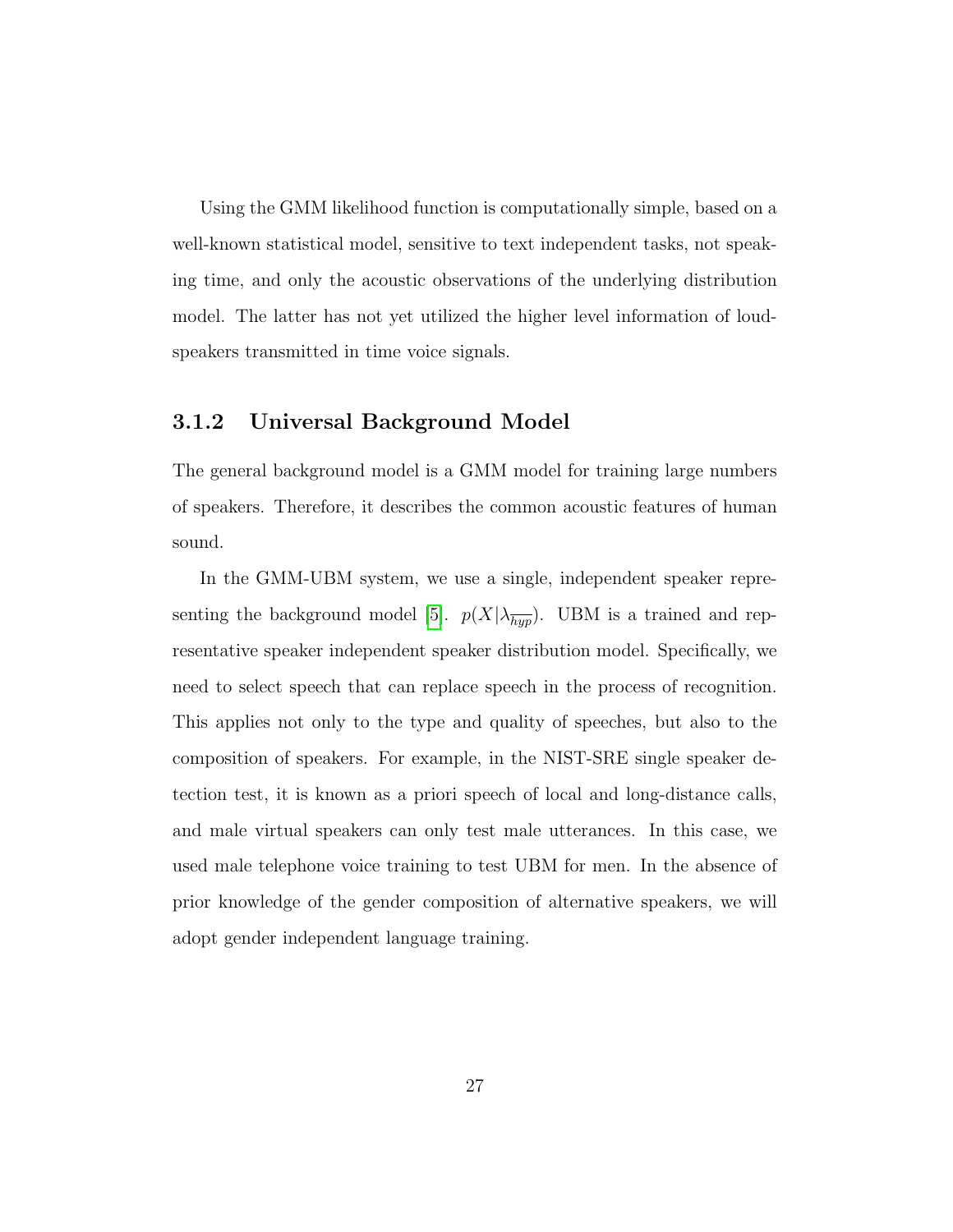#### 3.1.3 Adaptation of Speaker Model

The vectors are represented independently by the background model. When the new speaker is registered in the system, the parameters of the background model adapt to the characteristic distribution of the new speaker. The adaptation model is then used as the speaker model. In this way, the model parameters will not be estimated from zero.Using existing knowledge (general speech data). The practice shows that it is beneficial to cultivate two independent background patterns: one is the female mode, the other is the male mode. Then, the new speaker model will be adjusted from the background model with the same gender as the new speaker.



Figure 3.2: An example of GMM adaptation using the maximum a posteriori (MAP) principle. The Gaussian component of the generic background model (entity ellipse) applies to the training data (point) of the target speaker to produce a speaker model (virtual ellipse).

The basic idea of the adaptive method is to update the speaker's model by updating the trained parameters in the UBM. This provides a closer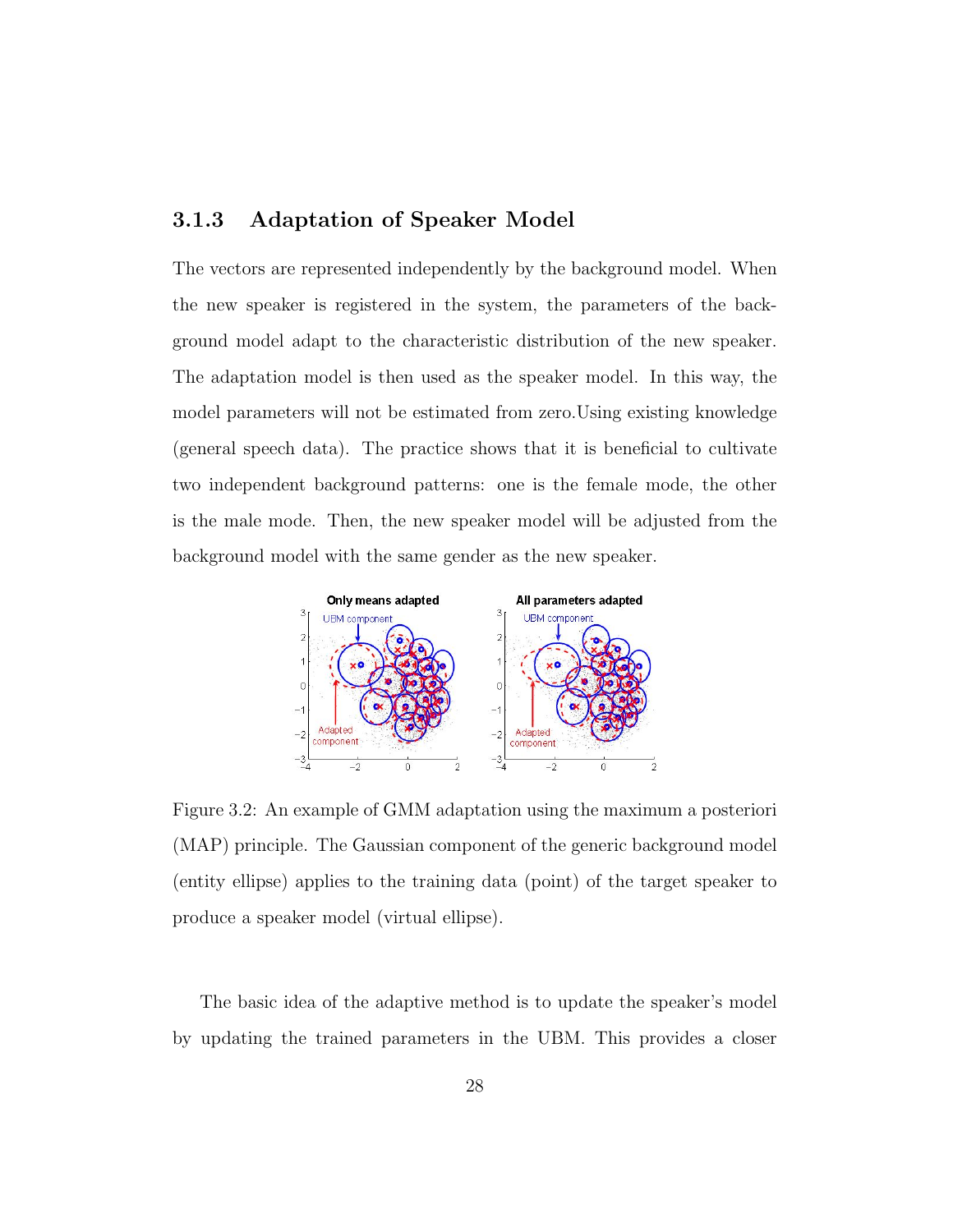coupling between the speaker model and the UBM, which not only produces better performance than the decoupling model, but also allows fast scoring techniques.

The specifics of the adaptation are as follows. Given a UBM and training vectors from the hypothesized speaker,  $X = \{x_1, \dots, x_T\}$ , we first determine the probabilistic alignment of the training vectors into the UBM mixture components. That is, for mixture i in the UBM, we compute

The specific circumstances of adaptation are as follows. From the hypothesized speaker and UBM we train the training vector,  $X = \{x_1, \dots, x_T\}$ , the training vectors are first determined by the probabilistic alignment of the UBM hybrid components. That is, for mixed I in UBM, we compute

$$
Pr(i|x_t) = \frac{w_i p_i(x_t)}{\sum_{j=1}^{M} w_j p_j(x_t)}
$$
(3.11)

We then use  $Pr(i|x_t)$  and  $x_t$  to compute the sufficient statistics for the weight, mean, and variance parameters:

$$
n_i = \sum_{t=1}^{T} Pr(i|x_t)
$$
 (3.12)

$$
E_i(x) = \frac{1}{n_i} \sum_{t=1}^{T} Pr(i|x_t)x_t
$$
\n(3.13)

$$
E_i(x^2) = \frac{1}{n_i} \sum_{t=1}^{T} Pr(i|x_t)x_t^2
$$
\n(3.14)

Finally, use the new enough statistics for the training data to update the sufficient statistics of the old UBM of Mixture i to create the adaptation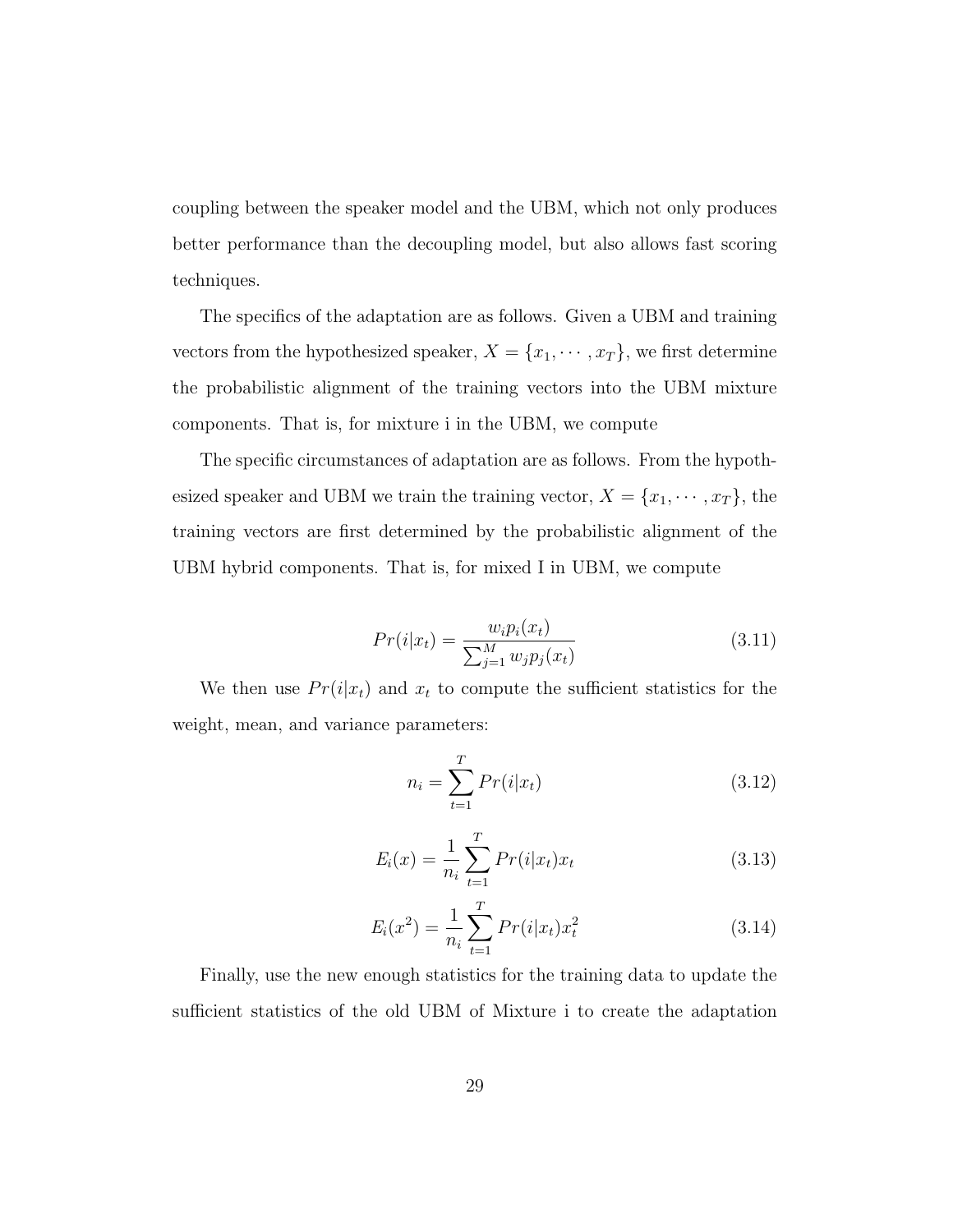parameter for Mixture i with the following equation:

$$
\widehat{w}_i = [\alpha_i^w n_i / T + (1 - \alpha_i^w) w_i] \gamma \tag{3.15}
$$

$$
\widehat{\mu}_i = \alpha_i^m E_i(x) + (1 - \alpha_i^m)\mu_i \tag{3.16}
$$

$$
\hat{\sigma}_i^2 = \alpha_i^v E_i(x^2) + (1 - \alpha_i^v)(\sigma_i^2 + \mu_i^2) - \hat{\mu}_i^2 \tag{3.17}
$$

The adaptation coefficients controlling the balance between old and new estimates are  $\alpha_i^w, \alpha_i^m, \alpha_i^v$  for the weights, means and variances, respectively. The scale factor,  $\gamma$ , is computed over all adapted mixture weights to ensure they sum to unity. Note that the sufficient statistics, not the derived parameters, such as the variance, are being adapted.

The adaptation coefficients that control the balance between old and old estimates are  $\alpha_i^w, \alpha_i^m, \alpha_i^v$ , weight, mean and variance, respectively. Calculate the scale factor,  $\gamma$ , on the weight of all the mixture to ensure that they are uniform. Note that you are adjusting enough statistics, rather than exporting parameters such as variance.

In the recognition mode, the MAP adaptation model and the UBM are coupled, and the recognizer is usually considered to be Gaussian mixture model - universal background model, or simply GMM-UBM. The match score depends on both the target model  $\lambda_{target}$  and the background model  $\lambda_{UBM}$ via the average log likelihood ratio:

$$
LLR_{avg}(X, \lambda_{target}, \lambda_{UBM}) = \frac{1}{T} \sum_{t=1}^{T} logp(X_t | \lambda_{target}) - logp(X_t | \lambda_{UBM})
$$
 (3.18)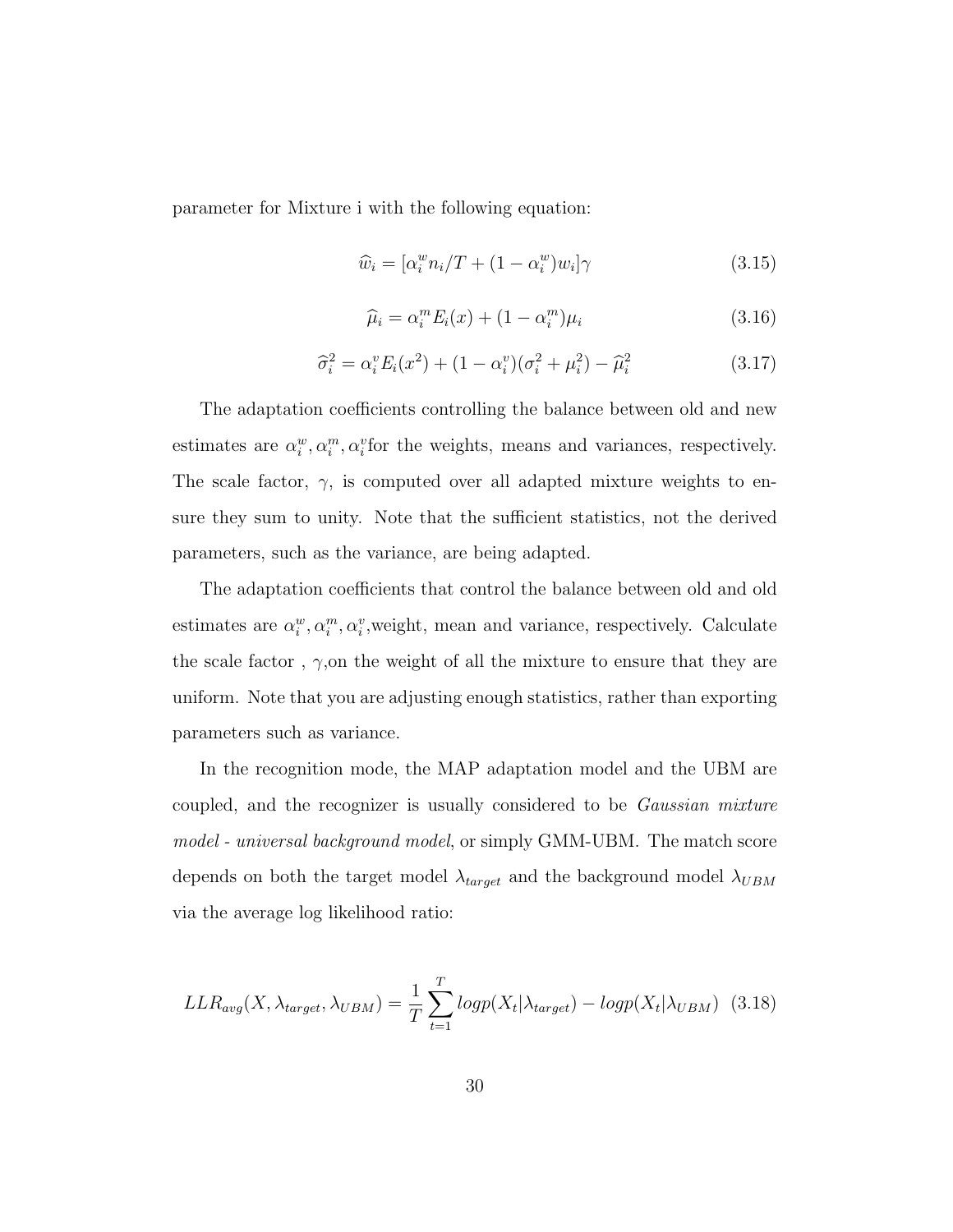<span id="page-33-0"></span>It basically measures the difference between the target and the background model when generating observations.

# 3.2 Support vector machine using GMM supervector

Support vector machine (SVM) is a powerful discriminative classifier which is widely used in speaker recognition in recent years. Support vector machine is a natural way to solve this problem, basically because of the recognition of the speaker is two kinds of problems, so we must be in the crowd between the speaker or speaker to make assumptions to make assumptions. Support vector machines perform nonlinear mapping from input space to SVM feature space. The linear classification technique is then applied to this potential high-dimensional space. The main design part of the support vector machine is the kernel, which is the inner product of the support vector machine feature space. The basic goal of support vector machine design is to find the appropriate metric in the SVM feature space associated with the classification problem because of the distance metric produced by the inner product and vice versa.

An SVM is a two-class classifier constructed from sums of a kernel function  $K(\cdot, \cdot)$ 

$$
f(x) = \sum_{i=1}^{L} \alpha_i t_i K(x, x_i) + d
$$
 (3.19)

where the  $t_i$  are ideal outputs, d is a learned constant,  $\sum_{i=1}^{L} \alpha_i t_i = 0$ , and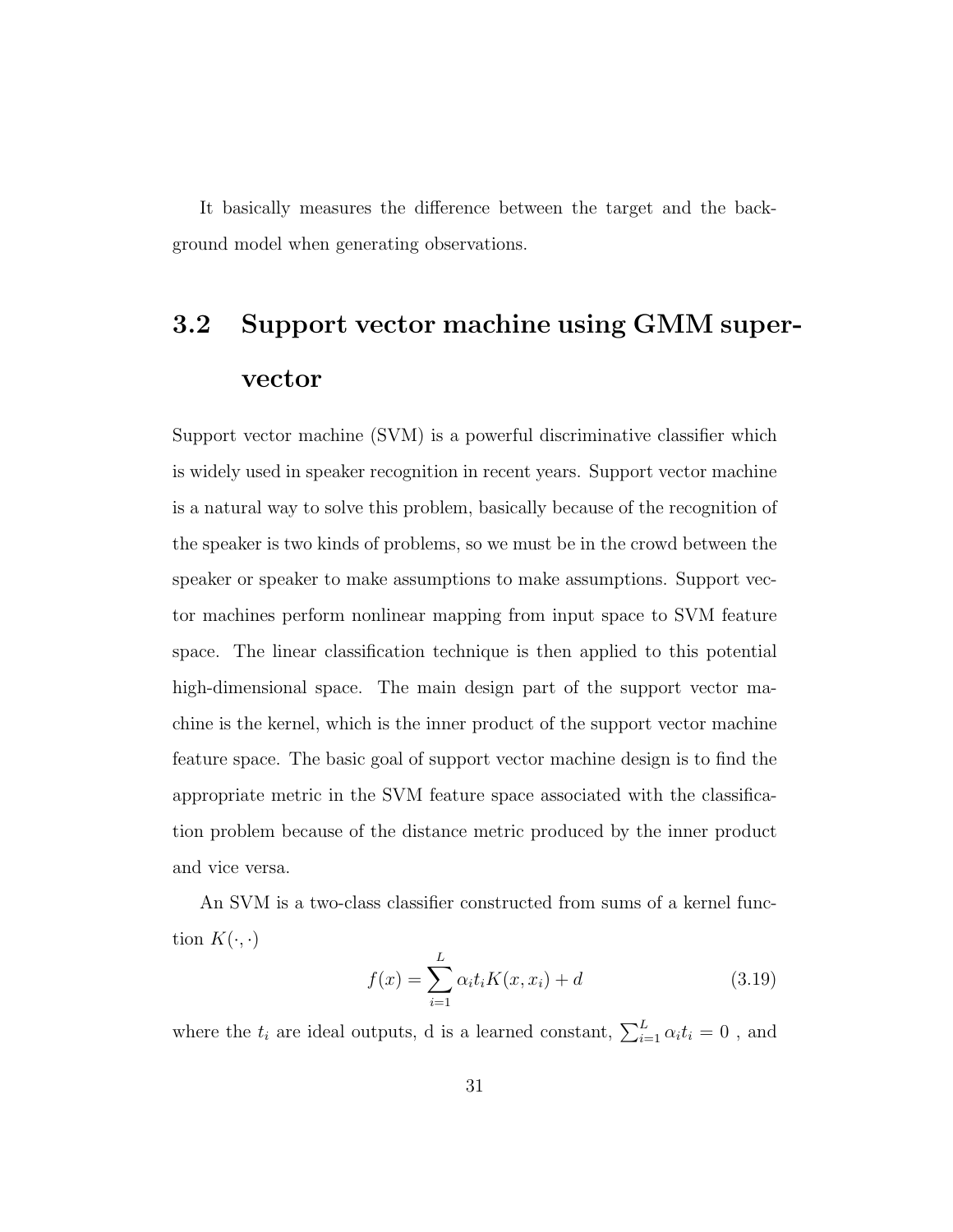

Figure 3.3: Support vector machine concept.

 $\alpha_i > 0$ . Creative  $x_i$  is a support vector and is obtained from the training set through the optimization process. According to any support support, the ideal game is 1 or -1, respectively 0 or 1 level. The basis of a class decision is that  $f(x)$  is above or below the threshold.

The kernel  $K(\cdot, \cdot)$  is constrained to have certain properties (the Mercer condition), so that  $K(\cdot, \cdot)$  can be expressed as

$$
K(x, y) = b(x)^{t}b(y)
$$
\n
$$
(3.20)
$$

where  $b(x)$  is a mapping from the input space (where x lives) to a possibly infinite dimensional expansion space. The Mercer condition ensures that the margin concept is appropriate, and the optimization of the SVM is well defined.

The optimization conditions depend on the concept of maximum margin.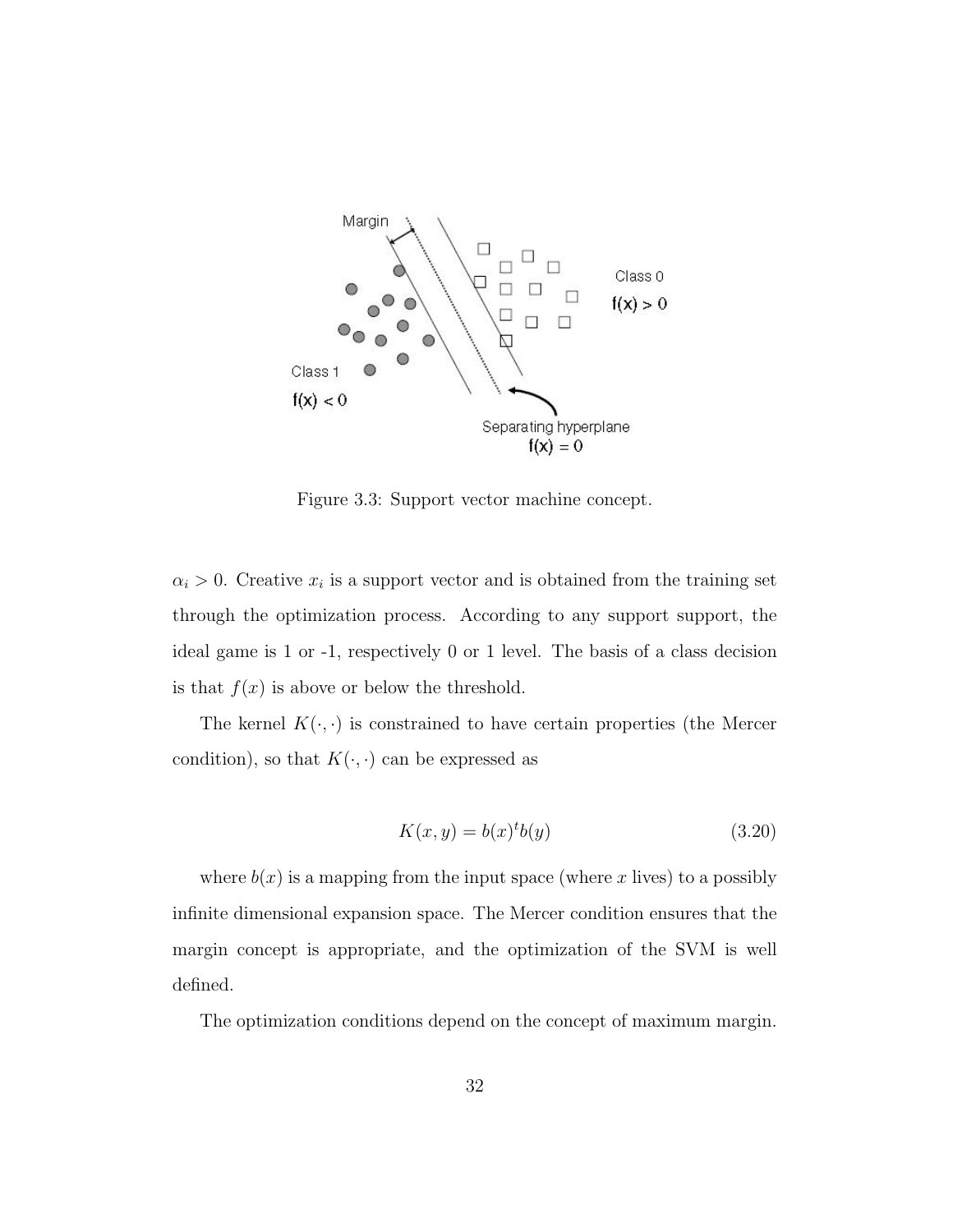For separable datasets, the system places the hyperplane in the high dimensional space so that the hyperplane has the maximum margin. The data points from the training set located on the boundary are support vectors. Then the focus of the SVM training process is to establish the boundaries between classes. [\[6\]](#page-68-5)

### <span id="page-35-0"></span>3.3 I-vector system

In recent years, the development of speaker recognition technology has successfully implemented a system based on the low dimensional representation of speech segments, called identity vectors or I vectors [\[7\]](#page-69-2). The vector is a compact representation of the Gauss mixture model (GMM) hyper vector, which captures most of the changes in the super Gauss hyper vector. It is an average graph obtained by a posteriori distribution estimation method.

#### <span id="page-35-1"></span>3.3.1 Total Variability

The classical joint factor analysis modelling based on speaker and channel factors consists of defining two different spaces: The eigen space matrix of the speaker space  $V$  and the defined channel space defined by the  $U$  system eigen channel matrix. The method we propose is based on defining a space, not two separate spaces. This new space, which we call the total variation space, includes the variations of the speaker and the channel. It is defined by the total variance of the eigenvalues of the largest eigenvector matrix which contains the total covariance matrix of the corresponding variance. In the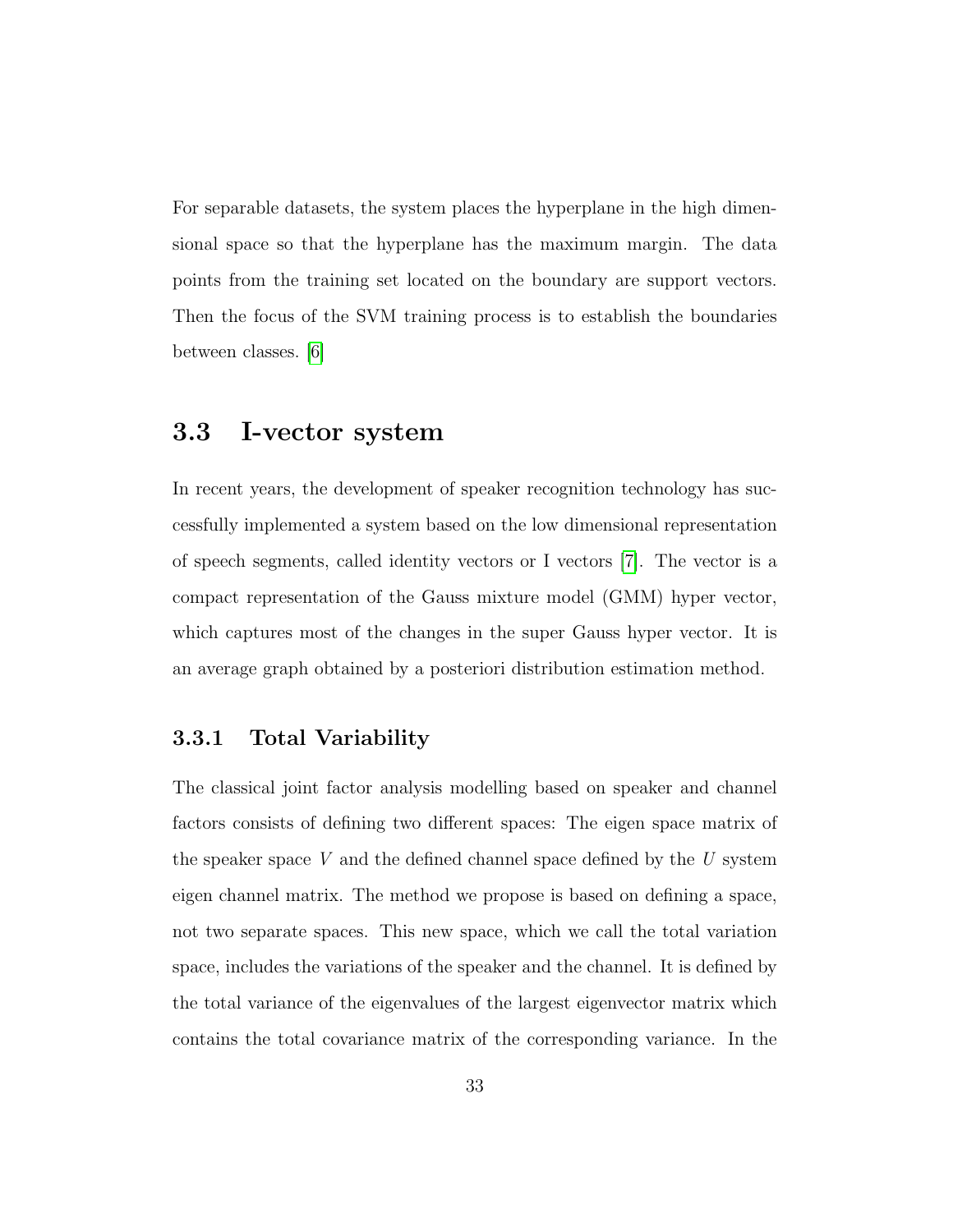

Figure 3.4: Block diagram showing different stages of I-vector extraction process.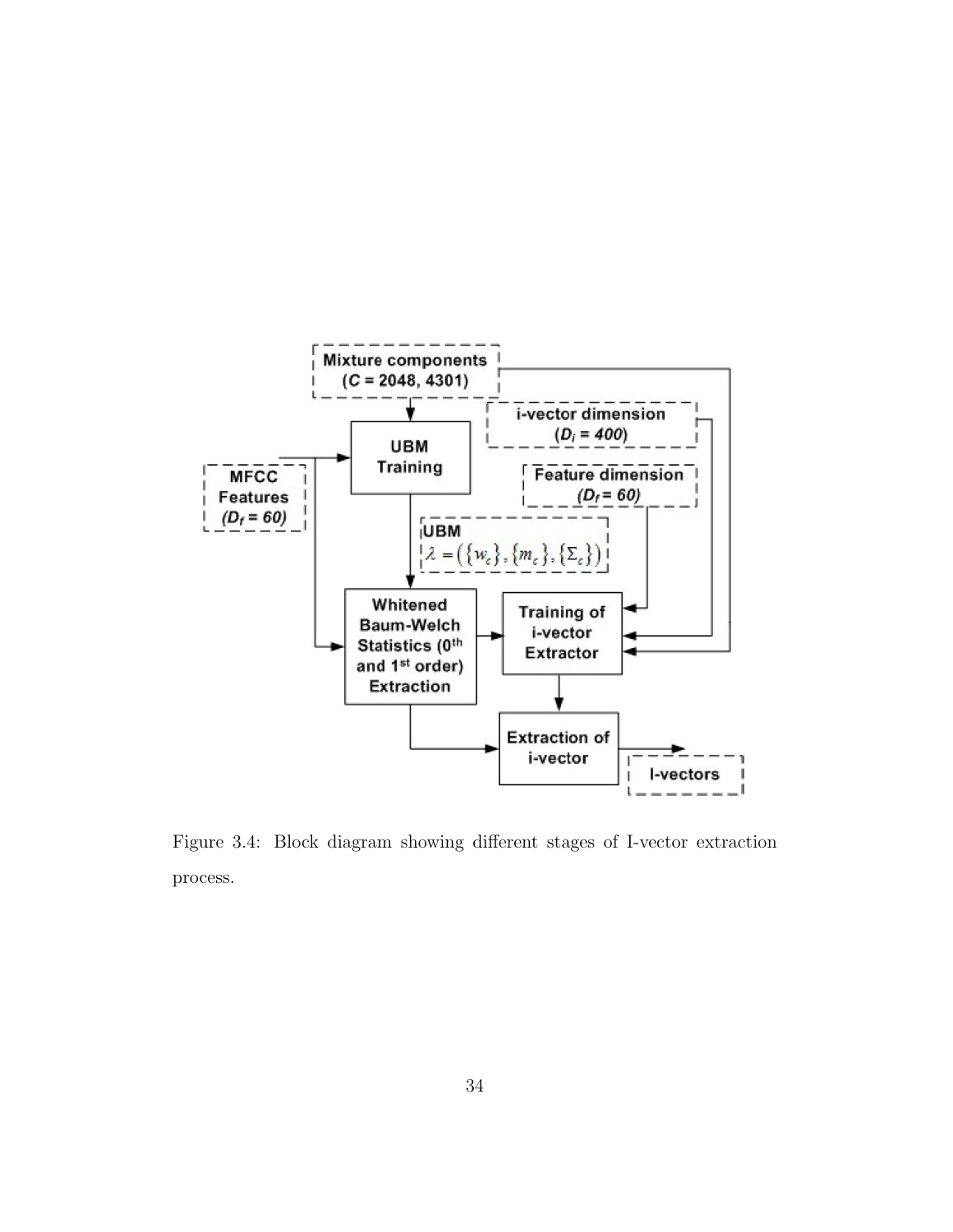new model, we do not distinguish the speaker effect and the channel effect in the super Gauss vector space. Given a language, new speakers and channels depend on the system GMM super vector M modified as follows:

$$
M = m + Tw \tag{3.21}
$$

Where m is the speaker vector and channel independent super vector (which can be considered UBM super vector), T is the lower rank rectangle matrix, w is the random vector of  $\mathcal{N}(0, I)$  with standard normal distribution. The The component of the vector w is the total factor. We refer to these new carriers as identity carriers or simply i carriers. In this modelling, assuming that M is a normal distribution, the mean vector and the covariance matrix  $TT<sup>t</sup>$ . The process of training the total variation matrix T is exactly the same as learning the intrinsic speech matrix V, except for an important difference: in the intrinsic speech training, all the recordings of a given speaker are considered to belong to the same person; however, In the case of a matrix, the entire set of utterances of a given speaker is thought to be produced by different speakers (we pretend that each utterance from a given speaker is generated by a different speaker). The new model we propose can be seen as a simple factor analysis that allows us to project speech discs to low-dimensional total variation space.

The total factor w is a hidden variable that can be defined by its posterior distribution for the Baum-Welch statistic for a given speech. The posterior distribution is a Gaussian distribution with an average of the dis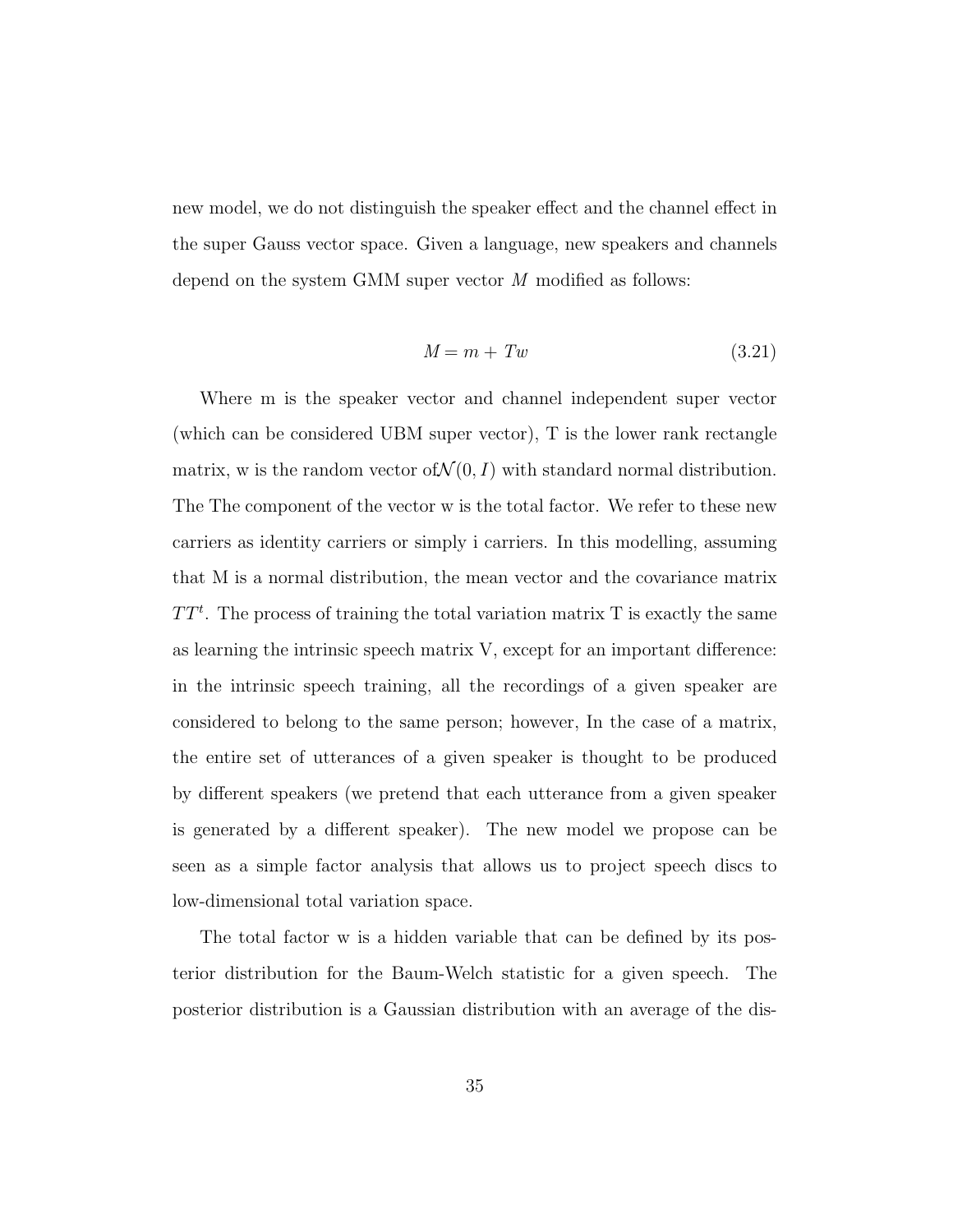tribution that corresponds exactly to our i-vector. Similar to the Baum-Welch statistics extracted using UBM. Suppose we have a series of L frames  $\{y_1, y_2, \dots, y_L\}$  and a UBM  $\Omega$  consisting of C mixed components defined by some feature space of dimension F. In order to study the basic total variability subspace, we need to calculate the Baum-Welch statistic defined as

$$
N_k(s) = \sum_t \gamma_{tk}(s) \tag{3.22}
$$

$$
F_k(s) = \sum_t \gamma_{tk}(s) O_t(s) \tag{3.23}
$$

Where  $N_k(s)$  and  $F_k(s)$  represent the zero and first order statistics of the speech session s respectively, where  $gamma_{tk}(s)$  is the posterior probability of the mixed component k Given the observation vector  $O_t(s)$  at time frame t.

The i vector for a given speech can be obtained using the following equation:

$$
w = (I + Tt \Sigma-1 N(u)T)-1 Tt \Sigma-1 F(u)
$$
\n(3.24)

<span id="page-38-0"></span>We define  $N(u)$  as a diagonal matrix of dimension  $CF \mathbf{x}CF$  whose diagonal blocks are  $N_kI$ . is a supervector of dimension  $CFx1$  obtained by concatenating all first-order BaumWelch statistics  $F_c$  for a given utterance.  $\Sigma$  is a diagonal covariance matrix of dimension  $CF \times CF$  is estimated during factor analysis training, and the residual variation of the total variation matrix T is not simulated.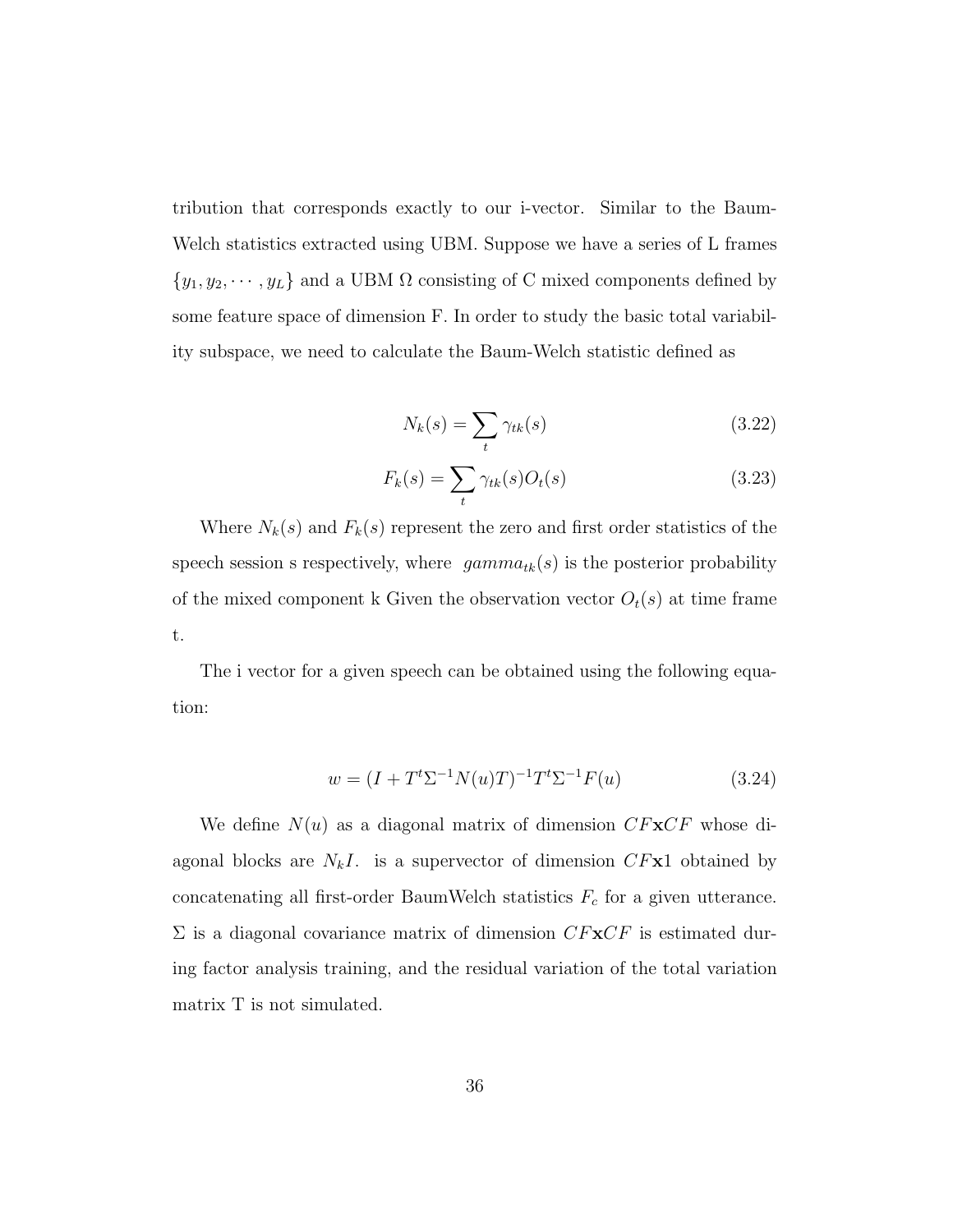### 3.4 PLDA classifier

Linear dimensionality reduction methods, such as LDA, are often used in object recognition for feature extraction, but do not address the problem of how to use these features for recognition. The latent variables of PLDA represent both the class of the object and the view of the object within a class. The usual LDA features are derived as a result of training PLDA, but in addition have a probability model attached to them, which automatically gives more weight to the more discriminative features. With PLDA, we can build a model of a previously unseen class from a single example, and can combine multiple examples for a better representation of the class.

Probabilistic LDA is a general method that can accomplish a wide variety of recognition tasks, which was first proposed in face recognition area [\[8\]](#page-69-3). In one-shot learning, a single example of a previously unseen class can be used to build the model of the class. Multiple examples can be combined to obtain a better representation of the class. In hypothesis testing, we can compare two examples, or two groups of examples, to determine whether they belong to the same (previously unseen) class. This can further be used to cluster examples of classes not observed before, and automatically determine the number of clusters.

Linear discriminant analysis (LDA) is a technique that models both intraclass and inter-class variance as multidimensional Gaussians. It seeks directions in space that have maximum discriminability and are hence most suitable for supporting class recognition tasks. In this section we present a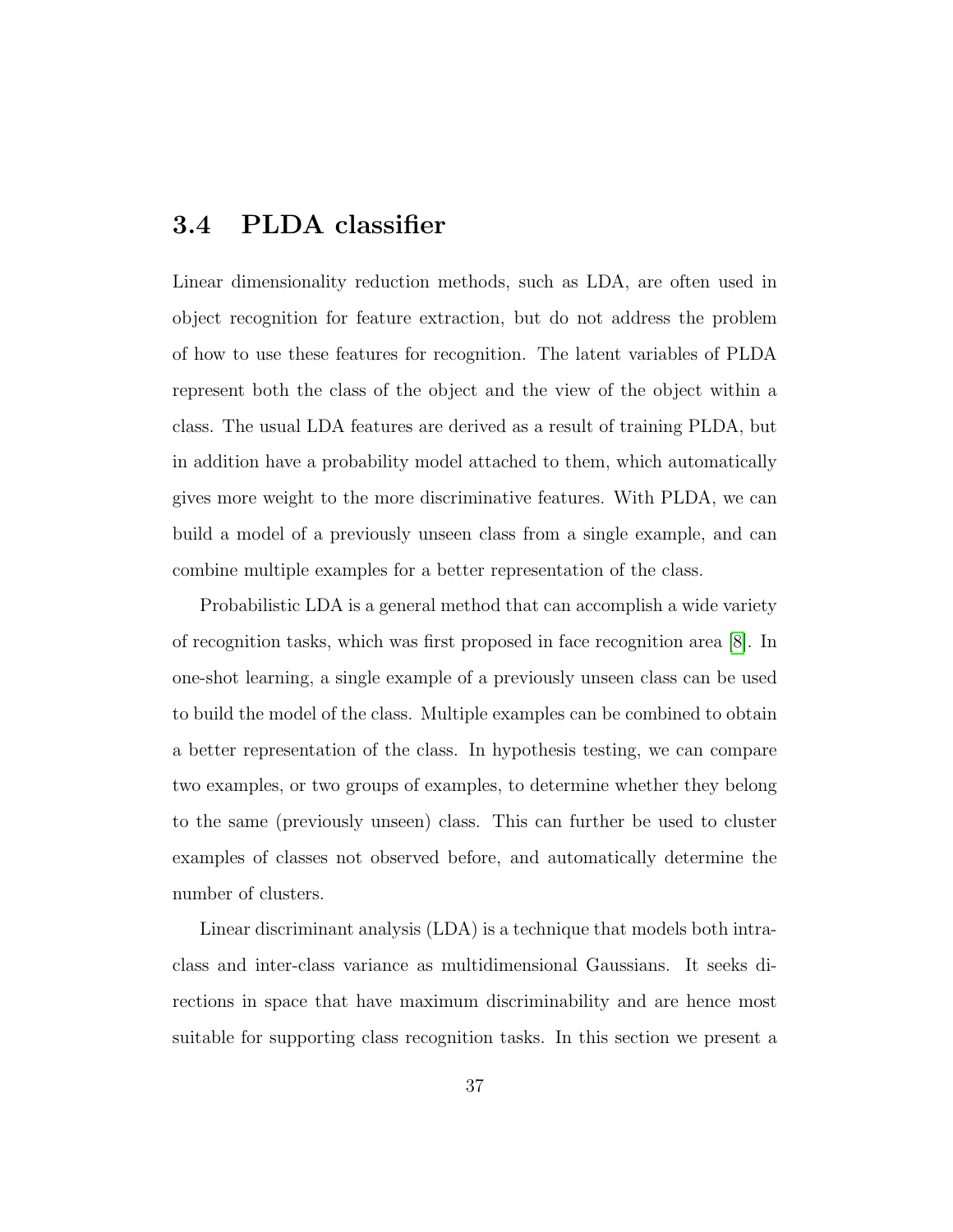probabilistic approach to the same problem which we term probabilistic LDA or PLDA. The relationship between PLDA and standard LDA is analogous to that between factor analysis and principal components analysis.

We assume that the training data consists of J images each of I individuals. We denote the j<sup>th</sup> image of the ith individual by  $x_{ij}$ . We model data generation by the process:

<span id="page-40-0"></span>
$$
x_{ij} = \mu + Fh_i + Gw_{ij} + \xi_{ij}
$$
\n
$$
(3.25)
$$

This model comprises two parts: (i) the signal component  $\mu + F h_i$  which depends only on the identity of the person but not the particular image (there is no dependence on j). This describes between-individual variation. (ii) the noise component  $Gw_{ij} + \xi_{ij}$  which is different for every image of the individual and represents within-individual noise.

The term  $\mu$  represents the overall mean of the training dataset. The columns of the matrix F contain a basis for the between-individual subspace and the term  $h_i$  represents the position in that subspace. The matrix G contains a basis for the within-individual subspace and  $w_{ij}$  represents the position in this subspace. Remaining unexplained data variation is explained by the residual noise term  $\xi_{ij}$  which is defined to be Gaussian with diagonal covariance  $\Sigma$ .

In the parlance of factor analysis, the matrices F and G contain factors and the latent variables  $h_i$  and  $w_{ij}$  are factor loadings. For readers familiar with LDA, the columns of F are roughly equivalent to the eigenvectors of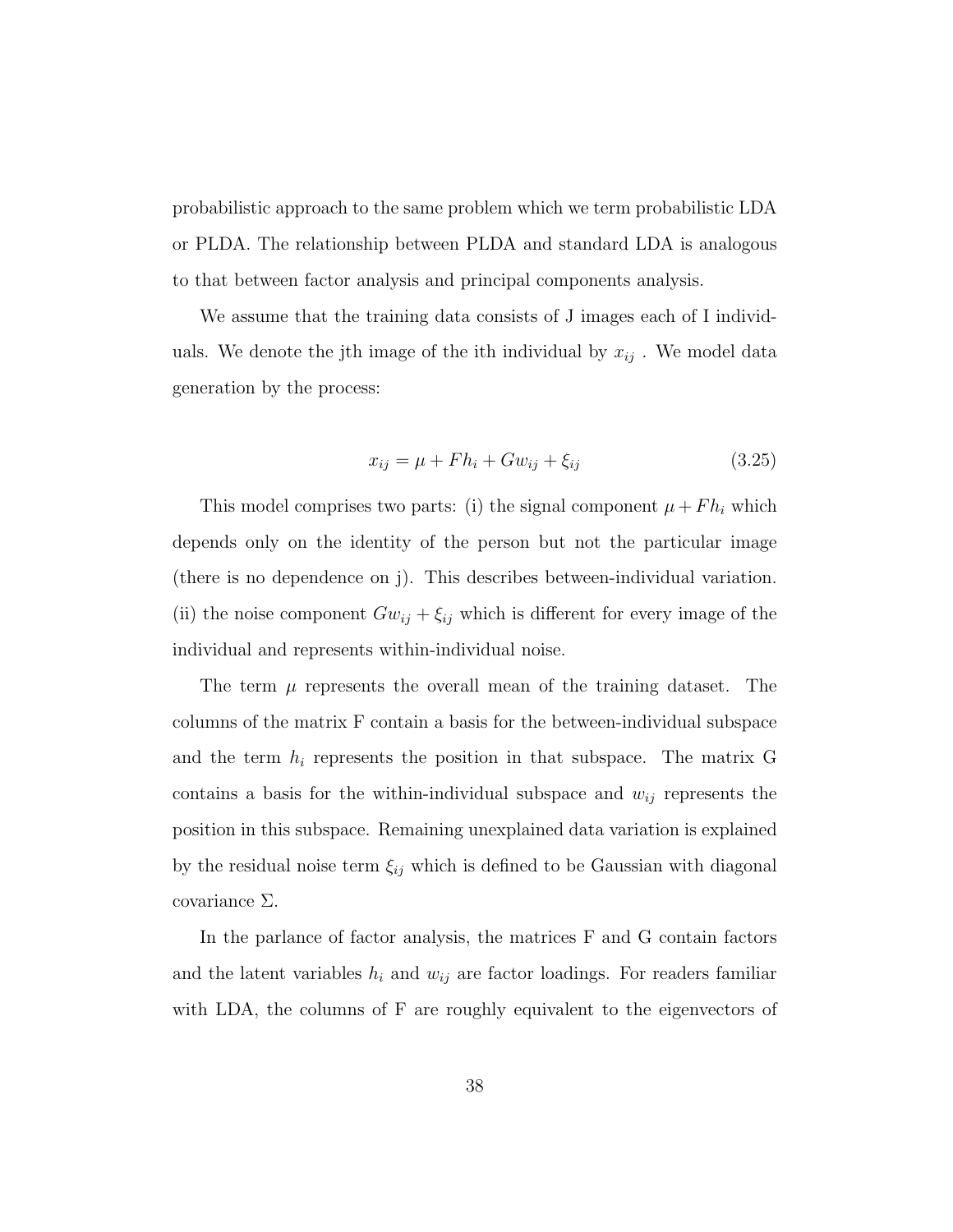the between-individual covariance matrix, and the columns of G are roughly equivalent to the eigenvectors of the within individual covariance matrix. The term  $h_i$  is particularly important as this represents the identity of individual i. We term this a latent identity variable: in recognition we will consider the likelihood that two face images were generated from the same underlying  $h_i$ .

More formally, we can describe the model in Equation [3.25](#page-40-0) in terms of conditional probabilities:

$$
Pr(x_{ij}|h_i, w_{ij}, \theta) = \mathcal{G}_x[\mu + Fh_i + Gw_{ij}, \Sigma]
$$
\n(3.26)

$$
Pr(h_i) = \mathcal{G}_h[0, I] \tag{3.27}
$$

$$
Pr(w_i j) = \mathcal{G}_w[0, I] \tag{3.28}
$$

<span id="page-41-0"></span>where  $\mathcal{G}_a[b, C]$  represents a Gaussian in a with mean b and covariance C.

#### 3.4.1 Gaussian PLDA (G-PLDA)

Assuming R speech for the speaker, the corresponding i-vector collection is expressed as  $\{\eta_r : r = 1, \dots, R\}$ . Then, the introduced G-PLDA model [\[9\]](#page-69-4) assumes that each i-vector can be decomposed into

$$
\eta_r = m + \phi\beta + \Gamma\alpha_r + \epsilon_r \tag{3.29}
$$

The terms identified by the speaker, the model consists of two parts: the specific part of the descriptor, which describes the variability between the speakers and does not depend on the particular discourse; channel components. This is discourse dependent and describes the differences between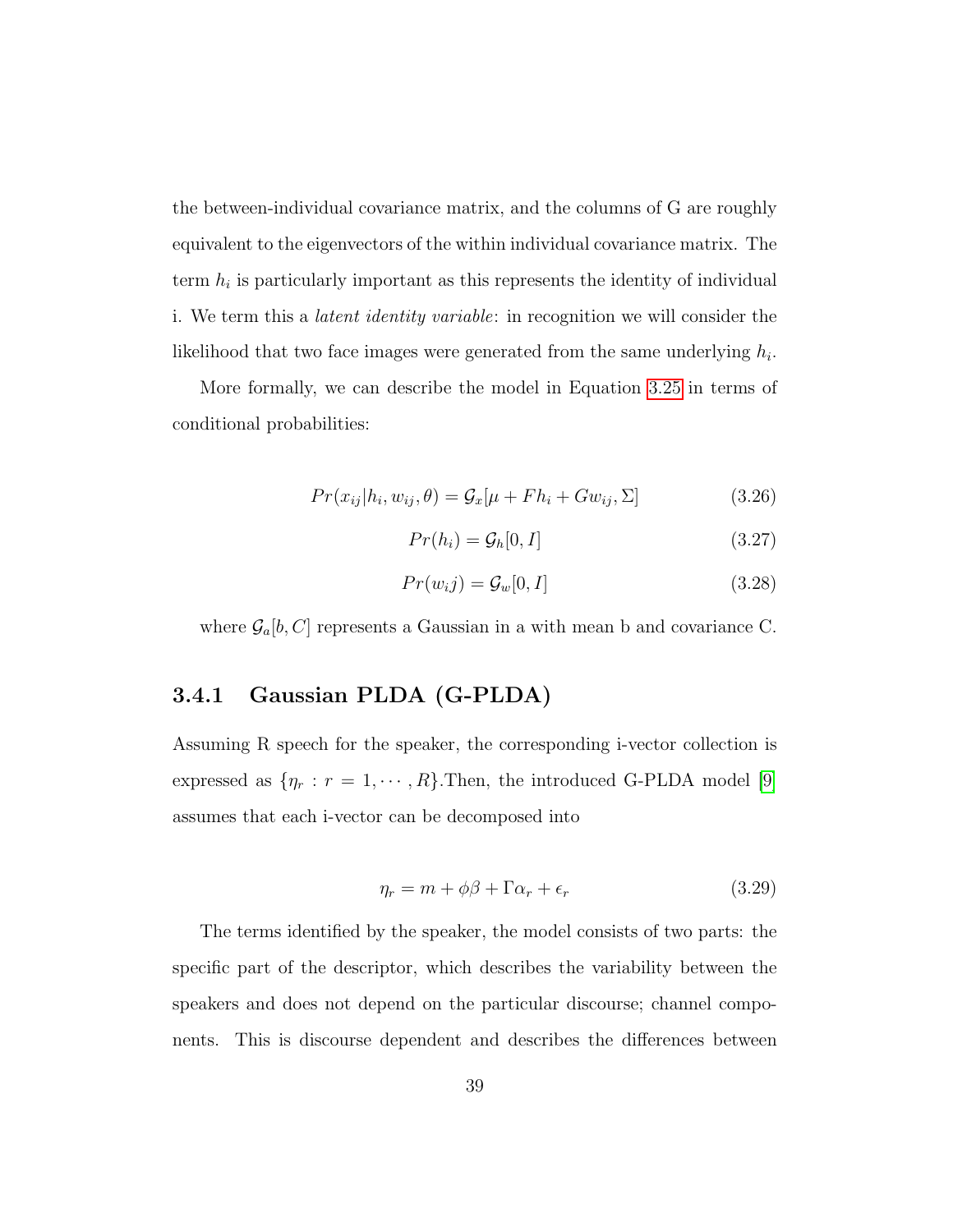the speakers. In particular, m is a global offset; provides the basis for the speaker's specific subspace (functional lecture); A potential identity vector with a standard normal distribution. The column of ; A potential vector with a standard normal distribution; and is the Gaussian residual of the mean and diagonal covariance assumed to be zero. In addition, it is assumed that all potential variables are statistically independent. Since the i vector I handle in this work has a sufficiently small dimension (ie, our experiment is 400), and assuming is a complete covariance matrix, and removes the feature channel. Thus, the improved G-PLDA model used herein is as follows:

$$
\eta_r = m + \phi\beta + \epsilon_r \tag{3.30}
$$

Using the EM algorithm to obtain the ML point estimation of model parameters from a large number of development data sets.

#### <span id="page-42-0"></span>3.4.2 Verification score

For the speaker verification task, given two i vectors  $\eta_1$  and  $\eta_2$  for trial, we are interested in testing two alternative assumptions:  $\mathcal{H}_f$ ,  $\eta_1$  and  $\eta_2$  Share the same speaker with the potential variable  $\beta$  or  $\mathcal{H}_{\beta}$  and generate the i vector using the different identity variables  $\beta_1$  and  $\beta_2$ . The verification score can now be calculated as the log likelihood ratio of the hypothesis test

<span id="page-42-1"></span>
$$
score = log \frac{p(\eta_1, \eta_2 | \mathcal{H}_s)}{p(\eta_1 | \mathcal{H}_d) p(\eta_2 | \mathcal{H}_d)}
$$
(3.31)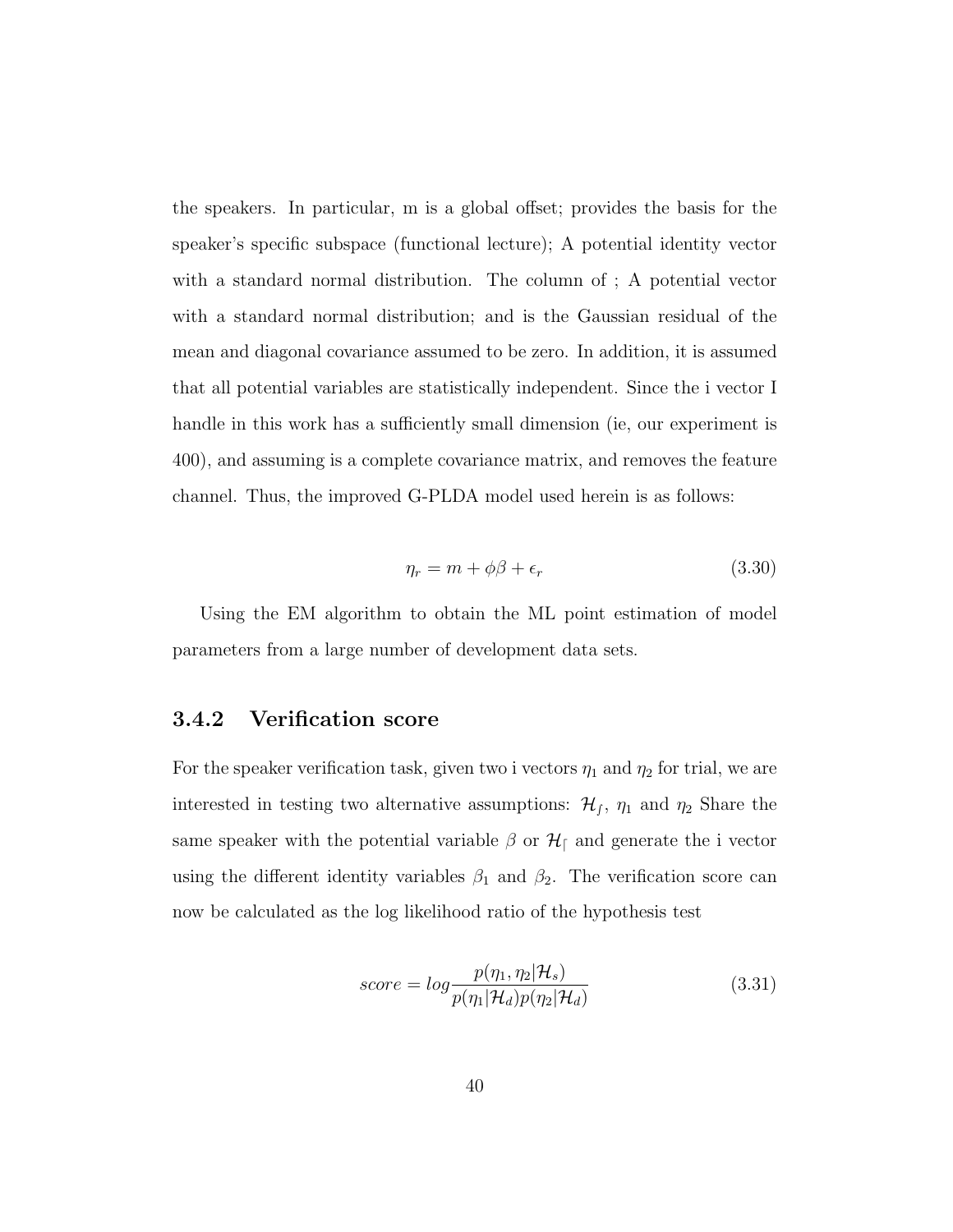# 3.5 Deep neural networks for extracting baum welch statistics

In the field of speech recognition, deep level neural networks (DNN) have recently been successfully applied to acoustic modelling to achieve large improvements compared to standard GMM models [\[11\]](#page-69-0). Neural network is a standard forward neural network, which is larger than the hidden layer of traditional neural network (there are thousands of nodes in each hidden layer) and depth (5-7). Neural network training commonly used standard discrimination BP algorithm and stochastic gradient descent method.

The posterior probability, as the speaker's shape and space, is extracted from frame alignment factor and UBM is used to train the speaker in the standard frame of instruction modeling, DNN. The use of speech perception model is due to the influence of speech content on speech signals, which has been neglected in text independent speaker verification.

DNN replaces GMM framework with different types of models after calculation. In the GMM model, it is from the Gauss mixture model of a person, in the circumstances of the neural network is the senones (Asia) decision tree automatic speech recognition using a standard. The posterior probabilities are computed at the standard, and they enter the state-of-the-art models of vector / PLDA that are zeroth order and first order statistics [\[10\]](#page-69-1). An attractive advantage of this approach is that the characteristics of frame alignment and sufficient statistical data can be changed because the two processes are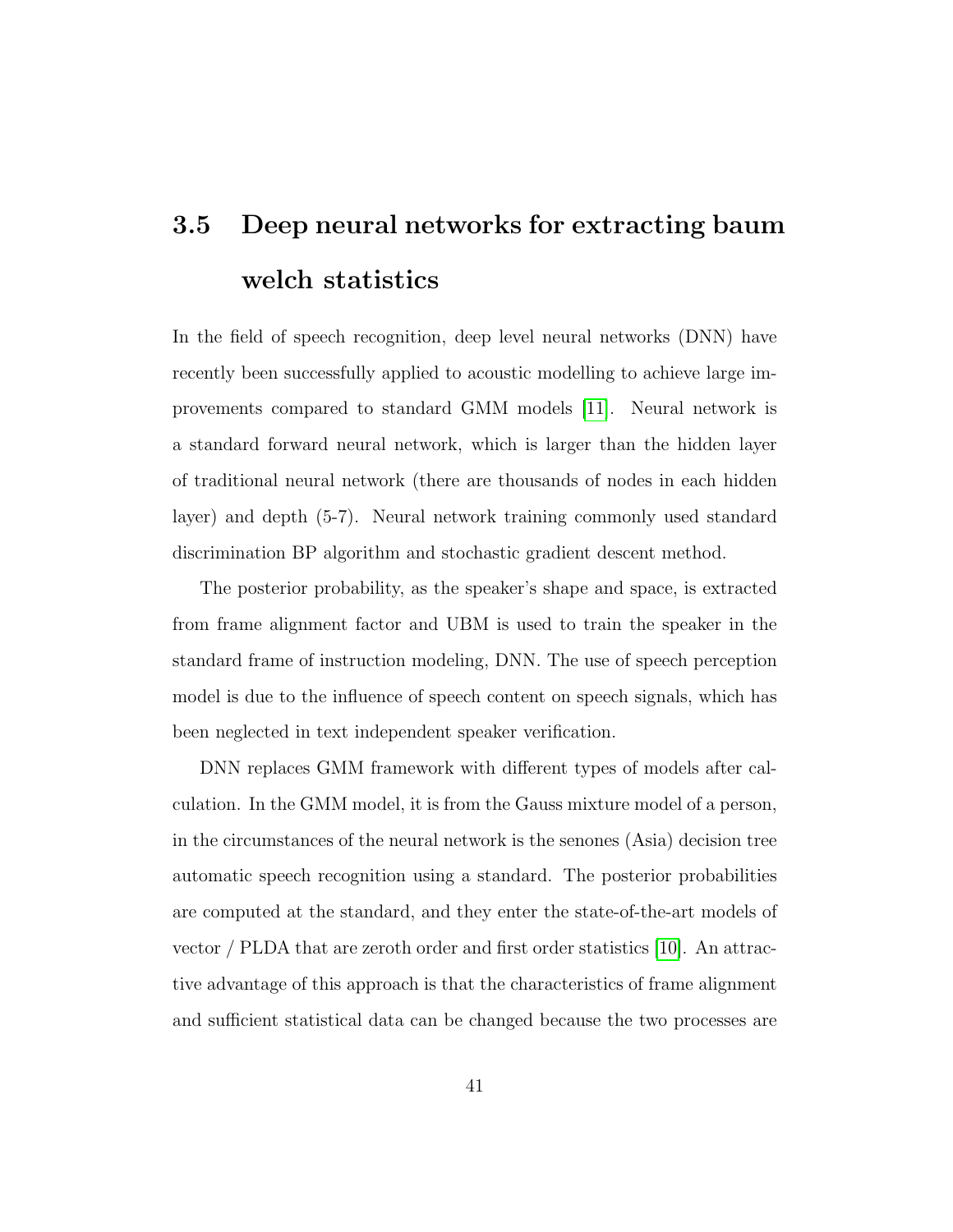now effectively decoupled. Therefore, the system can use the optimization function to maximize the recognition and calculation of frame alignment using mobile phone speaker recognition accuracy, to obtain the I vector and the last speaker to confirm the results of the best features of sufficient statistics.

#### <span id="page-44-0"></span>3.5.1 DNNs for ASR

In the most advanced ASR system, the pronunciation of all words is represented by a series of farmer Q (e.g., bound states). Each morpheme is used to simulate the state of a group of three-phase near acoustic spaces. Usually, the automatically defined morpheme group Q uses the maximum likelihood (ML) decision tree method. A decision tree is designed to increase maximum likelihood growth by requiring a set of local optimal problems, assuming that the data on each side of the split can be modeled with the Gauss model. The decision tree leaves and then as senones eventually set.

The Viterbi decoder is used to adjust the training data to the corresponding senones. These routes are used to estimate the probability distribution of P ( $x \text{—}$  on  $Q$ ), where X is the training data and the Q observation vector is morpheme. The estimation and adjustment of the observed probability distribution are optimized by iteration and iteration. Traditionally, a GMM is allocated. In the recent system, one is used to estimate the posterior probability of the acoustic characteristics of DNN. Probabilities can be observed from the Sen agricultural rules using Bayesian ness, obtained before, as follows: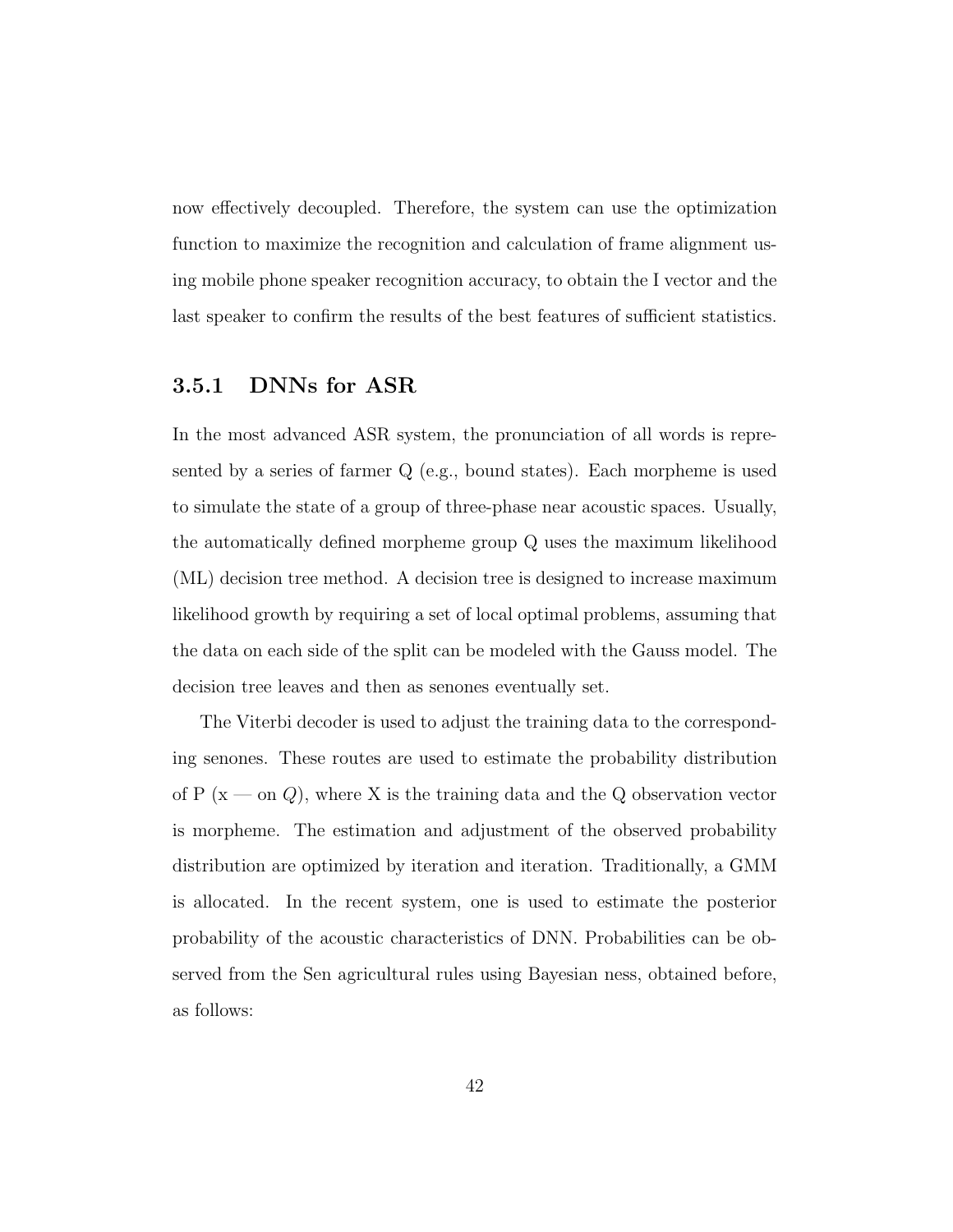$$
p(x|q) = p(q|x)p(x)/p(q)
$$
\n(3.32)

Where  $p(x|q)$  is the observed probability of decoding,  $p(q)$  is the previous senone, and  $p(q|x)$  is the senone posterior from DNN. Figure 1 shows a flow chart for training the DNN for ASR. A pre-trained Hidden Markov Model (HMM) ASR system with GMM status is required to produce a subsequent DNN training match. The final acoustic model consists of the original HMM of the previous HMM-GMM system and the new DNN.



Figure 3.5: The flow diagram for training a DNN for ASR.

#### <span id="page-45-0"></span>3.5.2 A DNN/i-vector framework

The need for a speech signal model to maximize the signal model of each class means a spatial change factor. The classes defined by UBM do not have intrinsic meaning. Each Gaussian covers only the feature space, which may include a portion (or three) of a different mobile phone instance, rather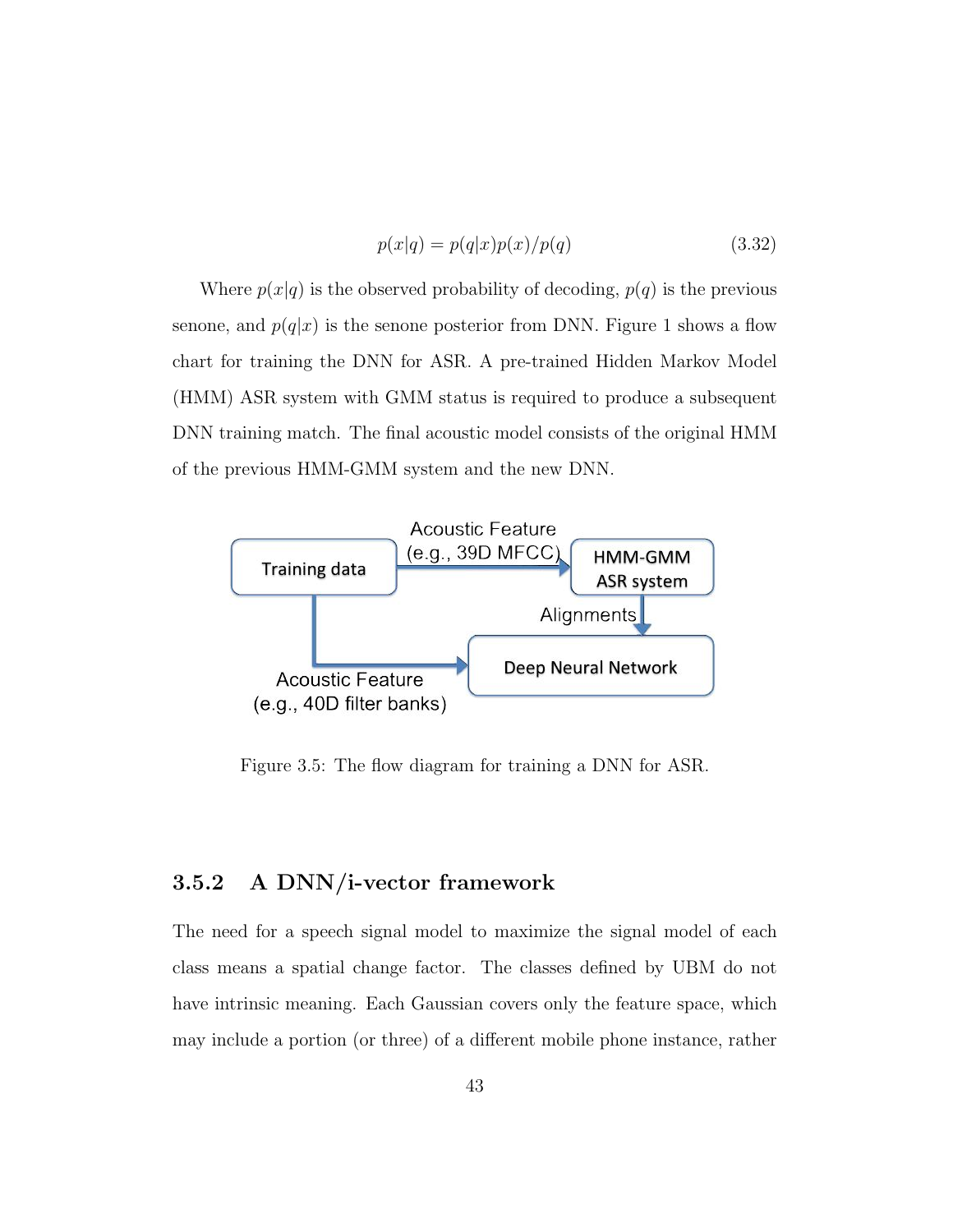than a single or even a specific phoneme. If a person says some phonemes, say / acrylic / is very different, and the corresponding speech frame may be associated with other phonemes training Gaussian alliance, say / Australia / ... so it is necessary to adapt to the corresponding / acrylic / gaussian displacement speaker sound / Acrylic / Shock. Only the communication / AO / Gaussian means will affect these frames. The final spatial factor will not contain the fact that the speaker is pronounced / very different from other information.

On the other hand, when calculating the exact posture probability of the corresponding spelling pepper and predicting the correct frame of the Cypriot, it is used to estimate the change in the way each morpheme. In the above example, the corresponding change / acrylic / frame will be assigned to the correct morpheme and means for those Cypriot results. The i-vector will reflect the fact that the speaker is very different from the general population. Simply put, when we can put this "apple" speech Saverman definition: each frame is the same phoneme training frame content comparison.

In acoustic modeling, DNNs have been shown to be superior to GMM models because they use longer context windows and differentiated cultures. As a result, a DNN model gives a better morpheme estimate than the supervised UBM. Note that an important feature of our approach is that there is no need to design a compromise that is effective for both ASR and SID. In fact, the neural network system can use completely different features for speaker identification, as long as it can improve the posterior probability estimation. This is similar to using a single center alignment in a multi-feature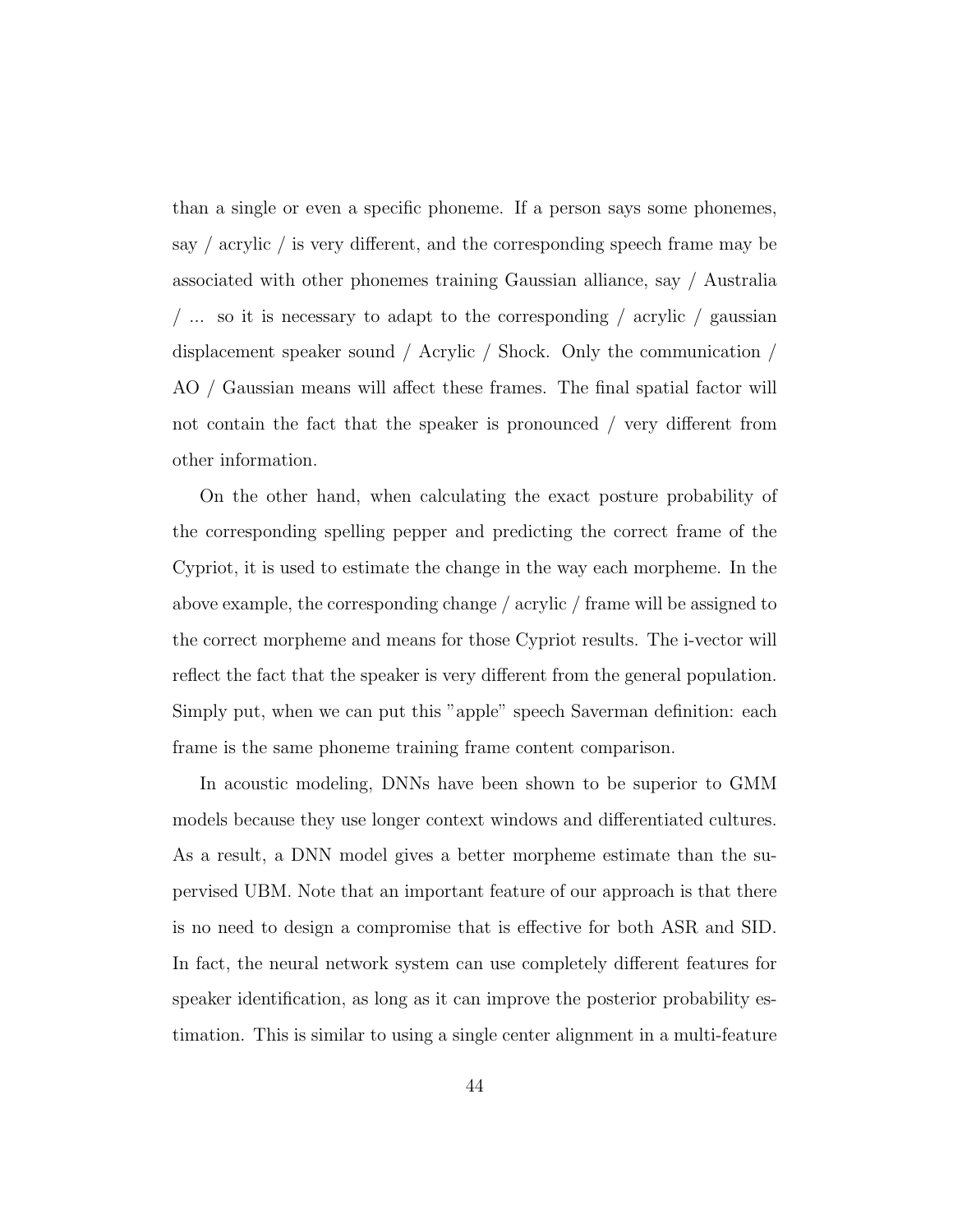SID system, rather than aligning it with a feature. The proposed DNN / space factor hybrid framework flow chart.



Figure 3.6: The flow diagram of the DNN/i-vector hybird farmework.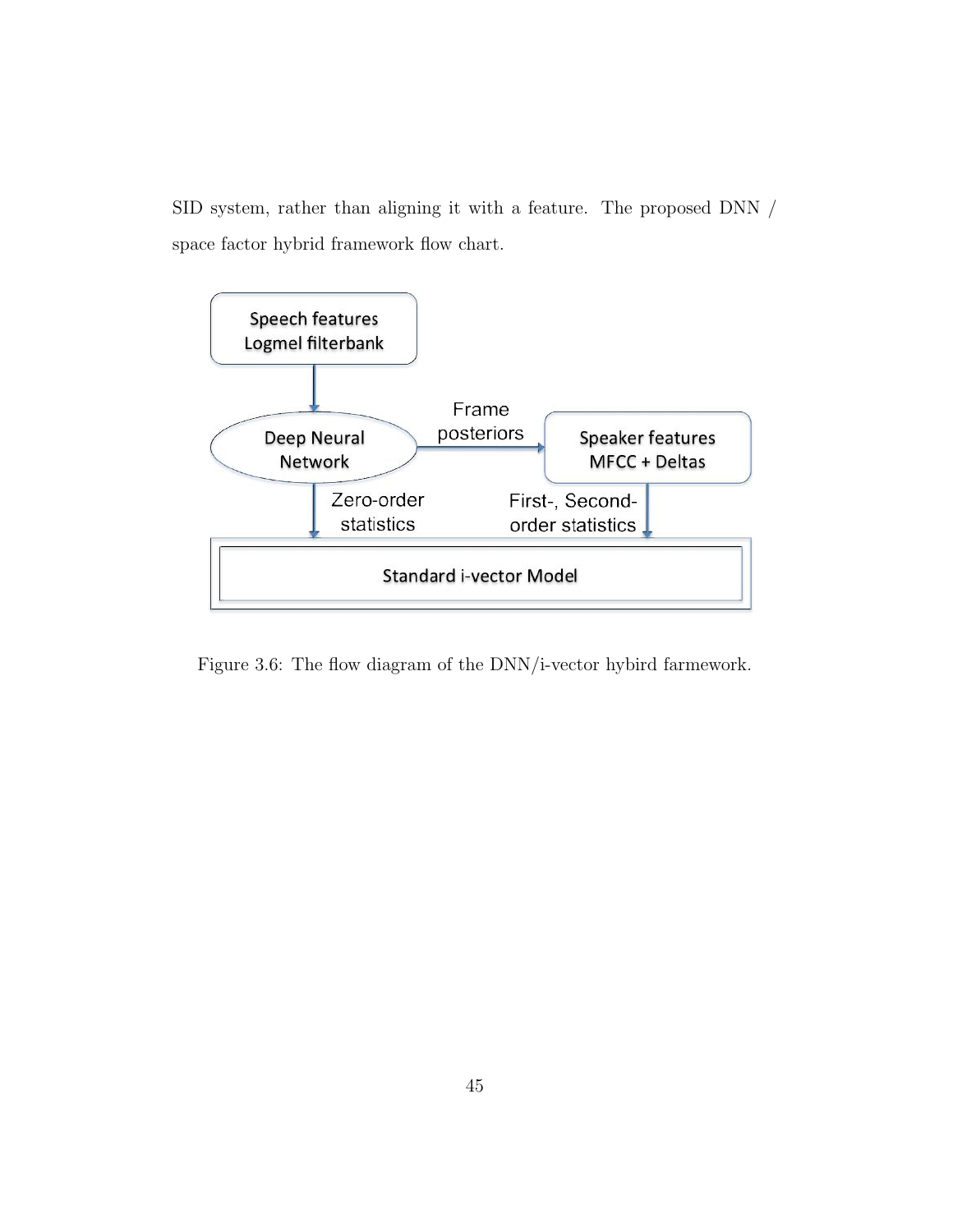### <span id="page-48-0"></span>Chapter 4

## Normalization technique

### <span id="page-48-1"></span>4.1 Feature normalization

In general, general noise suppression techniques can be used to improve the quality of the original time domain signal before feature extraction. However, as an additional step in the overall identification process, the signal enhancement will increase the computational load. The design requires a robust feature extractor, or a feature extraction before modeling or normalizing the matching algorithm.

The simplest way to normalize a feature is to subtract the average of each feature in the entire speech. In the logarithmic spectrum and the cepstrum region, the convolution channel noise becomes an addition. By subtracting the mean vector, the feature set obtained from two different channels is transformed into zero mean value, which reduces the influence of channel. Similarly, the variance of the feature can be balanced by dividing each feature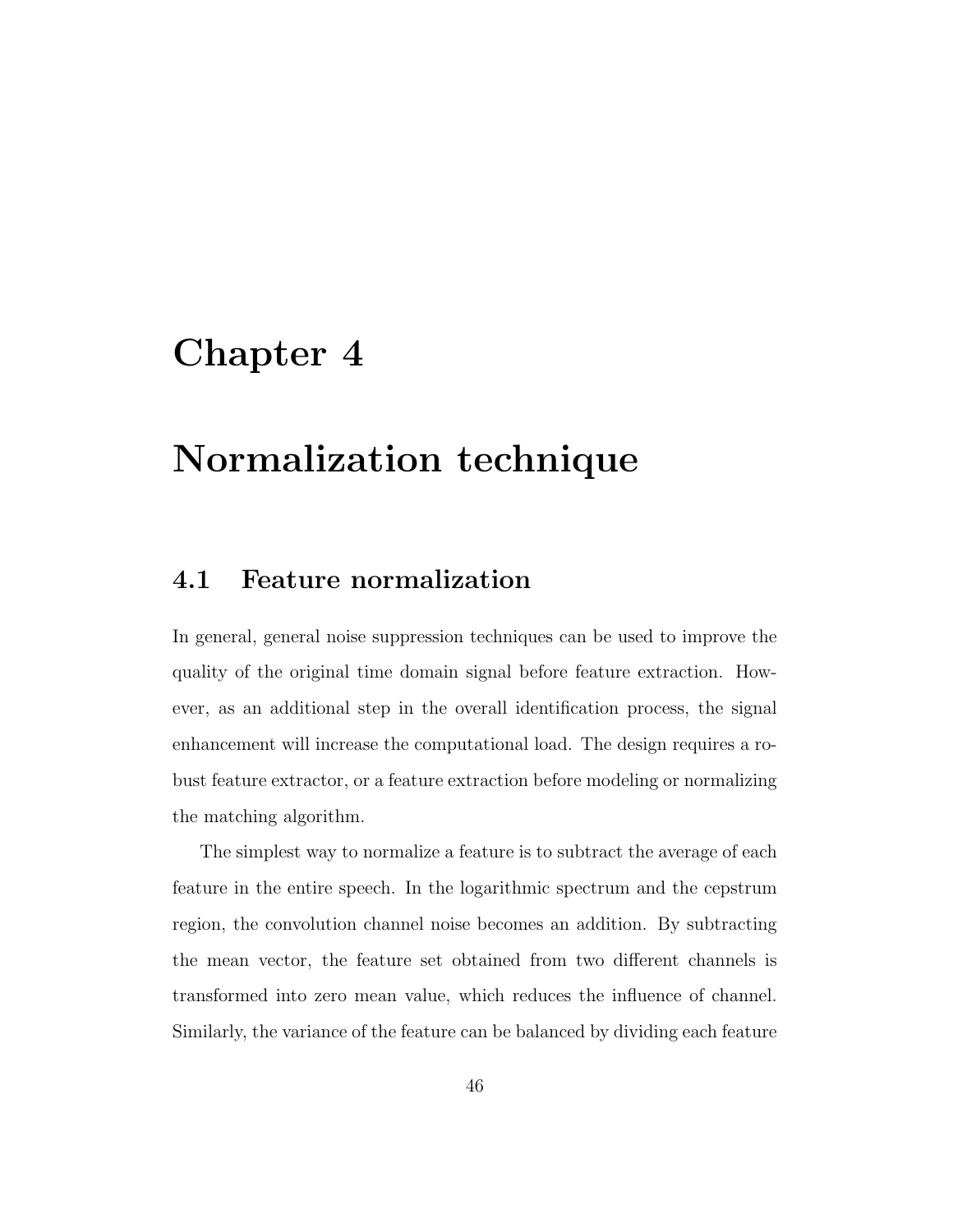by its standard deviation. When VAD is used, normalized statistics are usually calculated based on the detected speech frame.

Discourse Mean and Variance Standardization assumes that the channel effect is constant throughout the discourse. In order to relax the assumptions, the mean and variance estimates can be updated by sliding the window. The window should be long enough to well estimate the mean and variance, but it is short enough to capture the time-varying properties of the channel. The typical window size is 3-5 seconds.

The characteristic deformation and short term Gaussian purpose is to modify the short term feature distribution to refer to the distribution. This is achieved by the cumulative distribution function of the "twist" feature, which makes it match the reference distribution function, such as Gaussian. Each feature stream is independently deformed. By applying a global linear transformation before warping, the independence hypothesis is relaxed, with the aim of achieving short-term decorrelation or feature independence. Although it is observed that the Gaussian characteristic improves the accuracy of the characteristic warpage, it is quite complicated to implement.

<span id="page-49-0"></span>RASTA filtering uses a bandpass filter in a logarithmic or cepstrum domain. The filter is applied along the time trajectory of each feature and suppresses the modulation frequency outside the typical speech signal. For example, a slowly changing convolution channel noise may be considered as a low frequency portion of the modulation spectrum. Note that the RASTA filter is signal independent, whereas the CMS and variance normalization are adaptive because they use the statistics of the given signal.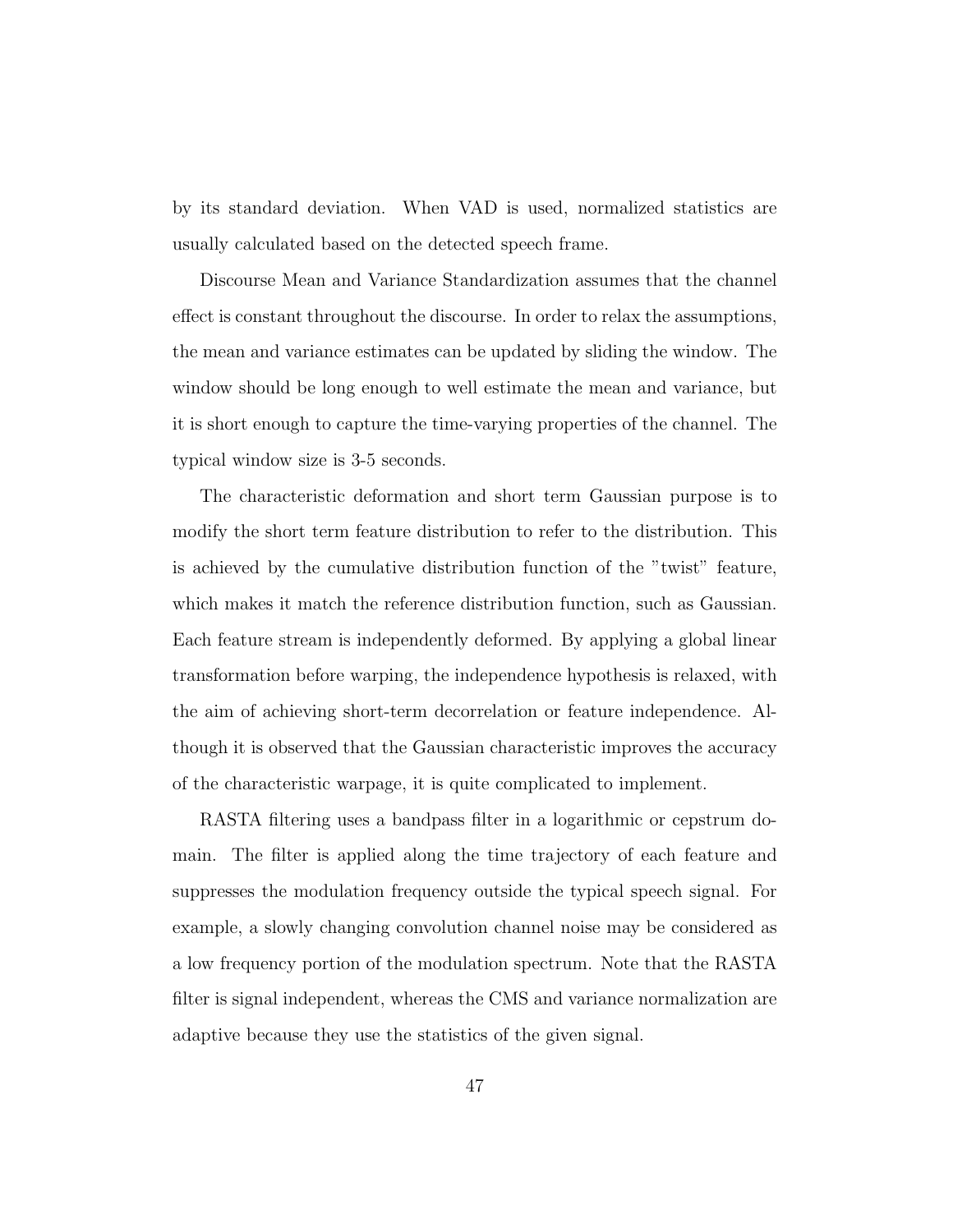### 4.2 Score normalization

The last step in speaker verification is decision making. This procedure involves comparing the likelihood between the desired speaker model and the incoming speech signal and the decision threshold. If the likelihood is higher than the threshold, the claimed speaker will be accepted or rejected [\[12\]](#page-69-5).

Decision threshold adjustment is very troublesome in speaker verification. If the selection of the numerical value is still an open problem in the domain (usually a fixed experience), the reliability of the system can not be guaranteed at runtime. This uncertainty is mainly due to the difference between the experimental results and the actual field.

This fraction varies from source to source. First of all, the nature of the registered material can vary from speaker to speaker. It can also be analyzed from the aspects of speech content, duration, environmental noise and speaker model training quality. Second, registration data (for speaker modeling) and test data may exist mismatches, which is the main problem in speaker recognition. Two main factors may lead to mismatch: speaker / speaker (emotional changes, internal change itself through the speaker changes caused by health status and age) of some environmental conditions and transmission channel, recording material or acoustic environment. On the other hand, the variability of human language is a special problem in speaker independent threshold system, and it is also a potential factor affecting the reliability of decision boundary. In fact, this change is the speaker can not be measured directly, it is not a simple speaker protection verifica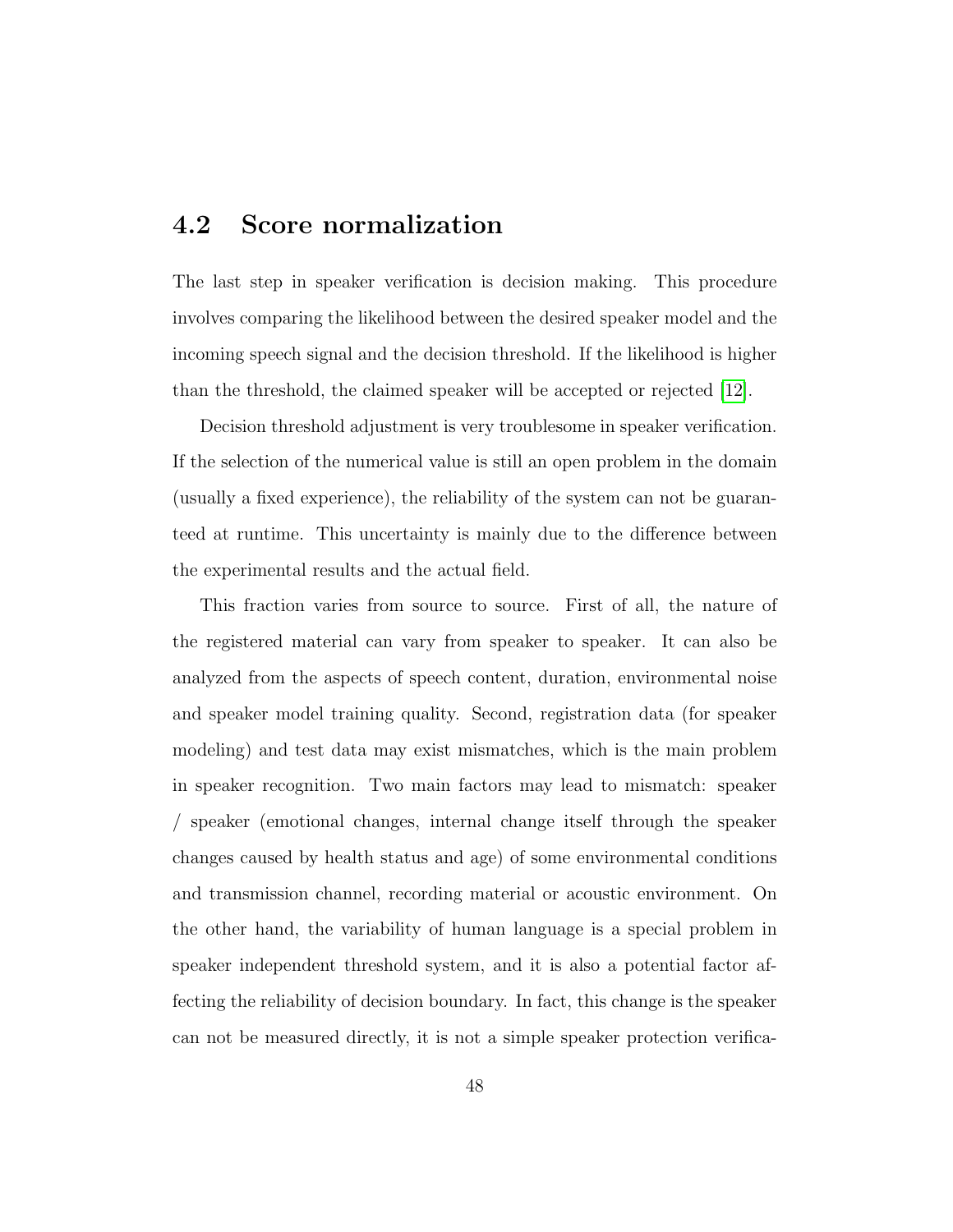tion system (by decision process) of all potential imposter attacks. Finally, as the training materials, the test value is divided into client and impostor impact test section quality characteristics.

Fractional normalization has been explicitly introduced to cope with changes in scores and make it easier to adjust speaker independent decision thresholds.

A score normalization of the form

$$
s' = \frac{s - \mu_I}{\sigma_I} \tag{4.1}
$$

Is the normalized  $s'$  is the normalized score, s is the original score,  $\mu_I$  and  $\sigma_I$  are the estimated mean and standard deviation of the fake score distribution, respectively. In zero normalization ("Z norm"), impersonation vertex statistics  $\mu_I$  and  $\sigma_I$  are related to the target speakers, and they are calculated off-line in the speaker registration phase. This is achieved by matching a batch of non-target statements with the target model and obtaining the mean and standard deviation of these scores. In the test normalization ("T-norm"), the parameters are test-dependent, which are calculated in the verification phase "in flight" by matching the eigenvector of the unknown loudspeaker with a set of colon models statistics.

#### <span id="page-51-0"></span>4.2.1 Znorm

Zero-normalization (Znorm) technology has been used extensively for speaker verification in the mid-1990s. In practice, the speaker model is tested against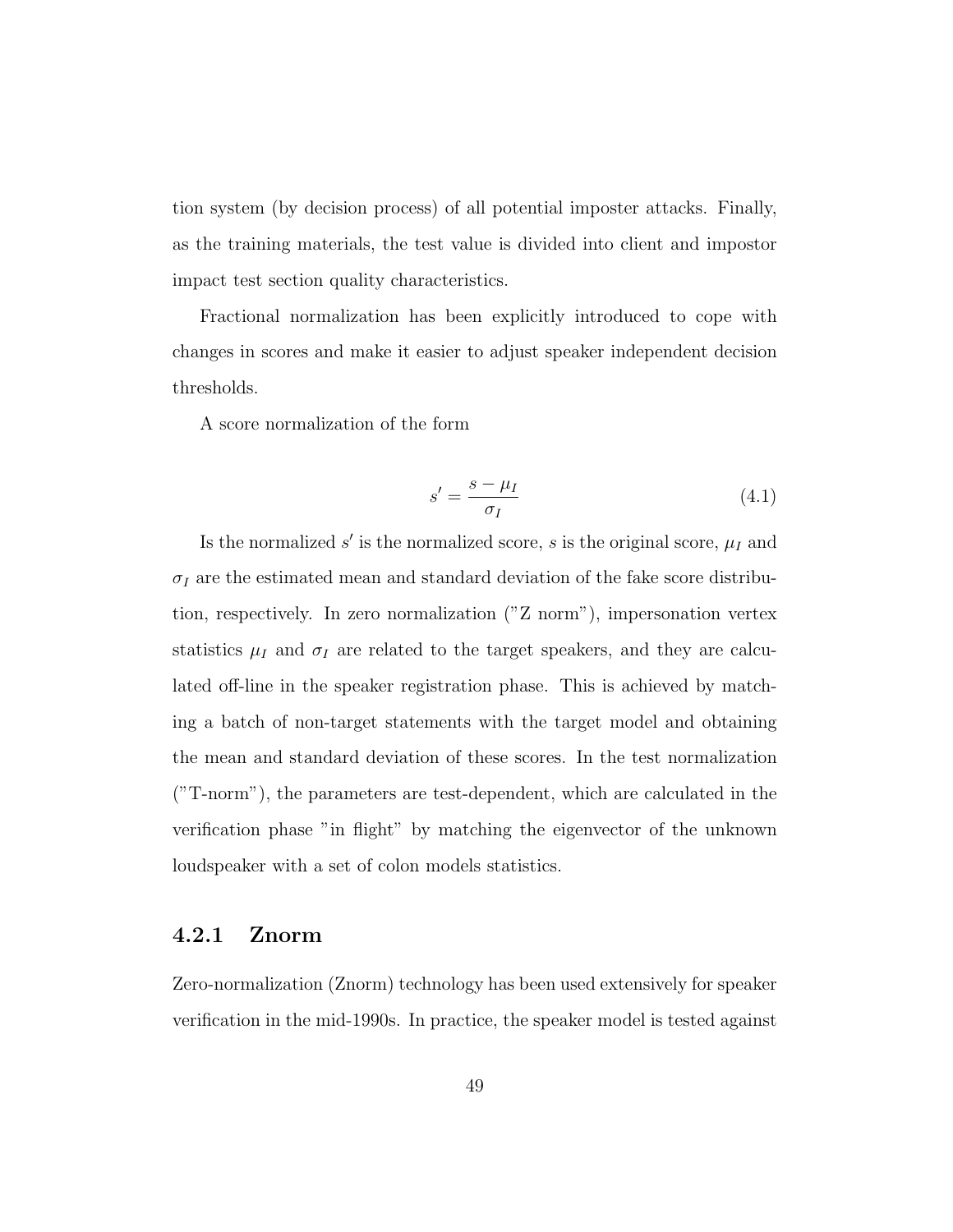a set of speech signals generated by some impostors, resulting in impersonator similarity score distributions. The speaker-related mean and variance normalization parameters are estimated from the distribution (see (16)) Runtime Verification System produces similarity scores. One advantage of the Znorm is that the estimation of the normalized parameters can be performed during the speaker model training period.

#### <span id="page-52-0"></span>4.2.2 Tnorm

Specification or parameter estimation of the mean and variance of the distribution of the impostor scores based on test specification, using the test speech signal is different from the Znorm rather than the impostor model. During the test, the input speech signal and that compared with the traditional speaker model and a set of fraud model to estimate the fraction distribution and normalized parameters of continuous impostor. If Znorm is a speaker normalization technique, Tnorm is a test dependency. Similarly, in the process of testing speech testing and standardized parameter estimation, Tnorm avoids the possible problems of znorm based on possible mismatches between test and standardized utterances. On the contrary, Tnorm needs to be tested online.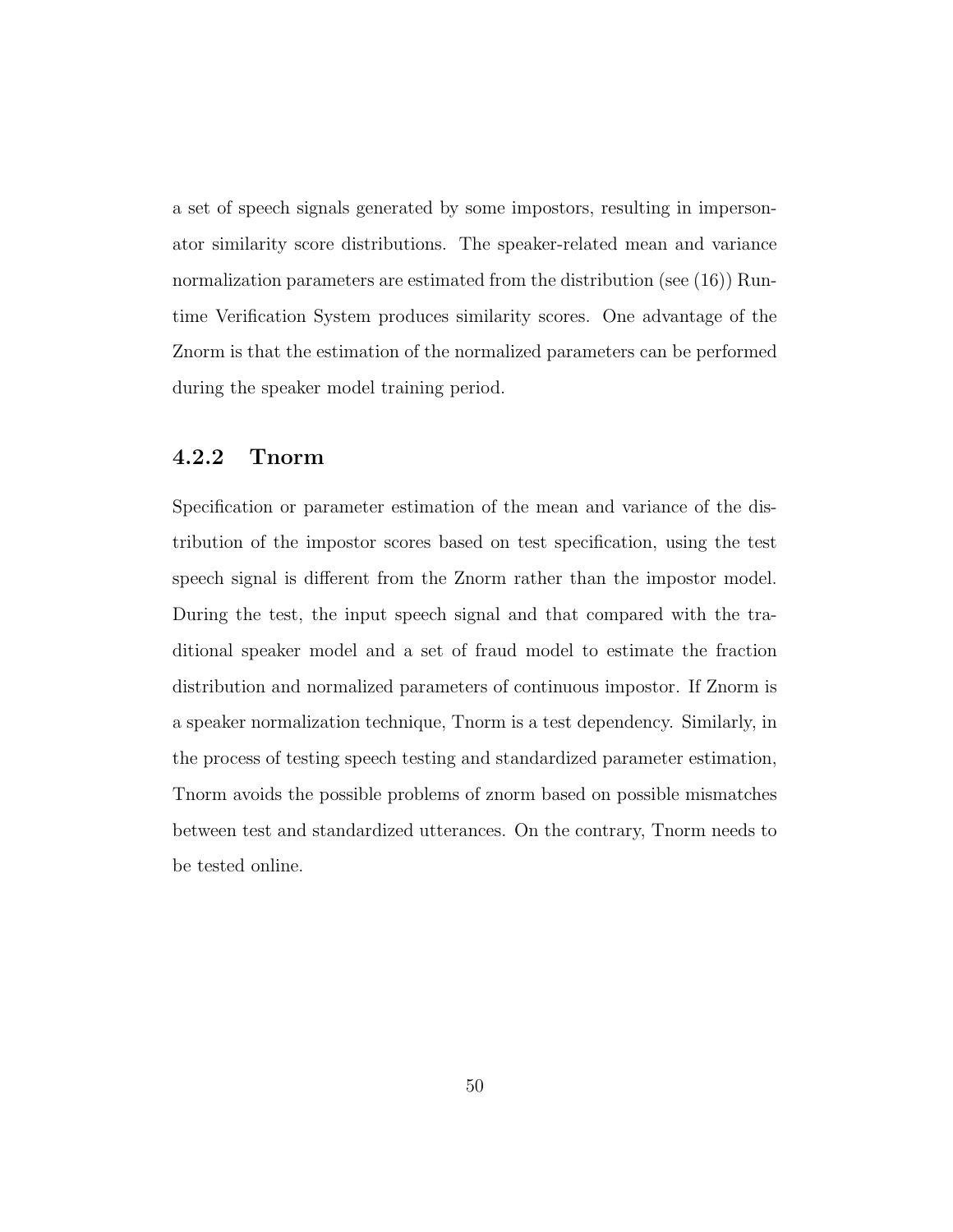### <span id="page-53-0"></span>Chapter 5

# Pre-process and dimension reduction

Linear dimensionality reduction method has a long tradition in object recognition. Most notably, these methods include principal component analysis (PCA) and linear discriminant analysis (LDA). Although PCA identifies the energy of most of the data in the linear subspace, LDA identifies the data of the different classes relative to the most extended subspace in each class. This makes LDA suitable for recognition, classification and other problems. One question that can not be answered by dimensionality reduction is how do we deal with the low dimensional representation of data? A common method is to project the data into the PCA subspace, thus eliminating the singularity, and then find the LDA subspace. However, after projection, how do we combine the multivariate representations of the resulting components? Obviously, some dimensions (for example, the main projection direction de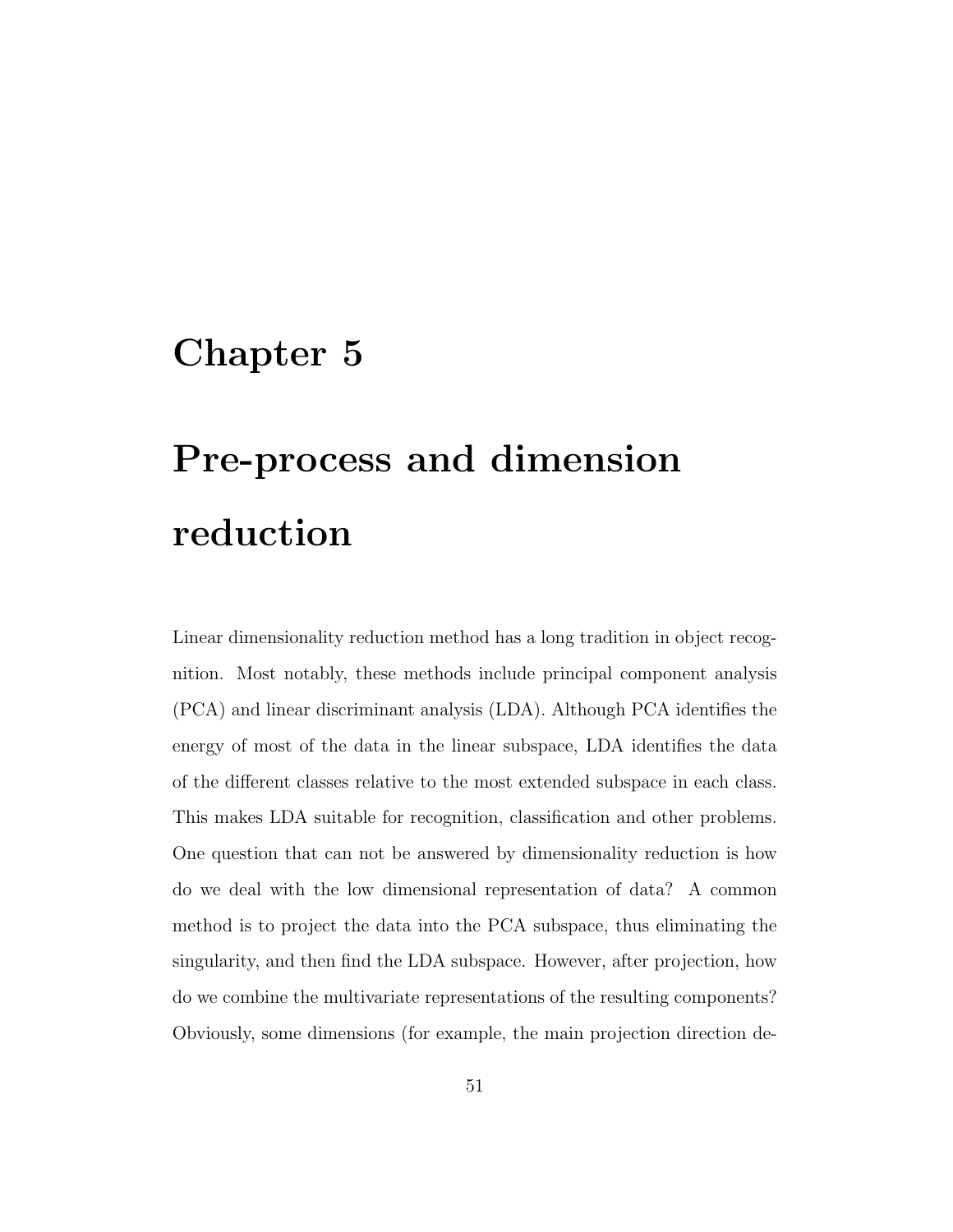termined by LDA) must be more important than others, but how do we incorporate this difference into the importance of identification? How do we perform tasks such as classification and hypothesis testing, and before we use multiple instances of a new class, we haven't seen these tasks yet.

### <span id="page-54-0"></span>5.1 Linear Discriminant Analysis

Linear discriminant analysis (LDA) is a generalization of Fisher linear discriminant. It is used in statistics, pattern recognition and machine learning to find, characterize, or separate linear combinations of two or more classes of objects or events. The obtained combinations can be used as linear classifiers, or more widely used to reduce the dimensionality before subsequent classification.

LDA is closely related to the analysis of variance (ANOVA) and regression analysis, and attempts to represent dependent variables as other features or linear combinations of measurements. However, the variance analysis of categorical variables and continuous variables, and discriminant analysis has continuous and categorical variables (i.e. category labels), Logistic regression and probit regression analysis of variance is more similar than LDA, because they also explained a categorical variable by continuous parameter. In the application of the irrational assumption of normal distribution of independent variables, these other methods are preferred, which is the basic assumption of the LDA method.

LDA is also closely related to principal component analysis (PCA) and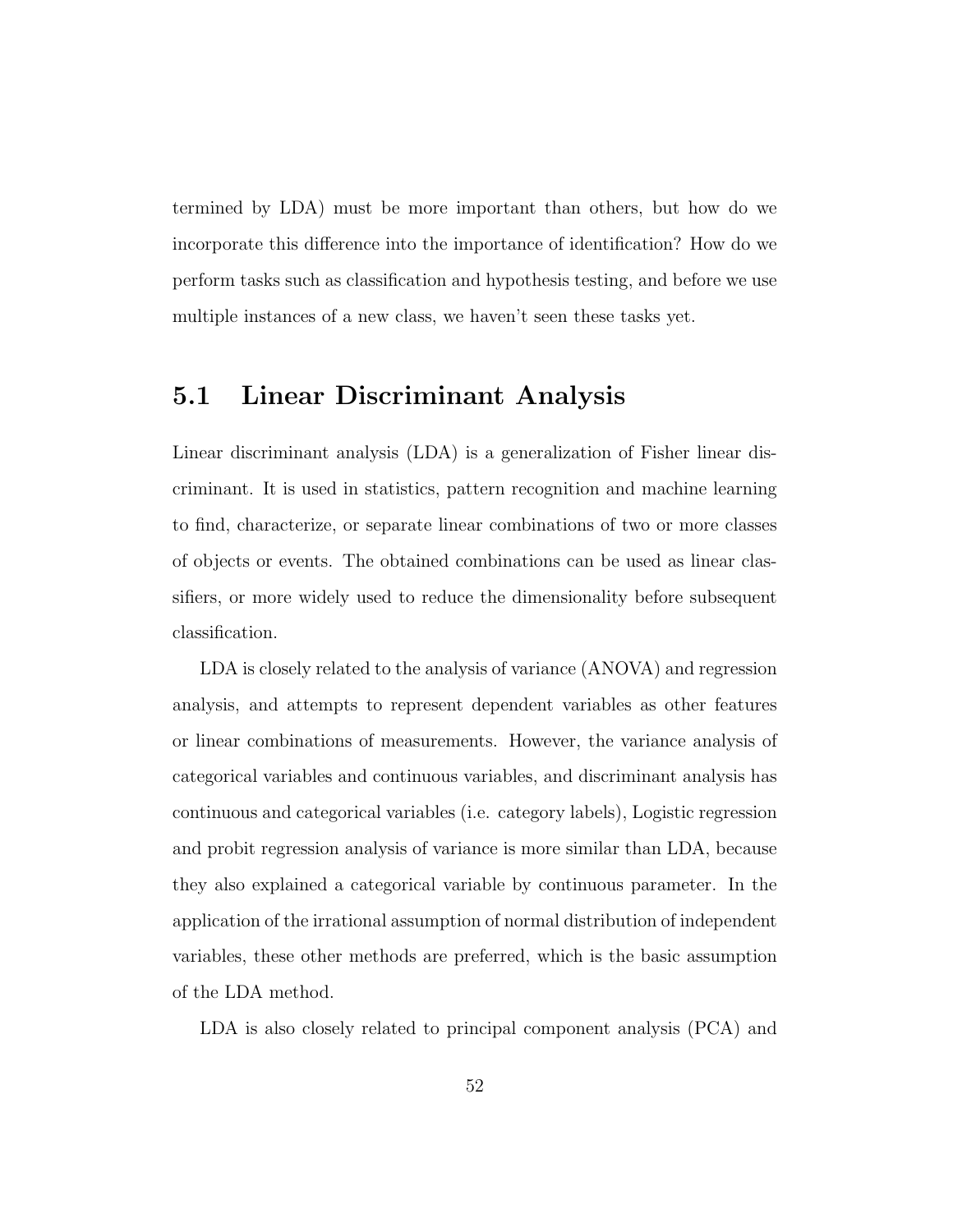factor analysis, since they both seek linear combinations of the best data explanatory variables. LDA explicitly attempts to simulate the differences between classes of data. On the other hand, PCA doesn't take into account any differences in class. Factor analysis establishes a feature combination based on difference rather than similarity. Discriminant analysis is also different from factor analysis, because it is not an interdependent technique: independent variables and dependent variables (also known as standard variables) must be distinguished.

Linear Discriminant Analysis is commonly used to identify the linear features that maximize the between-class separation of data, while minimizing the within-class scatter. Consider a training data set containing N examples  ${x_1, \dots, x_N}$ , where each example  $x_i$  is a column vector of length d. Each training example belongs to one of the K classes. Let  $C_k$  be the set of all examples of class k, and let  $n_k = |C_k|$  be the number of examples in class  $k = 1, \dots, k$ . In LDA, the within-class and between-class scatter matrices are computed:

$$
S_w = \frac{\sum_k \sum_{i \in C_k} (x_i - m_k)(x_i - m_k)^T}{N}
$$
\n
$$
(5.1)
$$

$$
S_b = \frac{\sum_{k} n_k (m_k - m)(m_k - m)^T}{N}
$$
 (5.2)

where

$$
m_k = \frac{1}{n_k} \Sigma_{i\epsilon C_k} \tag{5.3}
$$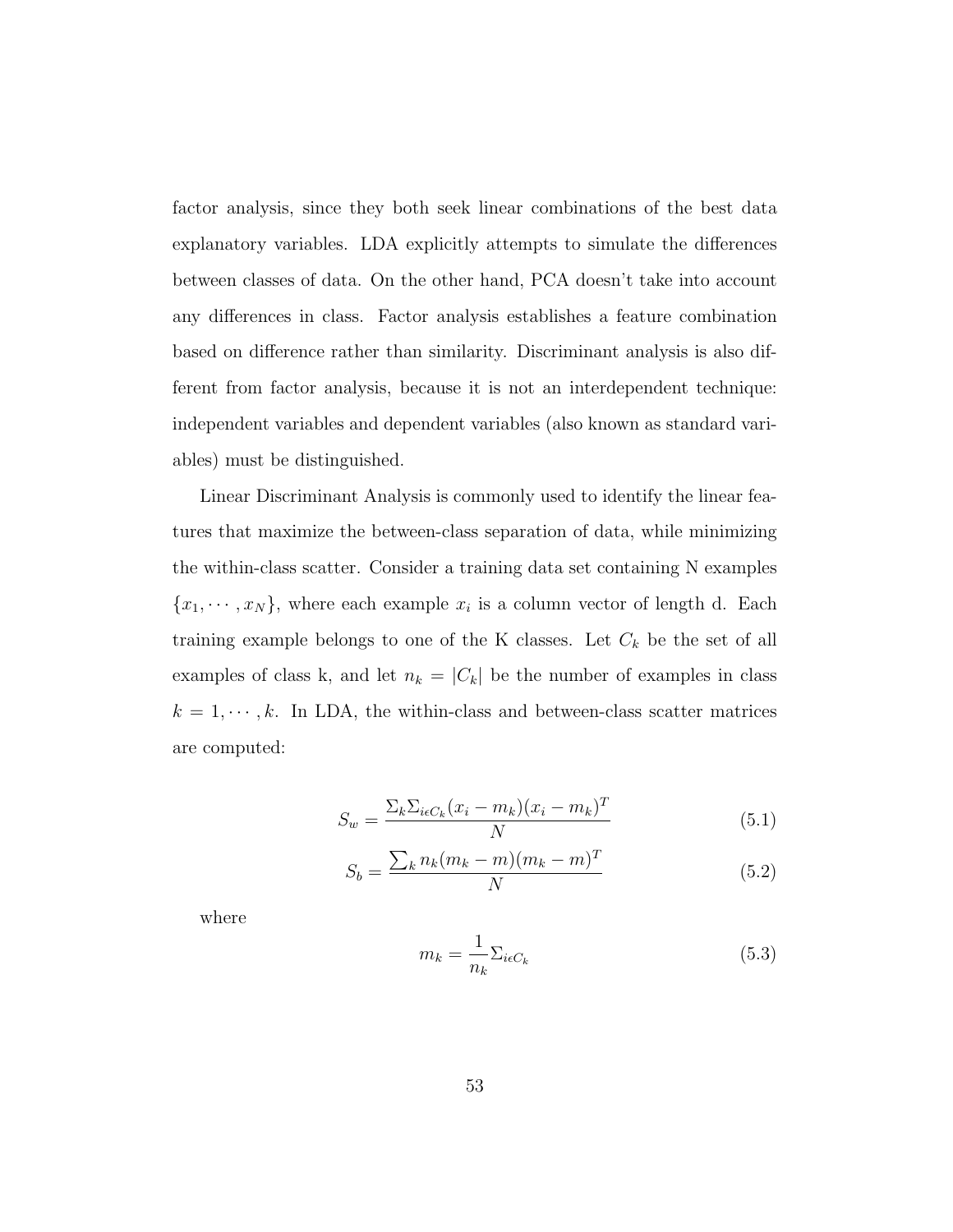is the mean of kth class, and

$$
m = \frac{1}{N} \sum_{i} x^{i}
$$
\n(5.4)

is the mean of the data set. We seek the linear transformation

$$
x \to W^T x \tag{5.5}
$$

The difference between classes is maximized relative to the intraclass variance, where W is a d text of x d' matrix that is the required dimension. It can be seen that the optimal W column is a generalized eigenvector that makes

$$
S_b w = \lambda S_w w \tag{5.6}
$$

Corresponds to d maximum eigenvalues. One consequence of this result is that W is diagonalizing both the scattering scattering matrices  $W^T S_b W$  and  $W^T S_w W$ . In other words, the LDA will be released between the class and the internal data. LDA projection can be obtained by fitting a Gaussian mixture model to the training data. The resulting hybrid model can be used to classify the categories represented in the training data rather than categorize them. For this purpose, different probabilistic models are needed, provided by Probabilistic LDA.

As mentioned earlier, the i-vector simulates the speaker and channelrelated information in the same total variability subspace. Thus, in order to select the most relevant feature subset for the speaker recognition task, the LDA may be applied to the i vector to eliminate the direction in which the speaker identification is not information. In addition, reducing the dimen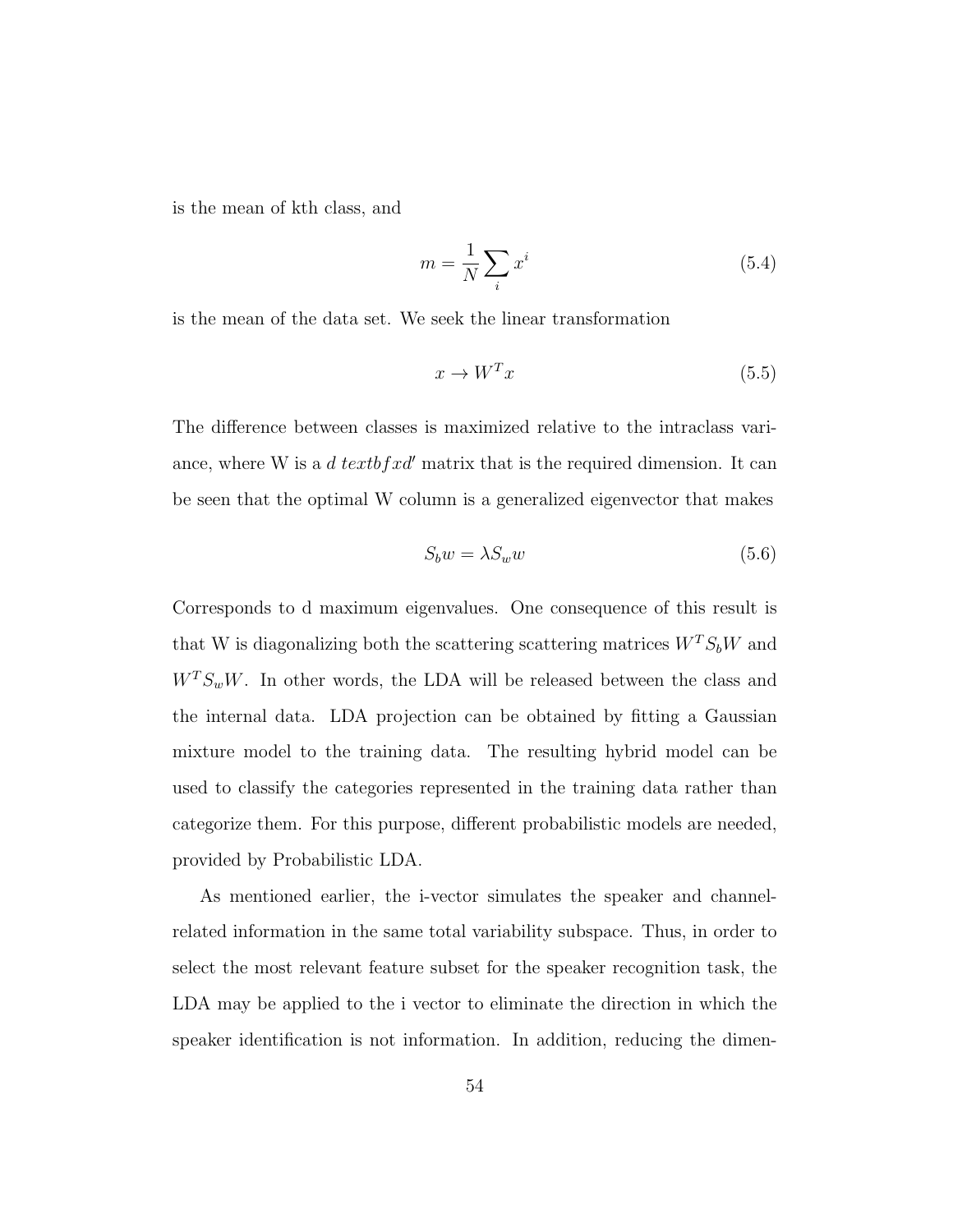sion of the i-vector by LDA can improve the computational efficiency of the subsequent back-end components in the system.

<span id="page-57-0"></span>There are three disadvantages to the properties of the dispersion matrix  $S<sub>b</sub> and S<sub>w</sub>$ . First, let's assume that the basic distribution of this class is Gaussian, that is, the covariance matrix for all categories. Therefore, it can not be expected that the parameter LDA will well fit non-Gaussian and multimode (rather than unimodal) distributions. As known in the speaker recognition community, the actual distribution of i vectors may not necessarily be Gaussian distributions. This is especially true when recording sound in the presence of noise and channel distortion. In addition, for NIST SRE-type scenarios, records come from various sources and are collected (sometimes outside), but there is no guarantee that the distribution is single. Second, note that the Sb level is C-1, which means that the parameter LDA can provide the most C-1 discrimination. However, in applications such as speech recognition where the number of language categories is much smaller than the size of the i-vector, this may not be enough. However, this may not pose a challenge to the speaker recognition task, where the number of trained speakers exceeds the dimension of the total variance subspace. Finally, since only the type centroid of Sb is considered, the parameter LDA can not effectively capture the boundary structure between adjacent categories, which is crucial for classification.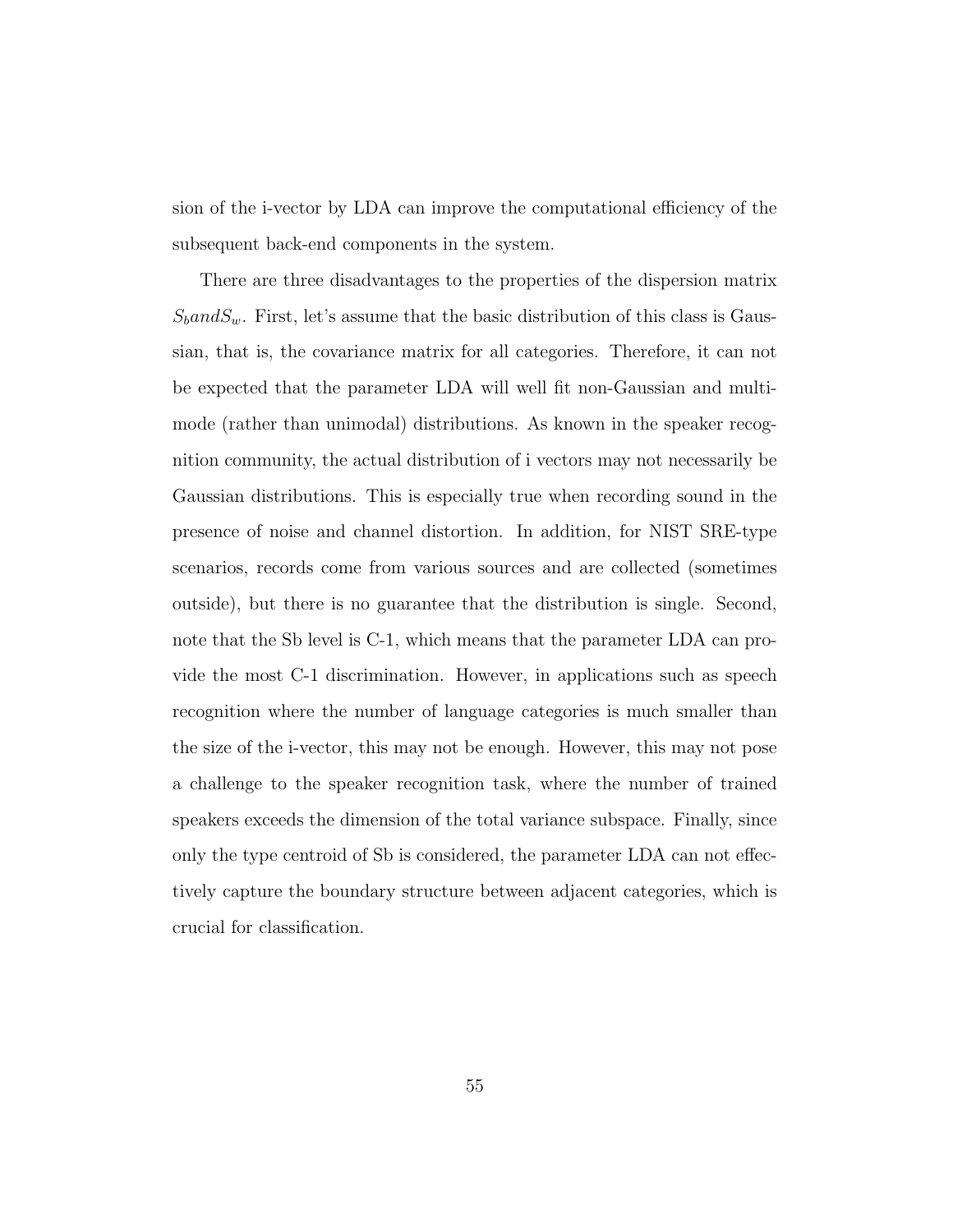### 5.2 Non-parametric discriminant analysis

As we have said repeatedly, L-type classification only needs (L-1) features. However, (L-1) features are suboptimal in the Bayesian sense, unless the posterior probability function is chosen, although they are optimal for the criteria used. Therefore, if the estimation of Bayesian error in feature space is much larger than that in the original variable space, some methods must be designed to enhance the feature extraction process.

One possibility is to artificially increase the number of classes. So that we can increase the level of Sb. This can be done by dividing each class into multiple clusters. For the case of multi-modal behavior, clustering algorithms that "correctly" identify clusters can be found, which may work well. As a second possibility, after determining the L-1 features, they can be removed, leaving subspaces orthogonal to the extracted features. A similar process can then be applied to subspaces to extract additional features.

In this section, a non-parametric discriminant analysis is introduced to overcome the two problems mentioned earlier, the algorithm was proposed early in [\[13\]](#page-69-6) [\[14\]](#page-69-7) and further implemented in IBM speaker recognition system [\[15\]](#page-70-0). The basis for this expansion is the use of k-nearest (kNN) techniques to measure non-parametric interspersed interspersed scatter matrices between local base classes and are generally full-rank. As a result, neither artificial generation nor sequential methods are required. In addition, the non-parametric nature of the scatter matrix inherently causes the extracted features to retain structure important for classification.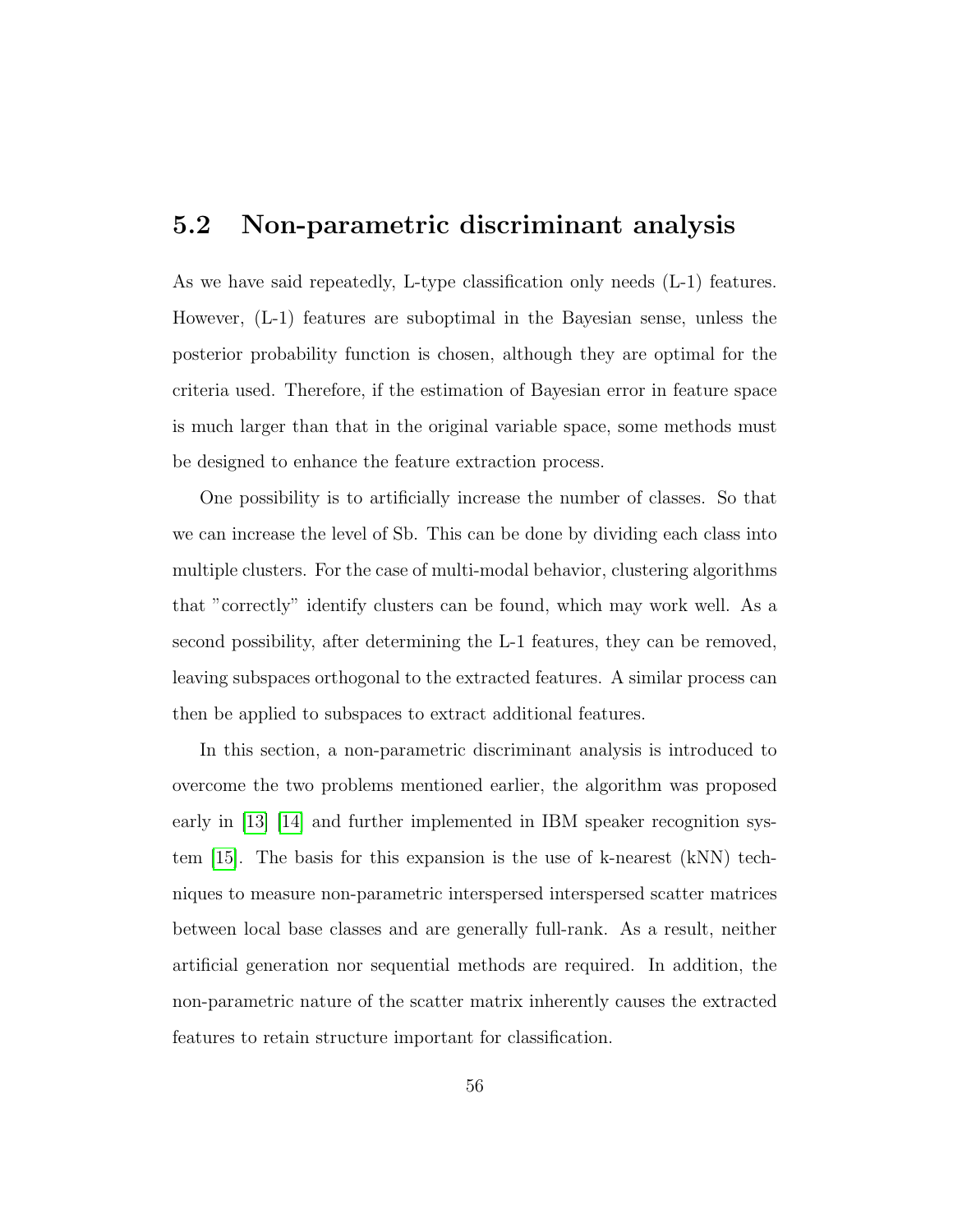The determination of the linear mapping can be thought of as finding the rotation and multiplication of the original data space, and then selecting the subspace in which all subsequent work is performed. Therefore, two issues must be addressed. First, you must specify the process of determining rotation and scaling. Second, you must specify the sort order of the rotation and zoom features to facilitate the selection process.

Non-parametric discriminant analysis (NDA) is introduced to overcome the parameter form of LDA by extending the scattering matrix. The normality assumption of LDA is relaxed, so it can deal with the abnormal data distribution, by combining the intra class scatter matrix and the inter class scatter matrix between the  $s_b$  direction and the boundary of  $s_w$ , respectively. In NDA, the expected value represents the global information of each class and the average value of the local sample instead of the nearest neighbour based on the individual sample. More specifically, in the NDA method, the inter class scatter matrix is defined as,

$$
\overline{S_b} = \sum_{i=1}^{C} \sum_{i=1, j \neq i}^{C} \sum_{l=1}^{N_i} w_l^{ij} (x_l^i - \mathcal{M}_l^{ij}) (x_l^i - \mathcal{M}_l^{ij})^T
$$
(5.7)

where  $x_l^i$  denotes the  $l^{th}$  sample from class i, and  $\mathcal{M}_l^{ij}$  is the local mean of k-NN samples for  $x_l^i$  from class j which is computed as,

$$
\mathcal{M}_l^{ij} = \frac{1}{K} \sum_{k=1}^{K} N N_k(x_l^i, j)
$$
 (5.8)

where  $NN_k(x_i^i, j)$  is the  $k^{th}$  nearest neighbor of  $x_i^i$  in class j. The weighting function  $w_l^{ij}$  $l_i^{ij}$  is defined as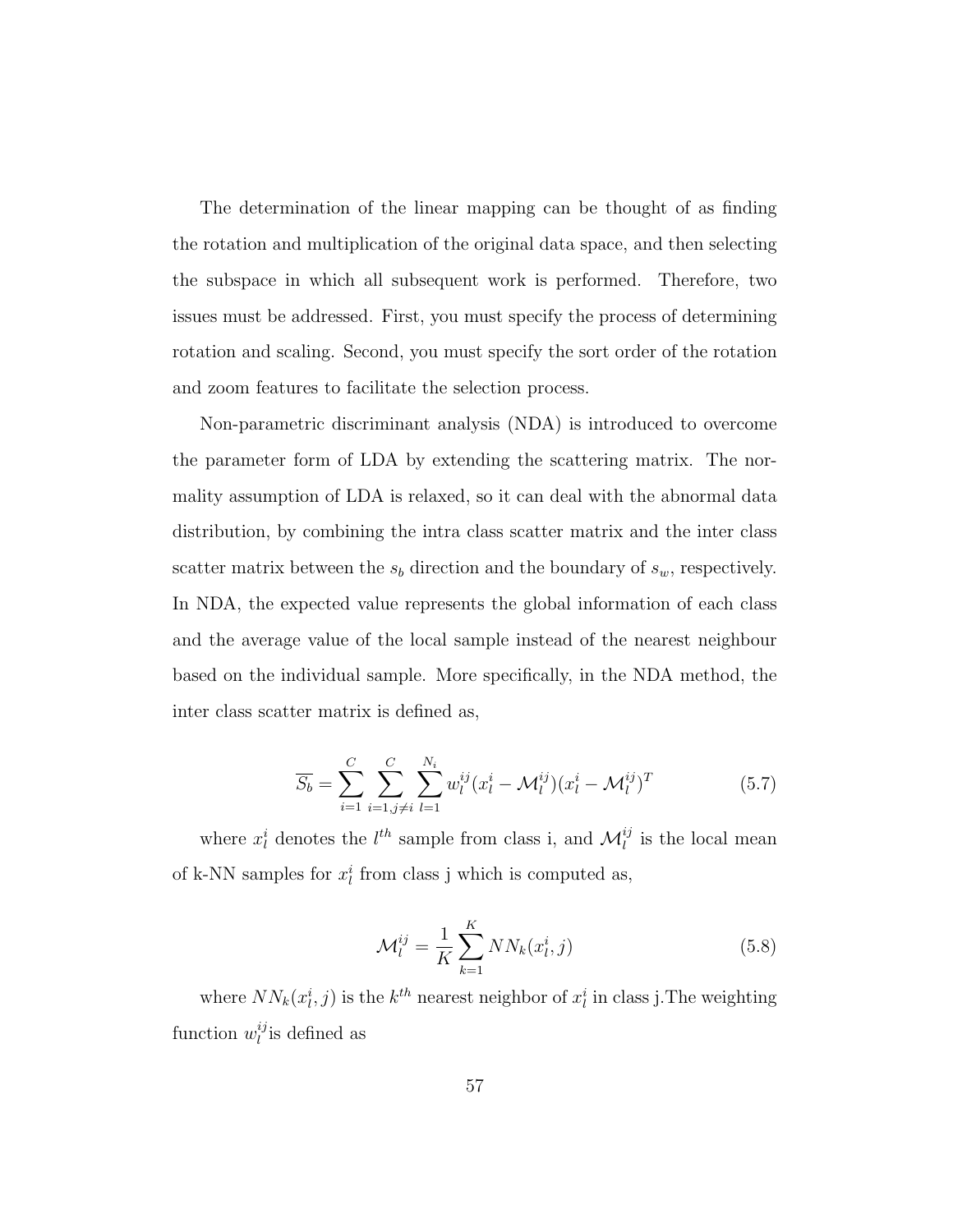$$
w_l^{ij} = \frac{\min\{d^{\alpha}(x_l^i, NN_k(x_l^i, i)), d^{\alpha}(x_l^i, NN_k(x_l^i, j))\}}{d^{\alpha}(x_l^i, NN_k(x_l^i, i)) + d^{\alpha}(x_l^i, NN_k(x_l^i, j))}
$$
(5.9)

where  $\alpha$  is a constant between zero and infinity, and  $d(\cdot)$  denotes the distance (e.g., cosine or Euclidean). The weighting function is a local gradient that emphasizes amplitude to reduce their influence on the scattering matrix. For samples near the classification boundary, the weight parameter is close to 0.5, and drops off to zero as we move away from the classification boundary. The control parameter, alpha, adjusts how rapidly w falls to zero as we move away.

The nonparametric within-class scatter matrix,  $\overline{S_w}$ , is computed in a similar fashion as  $\overline{S_b}$ , except the weighting function is set to 1 and the local gradients are computed within each class. The NDA transform is then formed by calculating the eigenvectors of  $\overline{S_w}^{-1} \overline{S_b}$ .

Careful study of non-parametric interspersed distribution matrix can make three important observations. First, we note that the local mean vector  $\mathcal{M}_l^{ij}$ approaches the global mean class j (ie  $\mu_j$ ) as the nearest neighbor number K approaches  $N_j$ , In this case, if we set the weight parameter to 1, the NDA transform essentially becomes an LDA projection, which means that LDA is a special case of the more general NDA.

Second,  $\overline{S_b}$  is usually full-rank because all samples are considered in the scatter matrix between nonparametric classes (not just centroids). This means that, unlike LDAs that provide the most C-1 discriminant features, NDA usually results in a d-dimensional vector for classification (assuming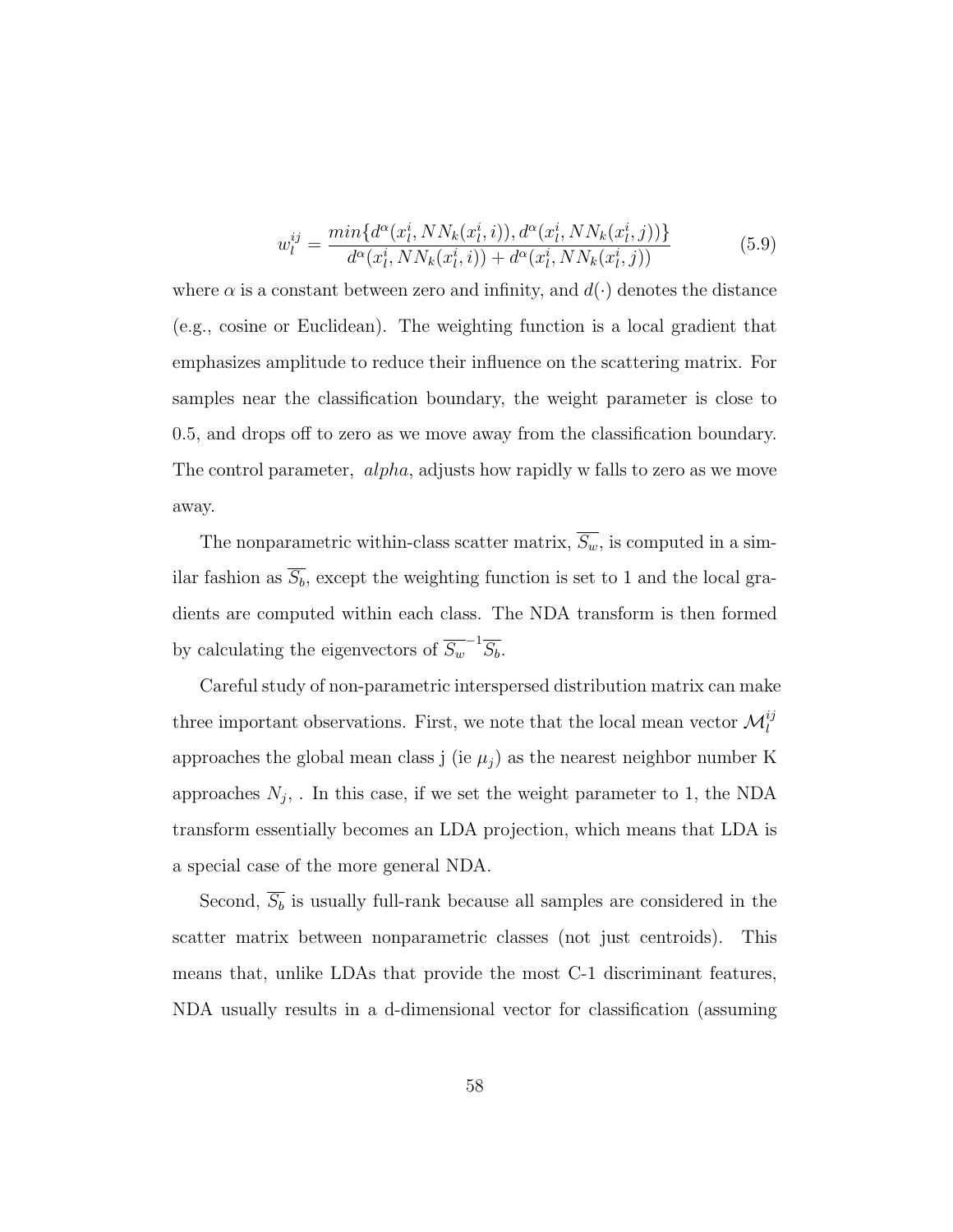d-dimensional input space). As we discussed earlier, this is important for applications such as speech recognition, where the number of classes is much less than the total subspace (or general input space) dimension.

Finally, NDA is more effective than LDA in maintaining different categories and crossing different categories of complex structures (ie, local and boundary structures). As can be seen from the example (k is set to 1 for simplicity), LDA uses only the global gradient obtained from the two centroid levels to measure the scatter between classes. On the other hand, NDA uses a local gradient along the boundary highlighted by the weighting function  $w_l^{ij}$  $\ell_l^{\mathcal{U}}$ . Therefore, the boundary information is embedded in the result transformation.



Figure 5.1: An example of a symbol with a non-parametric argument between two classes. v1 represents the global gradient of the class centroids.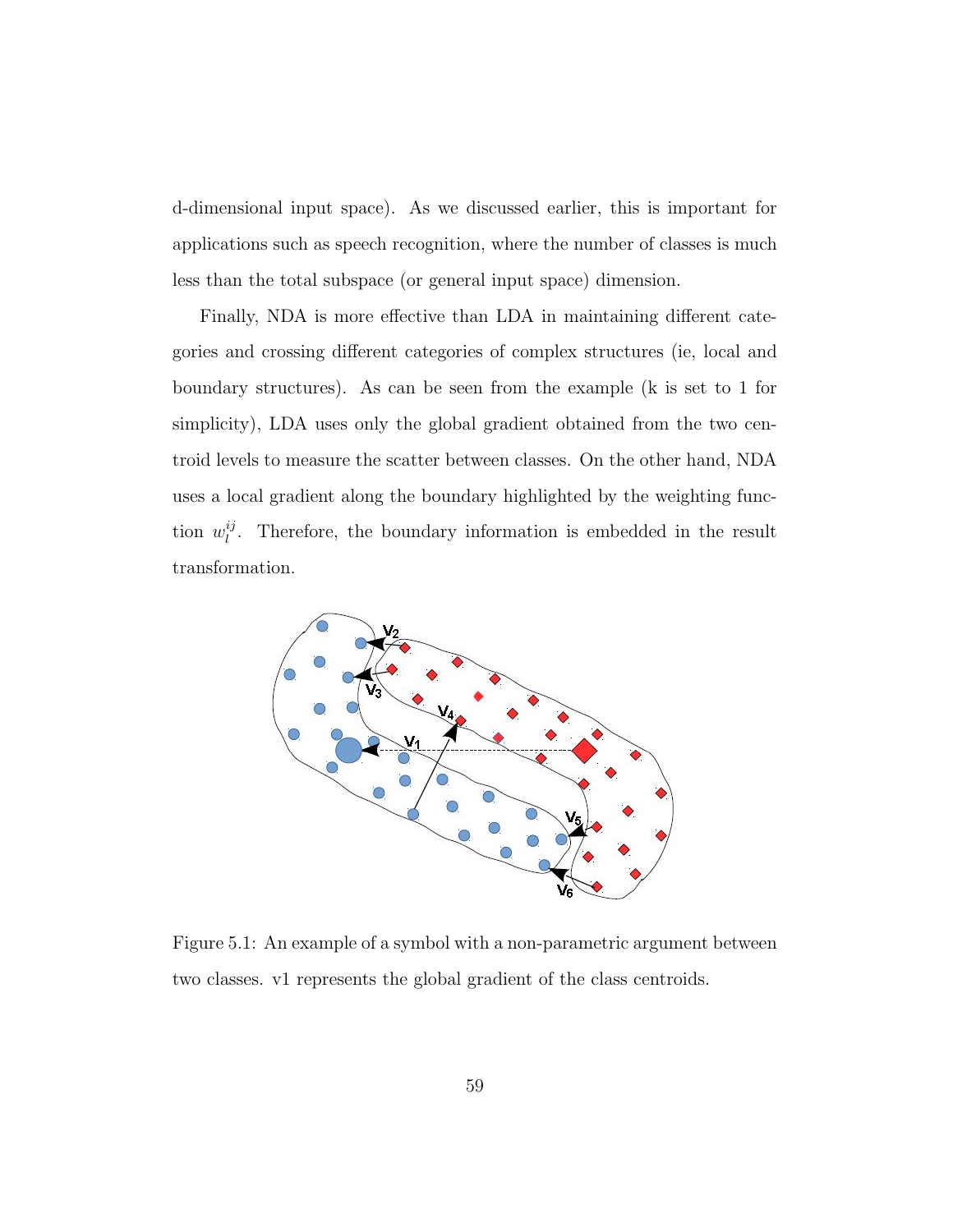From another class to the NN, each vector indicates the direction of the local to another class. If we select these vectors only from the samples located at the classification boundaries (V1, V3, V4, V5, etc.) then the scatter matrix of these vectors should specify the subspace in which the boundary region is embedded. Samples away from the boundary (V2, etc.) tend to have a greater magnitude. These large values can have a considerable impact on the scattering matrix, distorting the information on the boundary structure. Therefore, it seems appropriate to emphasize how to move samples away from the border.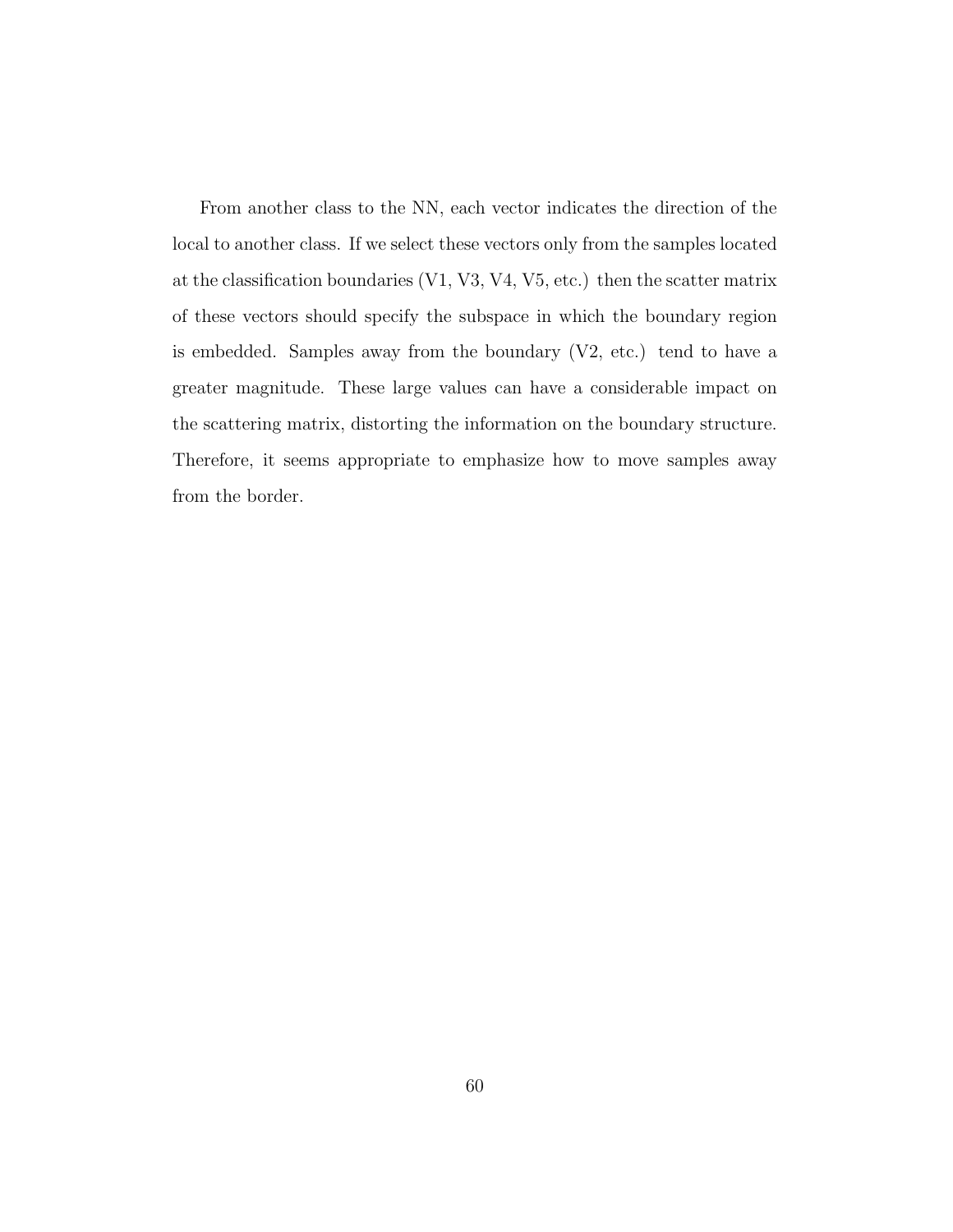### <span id="page-63-0"></span>Chapter 6

# Implementation and experiment result

In order to demonstrate and evaluate the proposed NDA approach, we have run several experiments on NIST-SRE 2010 benchmark datasets. Further, we have also provided a detailed comparison between our approach and several state of the art methods. Cross-validation method was used for refining the parameter values in each experiment.

A Gaussian PLDA system for the SRE10 extended eval was run using i-vectors from a gender-dependent 2048-UBM with 60-MFCCs. The i-vector extractor is also gender-dependent. It returns two cell arrays (target and non-target scores) for the 9 conditions.

The dataset used here in the experiment is collected from NIST-SRE10 plan [\[16\]](#page-70-1), of which female development dataset has 18345 total i-vectors and is labelled into 1880 speakers. Male development dataset has 13057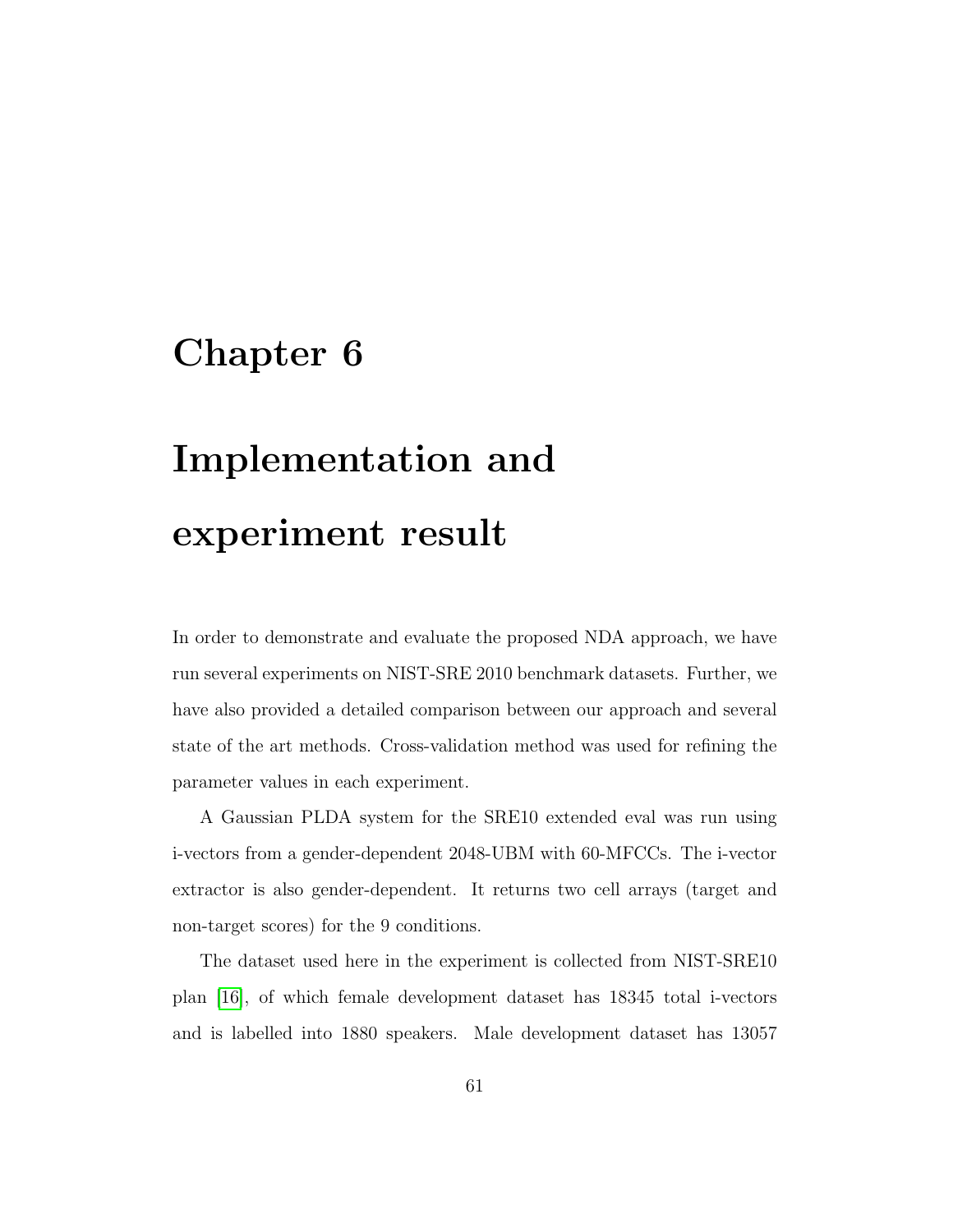i-vectors which represent total speech files, those i-vectors are labelled by 1281 speakers. Both T matrix in i-vector system and Phi matrix in PLDA system are pre-trained in advanced using the development data, verification was done using testing dataset. Both training and evaluation process are done in gender dependent phase, that is, male and female separately.

In both male and female system, i-vectors are regarded as front-end features produced by a generative model which represents one speaker's speech segment. I-vectos has 400 dimension, speaker-specific subspace dimension is set to 150, which refers to the dimension of hidden variable beta in PLDA system. Features are pre-processed by NDA reduction to 300 dimension, with parameter K set to 15. Length normalization is applied to all i-vectors. The two steps of the length normalization are whitening and then projection into unit sphere and the noise term has full-covariance.

The results for SRE10 extended 1conv-1conv is evaluated in terms of EERs and DCFs [\[16\]](#page-70-1), which are calculated by Bosaris toolkit [\[17\]](#page-70-2) from PLDA scores.

As shown in the table [6.1,](#page-65-0) 9 DET shows 9 conditions indicated in NIST-SRE10 plan, whose target and non target trials present in the following. First two columns present the result of original i-vector G-PLDA system without any dimension reduction process, while the other two sections indicate the implementation with LDA and NDA, respectively. It is clear to observe with LDA, EER remains the similarity with original results while minDCF has huge drop. While in NDA, Equal error rate has consistently reduction with respect to both original and LDA based system, and it also retains the good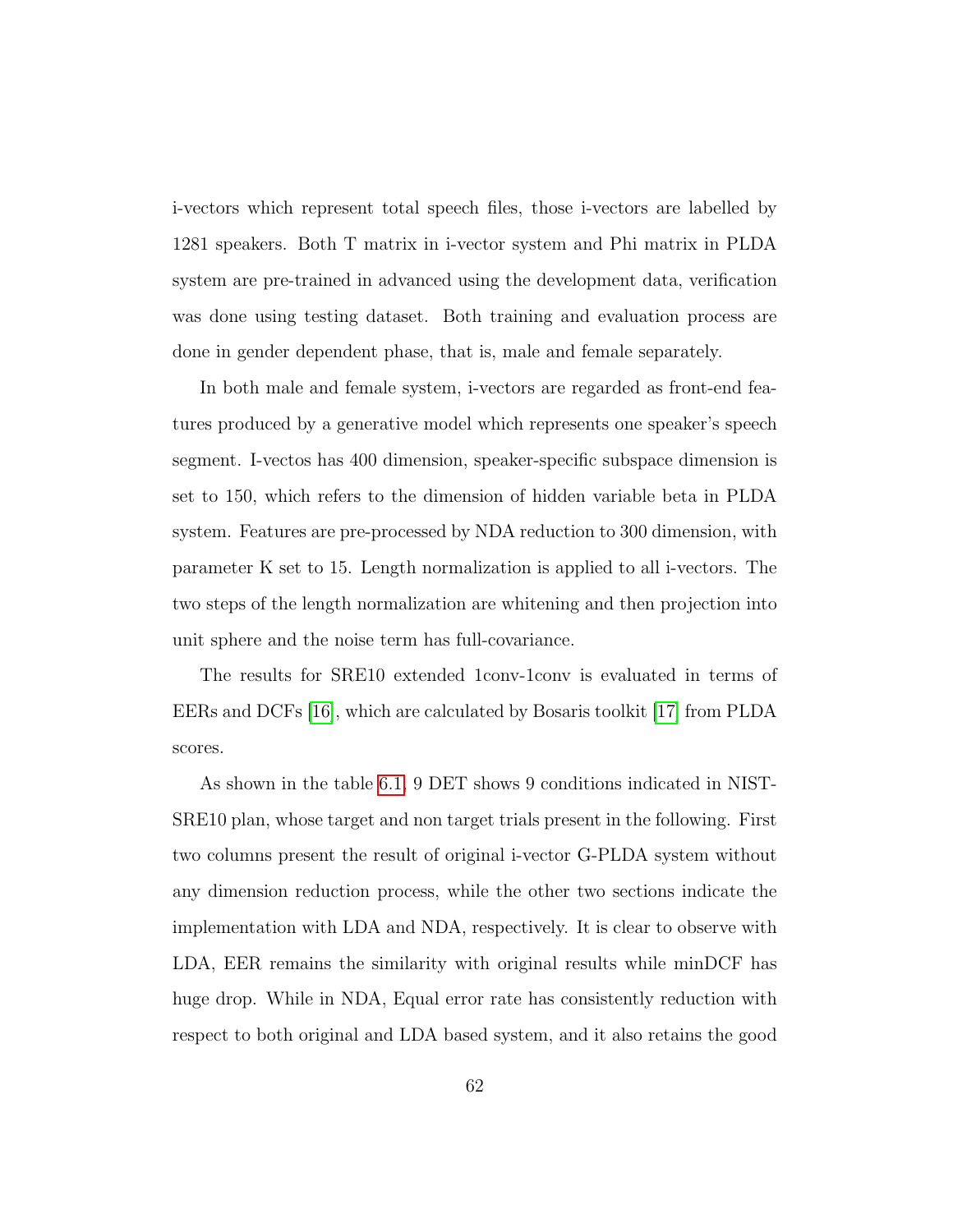|                |            | no pre-process |            | <b>LDA</b> |            | <b>NDA</b> |            |        |
|----------------|------------|----------------|------------|------------|------------|------------|------------|--------|
| DET            | <b>TGT</b> | <b>NTGT</b>    | <b>EER</b> | newDCF     | <b>EER</b> | newDCF     | <b>EER</b> | newDCF |
| $\mathbf{1}$   | 4304       | 795995         | 1.57%      | 0.2479     | $1.55\%$   | 0.0154     | 1.41\%     | 0.0134 |
| $\overline{2}$ | 15084      | 2789534        | 2.55%      | 0.4735     | 2.45%      | 0.0242     | $2.22\%$   | 0.0222 |
| 3              | 3989       | 637850         | 2.47\%     | 0.4584     | 2.48%      | 0.0247     | 2.28%      | 0.0222 |
| $\overline{4}$ | 3637       | 756775         | 1.73%      | 0.3380     | 1.78%      | 0.0177     | $1.51\%$   | 0.0150 |
| $\overline{5}$ | 7169       | 408950         | 1.85%      | 0.3629     | 1.86%      | 0.0185     | $1.50\%$   | 0.0150 |
| 6              | 4137       | 461438         | $4.25\%$   | 0.7488     | $4.30\%$   | 0.0430     | 3.47%      | 0.0342 |
| $\overline{7}$ | 359        | 82551          | 5.64%      | 0.6825     | 5.40%      | 0.0539     | $4.10\%$   | 0.0393 |
| 8              | 3821       | 404848         | 1.72%      | 0.4162     | 1.87%      | 0.0183     | $1.55\%$   | 0.0149 |
| 9              | 290        | 70500          | 1.10%      | 0.1801     | $0.93\%$   | 0.0080     | $0.89\%$   | 0.0083 |

<span id="page-65-0"></span>Table 6.1: Comparison between no pre-process, LDA and NDA in i-vector PLDA system, in terms of EER and minDCF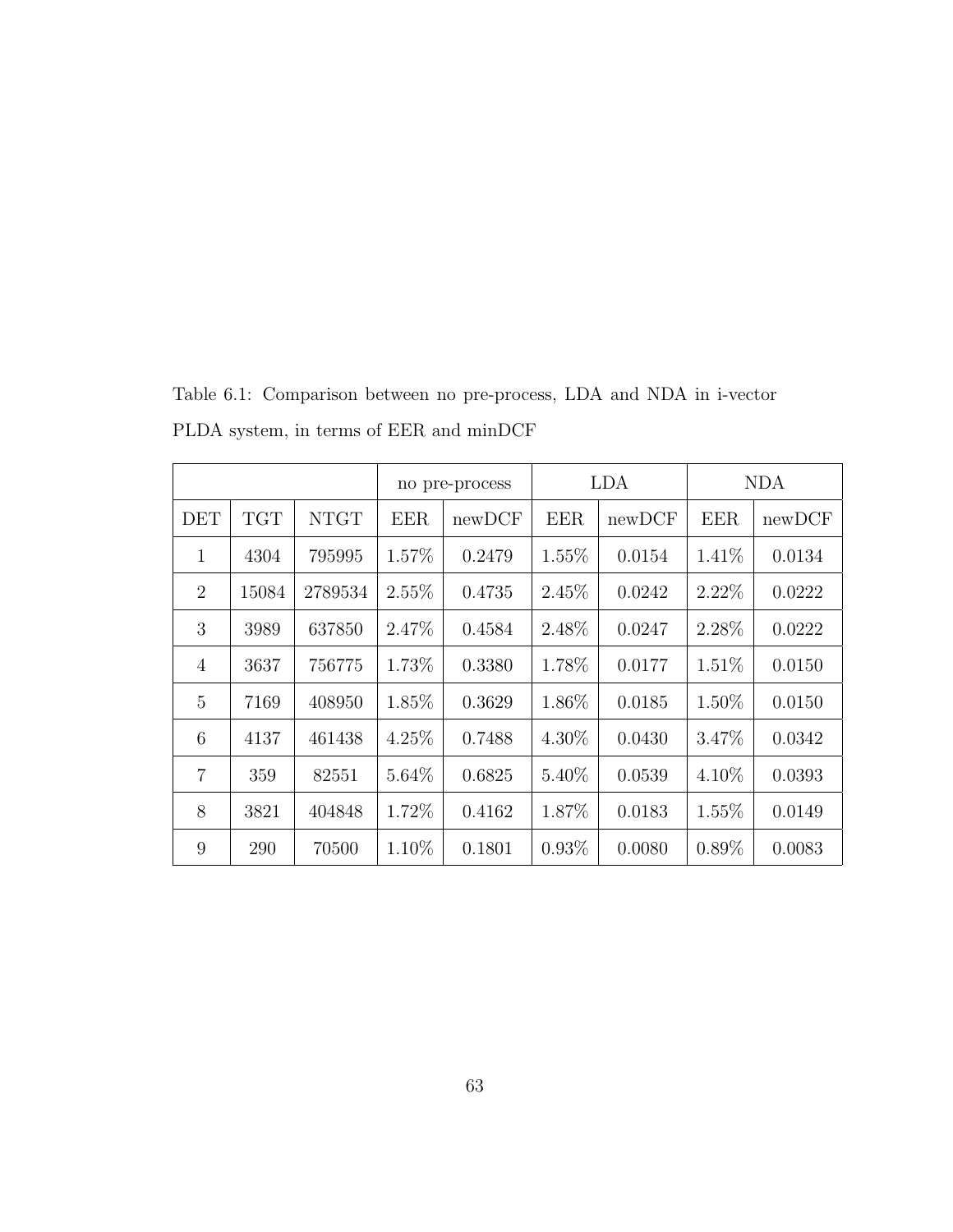result of minDCF reduction. Both LDA and NDA has channel compensation feature which reflects in the minDCF decrease, and NDA does show good and consistent discriminant feature compared with LDA.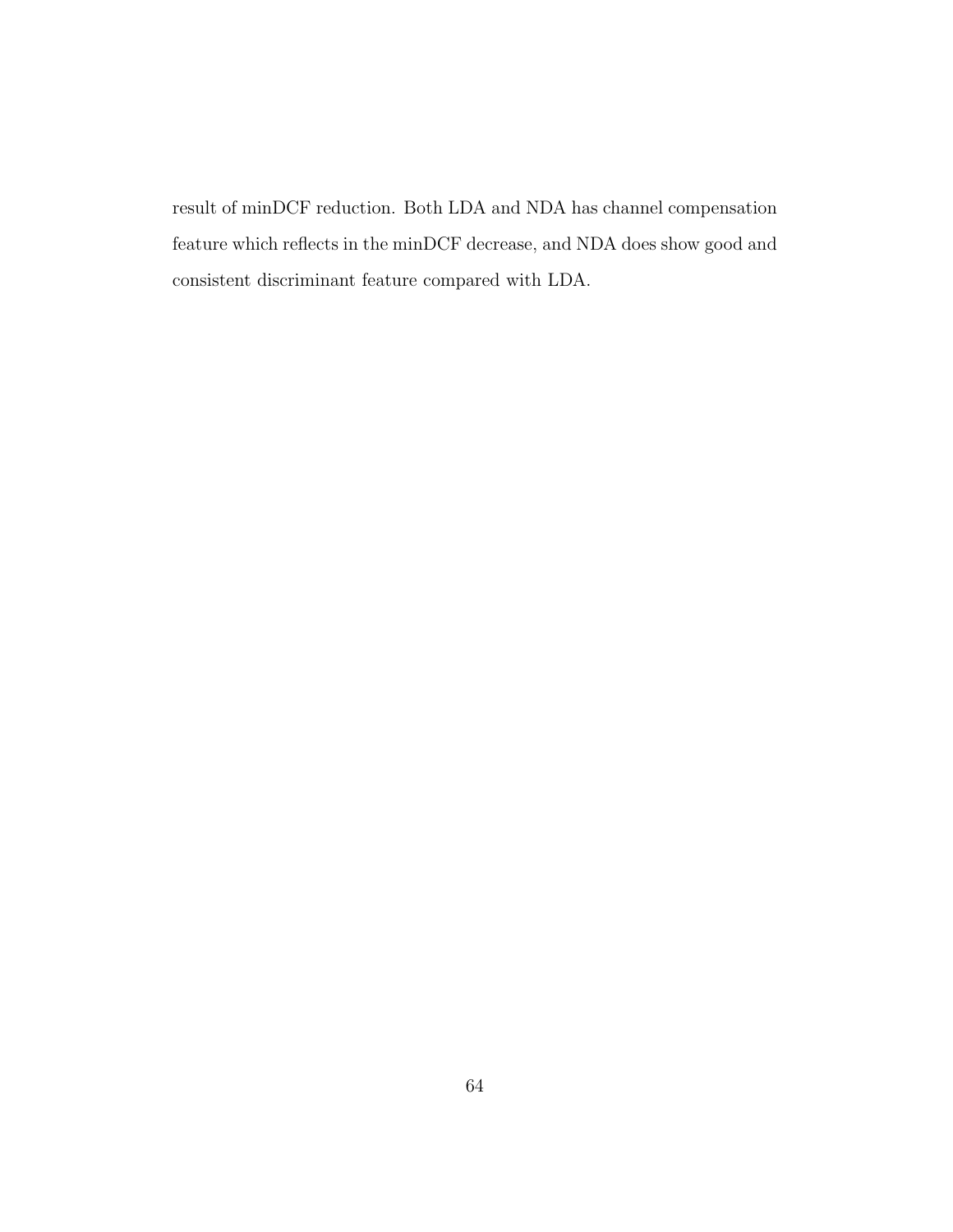# <span id="page-67-0"></span>Chapter 7

# Conclusions

In this thesis, an overview of speaker recognition system is presented, which contains from feature extraction, modelling technique to the choose of classier. From traditional method to state-of-the-art system. The impact of preprocess of i-vectors is investigated, we emphasize the effective of dimension reduction algorithm i.e. LDA. The improvement here is made by the introduction of NDA, which modifies the calculation of between scatter matrix and release the drawback of traditional fisher LDA. Satisfied result has been shown by the implementation of NDA in NIST 2010 SRE. The research effort to tackle the problem for speaker verification context has been significantly increased in recent years. Further more, research directions currently and in the future are as follows: Deep Neural Network (DNN), Metric Learning Technique, Sparse methods, Dimensionality reduction techniques, Miscellaneous Opportunities. Huge effort and attention should be effort into ASV research and we wish a better future will come soon.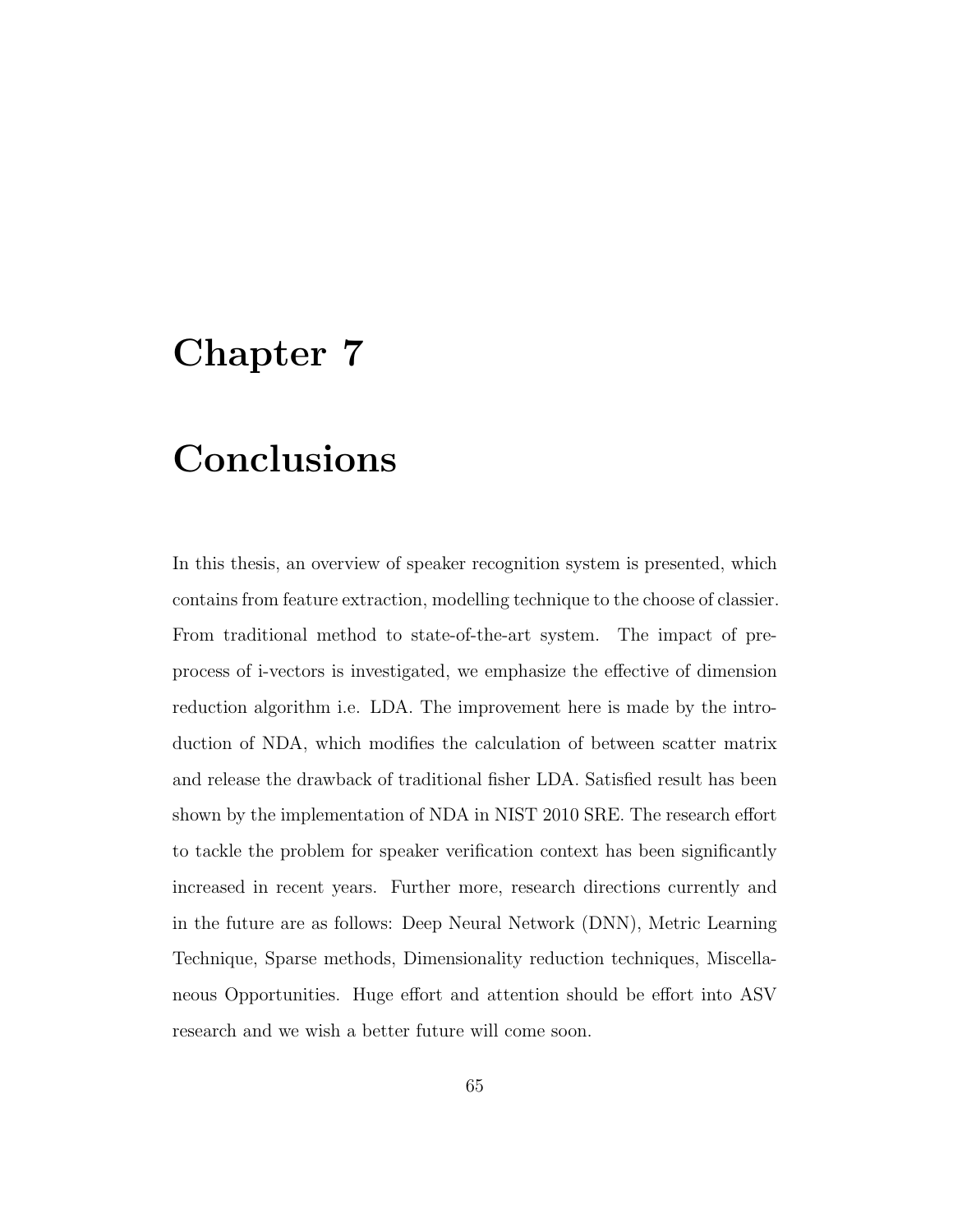# Bibliography

- <span id="page-68-1"></span><span id="page-68-0"></span>[1] "A Tutorial on Text-Independent Speaker Verification" F Bimbot - 2004
- [2] "Speaker Recognition: A Tutorial" JOSEPH P. CAMPBELL, JR., SE-NIOR MEMBER, IEEE
- <span id="page-68-2"></span>[3] An overview of text-independent speaker recognition: From features to supervectors Tomi Kinnunen , Haizhou Li - 2009
- <span id="page-68-3"></span>[4] "Speaker adaptation using constrained estimation of Gaussian mixtures" V. Digalakis, D. Rtischev, and L. Neumeyer, IEEE Trans. Speech Audio Process., vol. 3, no. 5, pp. 357366, September 1995.
- <span id="page-68-4"></span>[5] "Speaker Verification Using Adapted Gaussian Mixture Models" Douglas A. Reynolds, Thomas F. Quatieri, and Robert B. Dunn
- <span id="page-68-5"></span>[6] "Support Vector Machines Using GMM Supervectors for Speaker Verification" W. M. Campbell, Member, IEEE, D. E. Sturim, Member, IEEE, and D. A. Reynolds, Senior Member, IEEE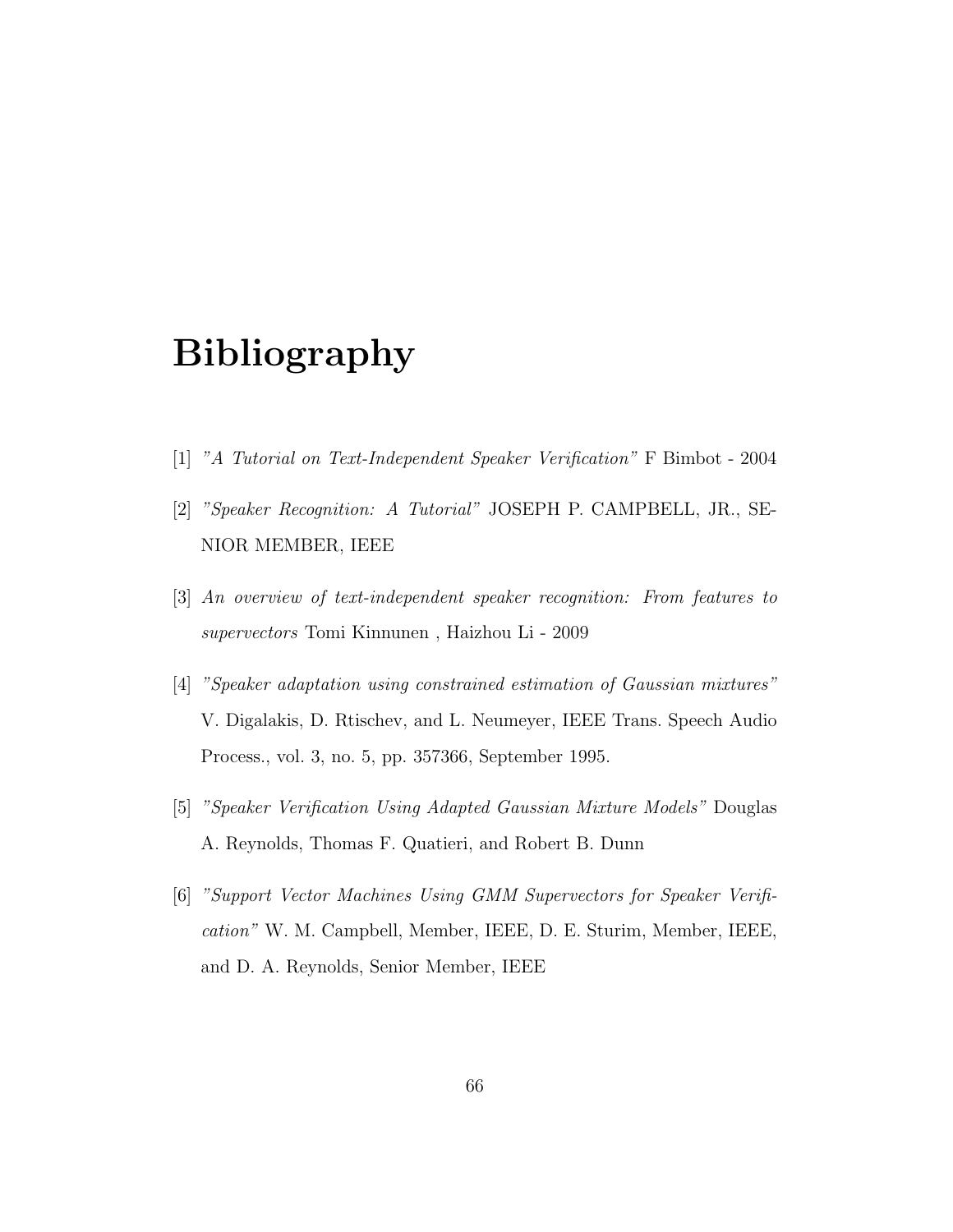- <span id="page-69-2"></span>[7] "Front-end factor analysis for speaker verification" N. Dehak, P. Kenny, R. Dehak, P. Dumouchel, and P. Ouellet, IEEE Trans. Audio Speech Lang. Process., vol. 19, no. 4, pp. 788798, 2011.
- <span id="page-69-3"></span>[8] "Probabilistic Linear Discriminant Analysis for Inferences About Identity" Simon J.D. Prince, James H. Elder
- <span id="page-69-4"></span>[9] "Analysis of I-vector Length Normalization in Speaker Recognition Systems" Daniel Garcia-Romero and Carol Y. Espy-Wilson in Proc. INTER-SPEECH, Florence, Italy, August 2011, pp. 249252.
- <span id="page-69-1"></span>[10] "Deep neural networks for extracting baum-welch statistics for speaker recognition" P Kenny
- <span id="page-69-0"></span>[11] "Deep neural networks for acoustic modeling in speech recognition" Geoffrey Hinton, Li Deng, Dong Yu, George E. Dahl, Abdel-rahman Mohamed, Navdeep Jaitly, Andrew Senior, Vincent Vanhoucke, Patrick Nguyen, Tara N. Sainath, and Brian Kingsbury
- <span id="page-69-5"></span>[12] "Score Normalization for Text-Independent Speaker Verification Systems" Roland Auckenthaler, Michael Carey, and Harvey Lloyd-Thomas
- <span id="page-69-6"></span>[13] "Introduction to Statistical Pattern Recognition 2nd Ed" Keinosuke Fukunaga. New York: Academic press, 1990.
- <span id="page-69-7"></span>[14] "Nonparametric Discriminant Analysis" K. FUKUNAGA AND J. M. MANTOCK